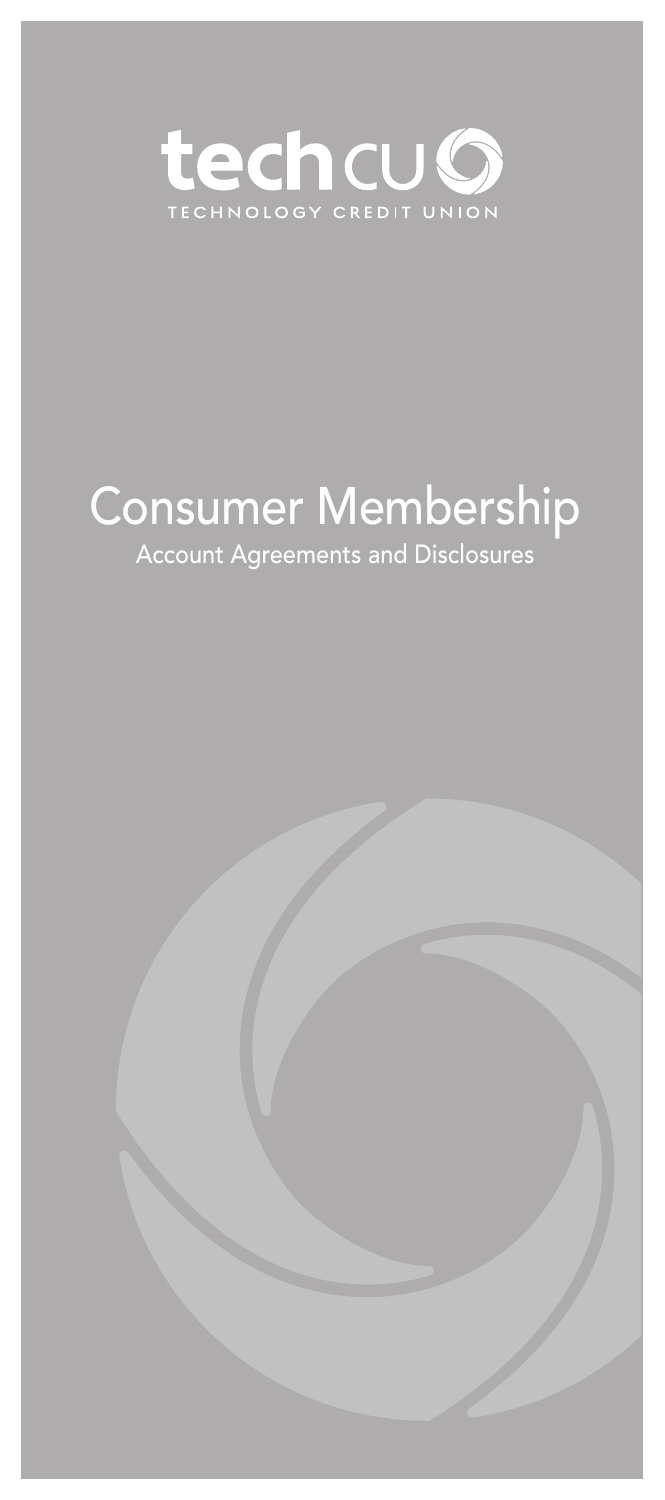# Table of Contents

| INTRODUCTION                                                                                                                                                                                                                                                                                                                                                                                                                                                                                                                                                                                                                                                                          | 1                                                                                    |
|---------------------------------------------------------------------------------------------------------------------------------------------------------------------------------------------------------------------------------------------------------------------------------------------------------------------------------------------------------------------------------------------------------------------------------------------------------------------------------------------------------------------------------------------------------------------------------------------------------------------------------------------------------------------------------------|--------------------------------------------------------------------------------------|
| <b>TERMINOLOGY</b>                                                                                                                                                                                                                                                                                                                                                                                                                                                                                                                                                                                                                                                                    | 1                                                                                    |
| <b>GENERAL TERMS OF MEMBERSHIP</b><br>Your Consent to This Agreement<br>Agreement to Arbitrate Disputes on An Individual Basis<br>Our Right to Suspend Access to Your Tech CU Accounts<br>Telephone Contact Terms<br>Membership Requirements<br>Member Numbers<br>Meeting Your Obligations<br>Your Responsibility for Reviewing Statements and Other Communications<br>and Reporting Unauthorized Activity and Other Errors<br>Change of Address<br>Record Retention<br>Our Responsibility for Following Your Instructions<br>Conflicting Demands/Disputes<br>Our Right to Freeze or Block Accounts and Loans and Refuse to Follow<br>Instructions<br>Prohibition on Illegal Activity | 2<br>$\overline{c}$<br>2<br>3<br>3<br>4<br>5<br>5<br>6<br>7<br>7<br>8<br>8<br>9<br>9 |
| Our Right of Recovery                                                                                                                                                                                                                                                                                                                                                                                                                                                                                                                                                                                                                                                                 | 9                                                                                    |
| Suspension or Discontinuation of Services                                                                                                                                                                                                                                                                                                                                                                                                                                                                                                                                                                                                                                             | 9                                                                                    |
| Service Denial and Termination of Membership                                                                                                                                                                                                                                                                                                                                                                                                                                                                                                                                                                                                                                          | 10                                                                                   |
| Fees and Damages                                                                                                                                                                                                                                                                                                                                                                                                                                                                                                                                                                                                                                                                      | 11                                                                                   |
| Privacy and Disclosure of Information                                                                                                                                                                                                                                                                                                                                                                                                                                                                                                                                                                                                                                                 | 11                                                                                   |
| Identification                                                                                                                                                                                                                                                                                                                                                                                                                                                                                                                                                                                                                                                                        | 11                                                                                   |
| Written permission, legal mandates, operational requirements                                                                                                                                                                                                                                                                                                                                                                                                                                                                                                                                                                                                                          | 11                                                                                   |
| California Consumer Privacy Act                                                                                                                                                                                                                                                                                                                                                                                                                                                                                                                                                                                                                                                       | 11                                                                                   |
| Family Accounts                                                                                                                                                                                                                                                                                                                                                                                                                                                                                                                                                                                                                                                                       | 11                                                                                   |
| <b>Bundled Statements</b>                                                                                                                                                                                                                                                                                                                                                                                                                                                                                                                                                                                                                                                             | 12                                                                                   |
| <b>Beneficial Owners</b>                                                                                                                                                                                                                                                                                                                                                                                                                                                                                                                                                                                                                                                              | 12                                                                                   |
| Pay-on-Death and other Contingent Beneficiaries                                                                                                                                                                                                                                                                                                                                                                                                                                                                                                                                                                                                                                       | 12                                                                                   |
| Former Owners and Obligors                                                                                                                                                                                                                                                                                                                                                                                                                                                                                                                                                                                                                                                            | 12                                                                                   |
| Costs and Fees Associated with Information Requests                                                                                                                                                                                                                                                                                                                                                                                                                                                                                                                                                                                                                                   | 12                                                                                   |
| Backup Withholding                                                                                                                                                                                                                                                                                                                                                                                                                                                                                                                                                                                                                                                                    | 12                                                                                   |
| Tax Reporting                                                                                                                                                                                                                                                                                                                                                                                                                                                                                                                                                                                                                                                                         | 12                                                                                   |
| Conflicting Terms                                                                                                                                                                                                                                                                                                                                                                                                                                                                                                                                                                                                                                                                     | 12                                                                                   |
| Waiver and Modification                                                                                                                                                                                                                                                                                                                                                                                                                                                                                                                                                                                                                                                               | 12                                                                                   |
| <b>Notices</b>                                                                                                                                                                                                                                                                                                                                                                                                                                                                                                                                                                                                                                                                        | 13                                                                                   |
| <b>General Provisions</b>                                                                                                                                                                                                                                                                                                                                                                                                                                                                                                                                                                                                                                                             | 13                                                                                   |
| <b>TECH CU ACCOUNTS</b>                                                                                                                                                                                                                                                                                                                                                                                                                                                                                                                                                                                                                                                               | 14                                                                                   |
| Federal Account Insurance                                                                                                                                                                                                                                                                                                                                                                                                                                                                                                                                                                                                                                                             | 14                                                                                   |
| Ownership of Accounts                                                                                                                                                                                                                                                                                                                                                                                                                                                                                                                                                                                                                                                                 | 14                                                                                   |
| <b>FIDUCIARY ACCOUNTS</b>                                                                                                                                                                                                                                                                                                                                                                                                                                                                                                                                                                                                                                                             | 15                                                                                   |
| General Information and Provisions of Fiduciary Accounts                                                                                                                                                                                                                                                                                                                                                                                                                                                                                                                                                                                                                              | 15                                                                                   |
| Terms Specific to Uniform Transfers to Minors Act Accounts                                                                                                                                                                                                                                                                                                                                                                                                                                                                                                                                                                                                                            | 16                                                                                   |
| Escheat/Unclaimed Property                                                                                                                                                                                                                                                                                                                                                                                                                                                                                                                                                                                                                                                            | 18                                                                                   |
| Deposits, Withdrawals, Payments and Transfers                                                                                                                                                                                                                                                                                                                                                                                                                                                                                                                                                                                                                                         | 18                                                                                   |
| Minimum Balance Requirements                                                                                                                                                                                                                                                                                                                                                                                                                                                                                                                                                                                                                                                          | 21                                                                                   |
| <b>Closing Accounts</b>                                                                                                                                                                                                                                                                                                                                                                                                                                                                                                                                                                                                                                                               | 21                                                                                   |
| Transfer of Ownership and Accounts                                                                                                                                                                                                                                                                                                                                                                                                                                                                                                                                                                                                                                                    | 21                                                                                   |
| <b>CONSUMER ACCOUNTS AT TECH CU</b>                                                                                                                                                                                                                                                                                                                                                                                                                                                                                                                                                                                                                                                   | 21                                                                                   |
| Checking Terms                                                                                                                                                                                                                                                                                                                                                                                                                                                                                                                                                                                                                                                                        | 21                                                                                   |
| Governing Law                                                                                                                                                                                                                                                                                                                                                                                                                                                                                                                                                                                                                                                                         | 21                                                                                   |
| Transactions                                                                                                                                                                                                                                                                                                                                                                                                                                                                                                                                                                                                                                                                          | 22                                                                                   |
| <b>Check Writing</b>                                                                                                                                                                                                                                                                                                                                                                                                                                                                                                                                                                                                                                                                  | 22                                                                                   |
| <b>Stale-Dated Checks</b>                                                                                                                                                                                                                                                                                                                                                                                                                                                                                                                                                                                                                                                             | 22                                                                                   |
| Post-Dated Checks                                                                                                                                                                                                                                                                                                                                                                                                                                                                                                                                                                                                                                                                     | 22                                                                                   |
| Lost or Stolen Checks                                                                                                                                                                                                                                                                                                                                                                                                                                                                                                                                                                                                                                                                 | 22                                                                                   |
| Overdrafts                                                                                                                                                                                                                                                                                                                                                                                                                                                                                                                                                                                                                                                                            | 22                                                                                   |
| Overdraft Plans                                                                                                                                                                                                                                                                                                                                                                                                                                                                                                                                                                                                                                                                       | 23                                                                                   |
| Overdraft Advantage (Standard Overdraft Practices)                                                                                                                                                                                                                                                                                                                                                                                                                                                                                                                                                                                                                                    | 23                                                                                   |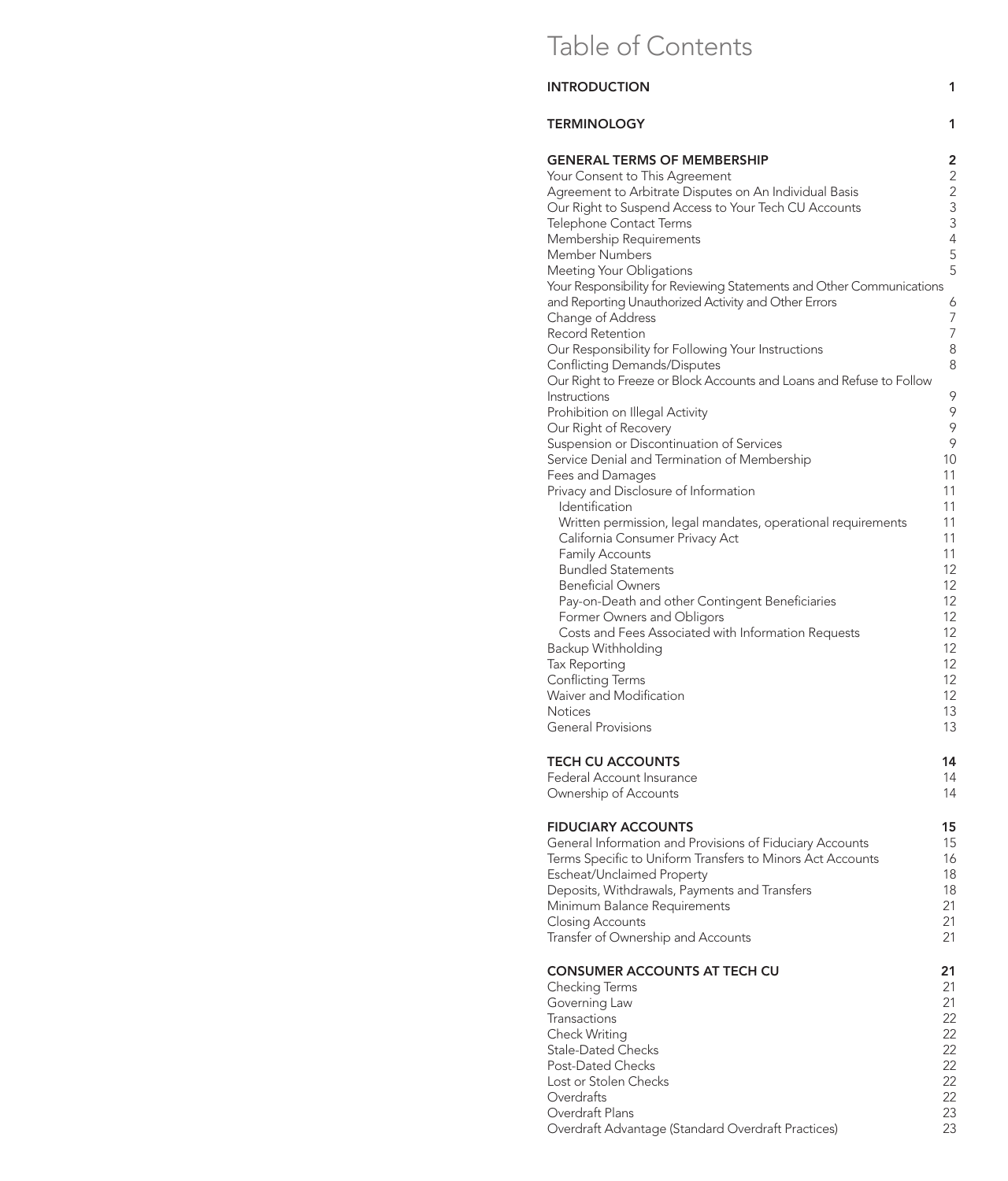| ACH Representment of NSF Items<br>Prohibition on Pledging Funds<br><b>Preauthorized Drafts</b>                                                                                                                                                                                                                                                                                                                                                                  | 24<br>24<br>24                                                       |
|-----------------------------------------------------------------------------------------------------------------------------------------------------------------------------------------------------------------------------------------------------------------------------------------------------------------------------------------------------------------------------------------------------------------------------------------------------------------|----------------------------------------------------------------------|
| <b>CREDIT UNION OFFICIAL CHECKS</b>                                                                                                                                                                                                                                                                                                                                                                                                                             | 24                                                                   |
| <b>WIRE TRANSFERS</b><br>Wire Transfers We Receive                                                                                                                                                                                                                                                                                                                                                                                                              | 25<br>26                                                             |
| <b>CU SERVICE CENTERS®</b>                                                                                                                                                                                                                                                                                                                                                                                                                                      | 26                                                                   |
| <b>FUNDS AVAILABILITY POLICY</b><br>General Rules<br>Longer Holds May Apply<br><b>Exception Holds</b><br>New Accounts<br>Location of Check Endorsements                                                                                                                                                                                                                                                                                                         | 26<br>27<br>27<br>27<br>28<br>28                                     |
| <b>FEES</b>                                                                                                                                                                                                                                                                                                                                                                                                                                                     | 28                                                                   |
| ELECTRONIC FUNDS TRANSFER (EFT)<br>AGREEMENT AND DISCLOSURE STATEMENT<br>Introduction<br>Call-24 Telephone Transaction System Access to Your Accounts<br><b>Additional Terms</b><br>Limits on Call-24 Use<br>Documentation<br>Unauthorized Call-24 Transactions                                                                                                                                                                                                 | 28<br>28<br>28<br>29<br>29<br>29<br>29                               |
| DIGITAL BANKING (INCLUDING ONLINE AND MOBILE<br><b>BANKING, AND BILL PAY)</b><br>Description<br>Getting Started with Digital Banking<br>Available Digital Banking Services<br>Available Mobile Banking Services<br>Available Text Banking Services<br>eDocument Delivery*<br>Additional Terms Applicable to Digital Banking<br>Fees for Digital Banking Services<br>Limits on Digital Banking Use<br>Documentation<br>Unauthorized Digital Banking Transactions | 29<br>29<br>29<br>30<br>30<br>30<br>31<br>31<br>31<br>31<br>32<br>32 |
| <b>VISA® DEBIT CARDS AND ATM CARDS</b><br>Description<br>Getting Started with Debit Cards and ATM Cards<br>Services at Tech CU Proprietary ATMs<br>Services at Network (Non-Proprietary) ATMs Designated by Tech CU<br>Other Services<br>Additional Terms Applicable to Debit Cards and ATM Cards<br>Debit Card and ATM Card Fees<br>Limitations<br>Documentation of Transactions<br>Liability for Unauthorized Use                                             | 32<br>32<br>32<br>32<br>33<br>33<br>33<br>34<br>34<br>35<br>35       |
| <b>AUTOMATED CLEARING HOUSE (ACH) SERVICES</b><br>Description<br>Getting Started with ACH<br>Additional Terms Applicable to ACH<br>Limitations on ACH Services<br>Documentation<br>Liability for Unauthorized ACH Payments                                                                                                                                                                                                                                      | 36<br>36<br>36<br>36<br>36<br>36<br>37                               |
| TERMS APPLICABLE TO ALL TECH CU EFTS<br>Keeping Your EFT Access Devices and Access Codes Secure<br>Right to Stop Preauthorized EFT Payments and                                                                                                                                                                                                                                                                                                                 | 37<br>37                                                             |
| Procedure for Doing So<br>Your Liability for Unauthorized Transactions-All EFTs                                                                                                                                                                                                                                                                                                                                                                                 | 37                                                                   |
| Except As Noted                                                                                                                                                                                                                                                                                                                                                                                                                                                 | 37                                                                   |

| Documentation                                   | 38 |
|-------------------------------------------------|----|
| Credit Union Liability-All EFTs                 | 38 |
| <b>ATM Safety</b>                               | 39 |
| Privacy-All EFTs                                | 39 |
| Change in Terms-Cancellation                    | 39 |
| <b>Additional Terms</b>                         | 40 |
| In Case of Errors or Questions About Your EFTs  | 40 |
| <b>HOW TO CONTACT US</b>                        | 41 |
| WHAT TO TELL US IN CASE OF ANY ERROR OR INQUIRY |    |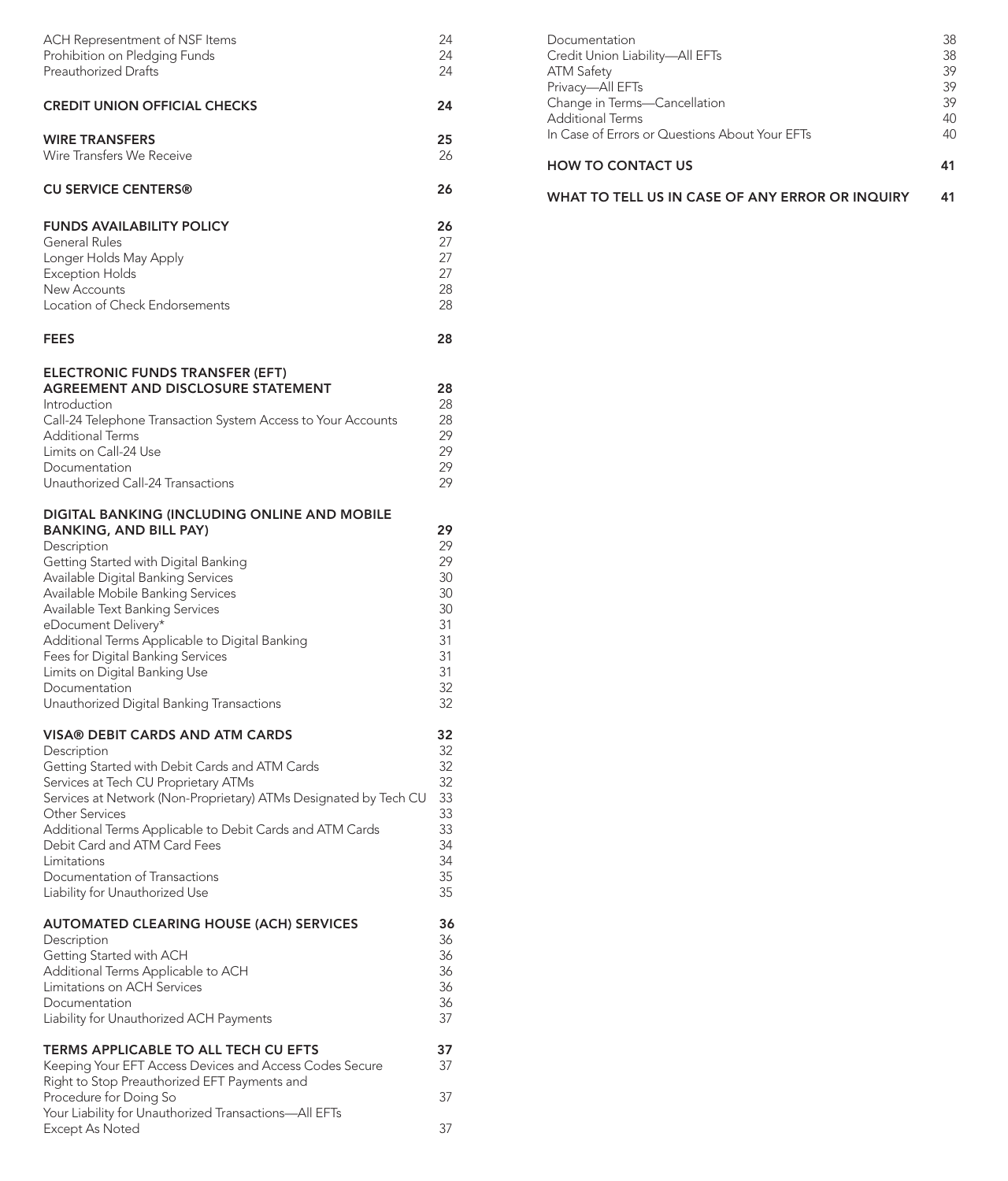# Consumer Membership and Account Agreements and Disclosures

# INTRODUCTION

Thank you for joining Technology Credit Union ("Tech CU," "we," "us").

This Consumer Membership and Account Agreements and Disclosures ("Agreement" or "Handbook" or "Consumer Member Handbook") is a master agreement governing your membership in Tech CU and accounts you open and maintain with us for consumer, family or household purposes. It is supplemented by the terms of your application and signature card, other disclosures that you received when you opened your membership, and other account-specifc disclosures you will receive whenever you open a new account. Refer to the sections of this Agreement governing membership and the types of Tech CU accounts and services you have. Tech CU loans are subject to separate written agreements and disclosures. Keep this Agreement as well as copies of other account-opening documents you receive with your permanent documents. Your periodic statements will let you know the status of your share accounts.

#### **TERMINOLOGY**

The definitions here will help you understand this Agreement and transactions on your Tech CU accounts and loans.

 "Member" refers to a person who completes and signs a signature card in that capacity, satisfes membership requirements and is approved for membership.

"Joint owner" refers to a person, if any, who completes a signature card in that capacity.

"Agent" refers to a person authorized to manage the Credit Union accounts and loans of a member or joint owner by virtue of a power of attorney, conservatorship order, trust agreement or similar document, or by court order.

"Owner" refers to any owner of an account, whether the member or a joint owner.

"Obligor" refers to any person obligated to pay a Credit Union loan or other obligation owed to the Credit Union, such as a negative account balance, whether they are designated as a member, joint owner, and borrower or non-borrowing co-signer.

"You" or "you" may, as the context indicates, refer to any member, joint owner, agent, or obligor.

"Authorized person" means any owner, agent, obligor or other person that has been identifed to Tech CU in person or by an authenticated, legally sufficient writing as authorized to conduct activity on your accounts or loans.

"Board" refers to Tech CU's Board of Directors.

"Bylaws" refers to Tech CU's current Bylaws.

"Debit" refers to a transaction that withdraws funds from a Credit Union account.

"Credit" refers to a transaction that deposits funds to a Credit Union account or posts a payment to a Credit Union loan.

"New account" refers to accounts of a person who has been a member of the Credit Union for fewer than thirty days.

"EFT" refers to electronic fund transfers governed by the federal Electronic Funds Transfer Act and Consumer Financial Protection Bureau Regulation E.

"ACH" means Automated Clearing House and refers to both the national ACH system for processing electronic payments and an EFT processed through the ACH system.

We may refer to our share accounts as "Savings Accounts," to our share draft accounts as "Checking Accounts," to our money market share accounts as "Money Market Accounts," and to our term share certifcate accounts as "Certifcate Accounts" in this Agreement and other Credit Union documents that you may receive.

#### GENERAL TERMS OF MEMBERSHIP Your Consent to This Agreement

By signing a physical or electronic signature on a paper or electronic version of a Tech CU signature card you understand and agree that your membership and accounts at Tech CU will be subject to the terms of this Agreement and other agreements and disclosures you receive governing your Tech CU services. You will consent to the specific terms of Credit Union loan products by signing applications or credit agreements governing those products. The singular implies the plural if more than one person signs the signature card. Any person who becomes an Agent but not an Owner or Obligor on a Credit Union account or loan agrees to comply with all non-payment obligations contained in the agreements that govern the related accounts or loans.

Agreement to Arbitrate Disputes on An Individual Basis

*Please read this arbitration agreement carefully. Any dispute related to your Tech CU accounts or loans (except disputes subject to small claims court jurisdiction or disputes from which consumers are exempt from arbitration under applicable law) may be resolved by binding arbitration. You give up your right to go to court and assert your rights or defenses before a jury or court judge. You also give up your right to assert claims on a class or representative basis. You are entitled to a fair hearing before a neutral arbitrator. An arbitrator's ruling can be entered as a judgment in court, and is subject to appeal only under very limited circumstances.* 

- 1. Arbitration of claims above small claims jurisdictional limit: In consideration for and as a condition of Tech CU's establishing membership and any consumer accounts or loan services for you, you agree that any dispute (other than a dispute referenced in subsection (2) of this arbitration provision) related to your Tech CU account or loan that cannot be resolved informally may be submitted by you or by Tech CU to binding non-judicial arbitration provided through an arbitration administrator. The arbitration administrator may be JAMS or the American Arbitration Association ("AAA"). The arbitration will take place at the selected arbitration administrator's office in or nearest to your county of residence. If the arbitration administrator has more than one office in your county of residence, arbitration will occur in its office nearest to your city of residence. Neither Tech CU nor third parties collecting debts on our behalf will initiate arbitration to collect a consumer debt, but Tech CU reserves the right to arbitrate all other disputes with you. You can elect to require Tech CU or our third-party collection agencies to submit to arbitration of a debt collection action we or they initiated against you in court. This arbitration agreement will remain in effect even if you pay off and close your Tech CU accounts or loans. The term "dispute" includes any controversy or disagreement related to your account, including but not limited to (a) claims that you or Tech CU failed to comply with applicable law or regulation or the terms of this agreement, (b) claims that Tech CU injured you, or (c) claims related to the interpretation or enforceability of this arbitration agreement. Questions about whether a dispute is subject to arbitration shall be interpreted as broadly as the law allows. If either you or Tech CU refuses to submit to arbitration upon demand by the other party, the party that seeks enforcement of this arbitration provision against the refusing party will, if successful, recover its costs of doing so from the other party. This arbitration agreement is governed by the Federal Arbitration Act.
- 2. Small claims matters: Disputes in which the dollar amount in controversy does not exceed small claims jurisdictional limits may be brought by either you or Tech CU in the small claims court in your county of residence. Although you and Tech CU can agree to arbitrate disputes subject to small claims court jurisdiction, neither party can be compelled to arbitrate such disputes.
- 3. Self-help, provisional and ancillary remedies: This arbitration agreement does not prohibit you or Tech CU from exercising any lawful rights or using other available remedies to preserve, foreclose, or obtain possession of real or personal property; exercise self-help remedies, including setoff and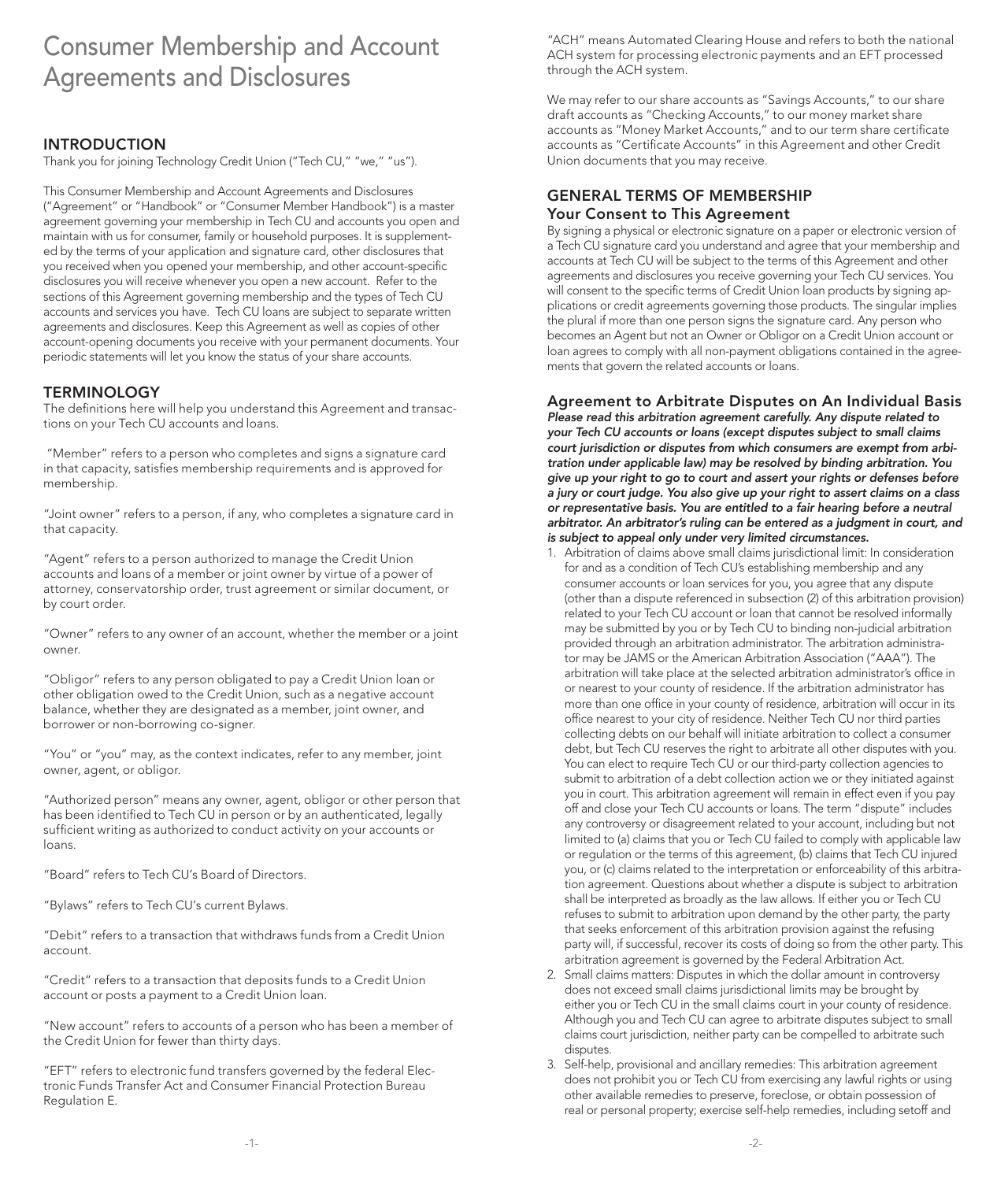repossession rights; or obtain provisional or ancillary remedies such as injunctive relief, attachment, garnishment, or the appointment of a receiver by a court of competent jurisdiction.

- 4. Statutes of limitations: The statute of limitations that would apply to any dispute subject to this arbitration agreement also applies to arbitration.
- 5. Individual actions only: All claims will be arbitrated on an individual rather than a class or representative basis. If the account or loan that is the subject of the dispute has multiple owners or obligors, a single proceeding may be maintained by or against all of those parties to your account or loan.
- 6. Costs of arbitration services: All costs of arbitration assessed by the arbitration administrator and fees charged by the arbitrator will be borne by Tech CU, except that if you initiate the arbitration, you will pay the arbitration administrator's then-current fee for consumer-initiated arbitrations.
- 7. Single arbitrator: All claims will be heard by a single arbitrator knowledgeable in the subject area of the dispute who is either a retired state or federal court judge or an attorney with at least ten years of practice experience.
- 8. Arbitrator selection process: The party initiating the arbitration will ask the arbitration administrator to provide a list of qualifed arbitrators. If you and we cannot agree to the selection of an arbitrator from the list, you and we will each select one arbitrator from the list, and those two arbitrators will select a third arbitrator to hear the dispute.
- 9. Governing rules and law: The arbitration will be conducted under the consumer arbitration rules of the selected arbitration administrator. The arbitrator will apply applicable substantive law. Each party may be represented by counsel of its own choosing.
- 10. Available remedies: Each party will have the same remedies available in arbitration as would be available if the dispute were heard in court, including but not limited to recovery of attorney's fees, expert witness fees and costs, subject to applicable law and if awarded by the arbitrator.
- 11. Discovery: The arbitrator shall allow discovery of non-privileged information relevant to the dispute.
- 12. Time for resolution: Unless otherwise agreed by you and Tech CU or unreasonable given the nature of the dispute or actions of the parties, the arbitrator shall render a decision within six months after submission of the dispute to arbitration.
- 13. Written statement of decision: The arbitrator shall issue a written statement of decision setting forth his or her ruling on each claim. The statement of decision will include the fndings of fact and conclusions of law on which the ruling on each claim is based.
- 14. Final and binding nature of decision: Absent clear abuse of discretion by the arbitrator in making fndings of facts or conclusions of law, the arbitrator's decision will be final, binding, and not subject to appeal. The arbitrator's decision may be entered as a judgment in a court of competent jurisdiction.

In the event that the class action waiver in this agreement to arbitrate disputes on an individual basis is found to be unenforceable for any reason in relation to a claim involving class action allegations, the remainder of this agreement to arbitrate disputes on an individual basis will be unenforceable.

#### OUR RIGHT TO SUSPEND ACCESS TO YOUR TECH CU **ACCOUNTS**

California) after we have sent you a written warning that we may take this action. *You agree that if you fail to meet your fnancial obligations to Tech CU, for example by failing to pay your Tech CU loans as agreed or failing to restore negative account balances on demand, Tech CU can suspend access to your Tech CU accounts and any Tech CU open-end credit lines you have until you contact us to make payment arrangements that are acceptable to Tech CU*  in our reasonable judgment. Tech CU can suspend access to your open-end credit lines immediately after your default. Tech CU will not suspend account access until the later of (a) at least ten days after your failure to meet your obligation or (b) fve business days (ten business days if your address is outside Warnings will be sent only by regular mail to the last address we have for you in our records. Tech CU will not suspend access to funds exempt from creditors' remedies generally, such as certain types of federal benefts, or to accounts subject to special tax treatment such as Individual Retirement Accounts and Health Savings Accounts.

# Telephone Contact Terms

Tech CU and any and all of our affliates, employees, agents, assigns, service providers and joint marketing partners ("Tech CU Parties") may contact you at any telephone number you provide to any Tech CU Party at any time to adminis-

ter, service and collect amounts owed on any Tech CU account or loan on which you are owner, agent or obligor, and in some cases to inform you about fnancial products or services that may be of interest to you ("permitted communications"). Telephone numbers that Tech CU Parties may call for permitted communications include landline (wireline) numbers and wireless numbers. Wireless numbers include numbers associated with mobile telephones, cellular telephones, and other wireless devices. Methods by which Tech CU Parties may contact you include live representative calls or automated communications. Automated communications include pre-recorded/ artificial voice messages, use of automated dialing systems (robocalling), and/or text messages. Tech CU Parties will not use automated communications for marketing purposes. Permitted communications from Tech CU Parties may result in your incurring charges from your wireless service provider.

You agree not to provide any telephone number to any Tech CU Party unless you are the subscriber of that number or otherwise have permission to allow .<br>Tech CU Parties to call that number. You agree to notify Tech CU immediately if you cease to be a subscriber of, or cease to have permission to allow Tech CU to call, a number that you have previously given Tech CU. You agree to defend and hold Tech CU harmless from any claims or liability to which Tech CU becomes subject as a result of calling a number you have given to any Tech CU Party prior to your notice to a Tech CU Party that consent to call that number has been revoked.

You can revoke consent for Tech CU Parties to use automated communications to contact you for non-emergency purposes on wireless numbers. You can also revoke consent to live representative calls to wireless numbers for marketing purposes. Your consent may be revoked in person at a Tech CU office, in writing (by letter or email), by telephone or by any other reasonable means that informs the Tech CU Party that your consent is revoked. Your notice must provide sufficient information to enable Tech CU to implement the revocation, including your name, the account number(s) to which the revocation applies, and the wireless number(s) to which the revocation applies. Your revocation will not prohibit Tech CU Parties from either (a) contacting you using live representatives or automated communications (i) on a landline number for any purpose other than telemarketing and (ii) on a wireless number for purposes of notifying you of emergencies, fraud, identity theft, or data breach, or (b) contacting you on a wireless number using live representatives to administer, service and collect amounts owed on your Tech CU accounts.

You agree that at all times you have any open accounts or loans with Tech CU or are indebted to Tech CU in any amount, you will provide Tech CU with at least one valid telephone number at which Tech CU has permission to call you during normal business hours. Your failure to do so may result in your being deemed in breach of your Account and/or credit agreements with Tech CU and denied future Tech CU services.

#### Membership Requirements

If you are within our field of membership, have no significant derogatory financial institution history, and satisfy our customer identification requirements, you can join the Credit Union by completing the signature card and depositing the required par minimum balance to a Membership Share Savings Account and/or meeting other membership requirements established by our Board of Directors consistent with the California Credit Union Law. Membership is for life, regardless of where you live or work, as long as you remain in good standing by meeting your obligations to the Credit Union. Your membership makes you a shareholder-owner of the Credit Union and entitles you to apply for all of our account and loan services. If you voluntarily terminate your membership and later wish to rejoin, you will need to reapply and Tech CU will determine your eligibility at that time.

Members are eligible to run for seats on the Tech CU Board of Directors and Supervisory Committee. Credit Union newsletters will notify members about upcoming elections.

Each individual or entity member has one vote in Credit Union elections, regardless of the number of membership numbers associated with accounts maintained by the member and regardless of the dollar amount of shares owned by the member.

We will not provide Credit Union services to any person who does not provide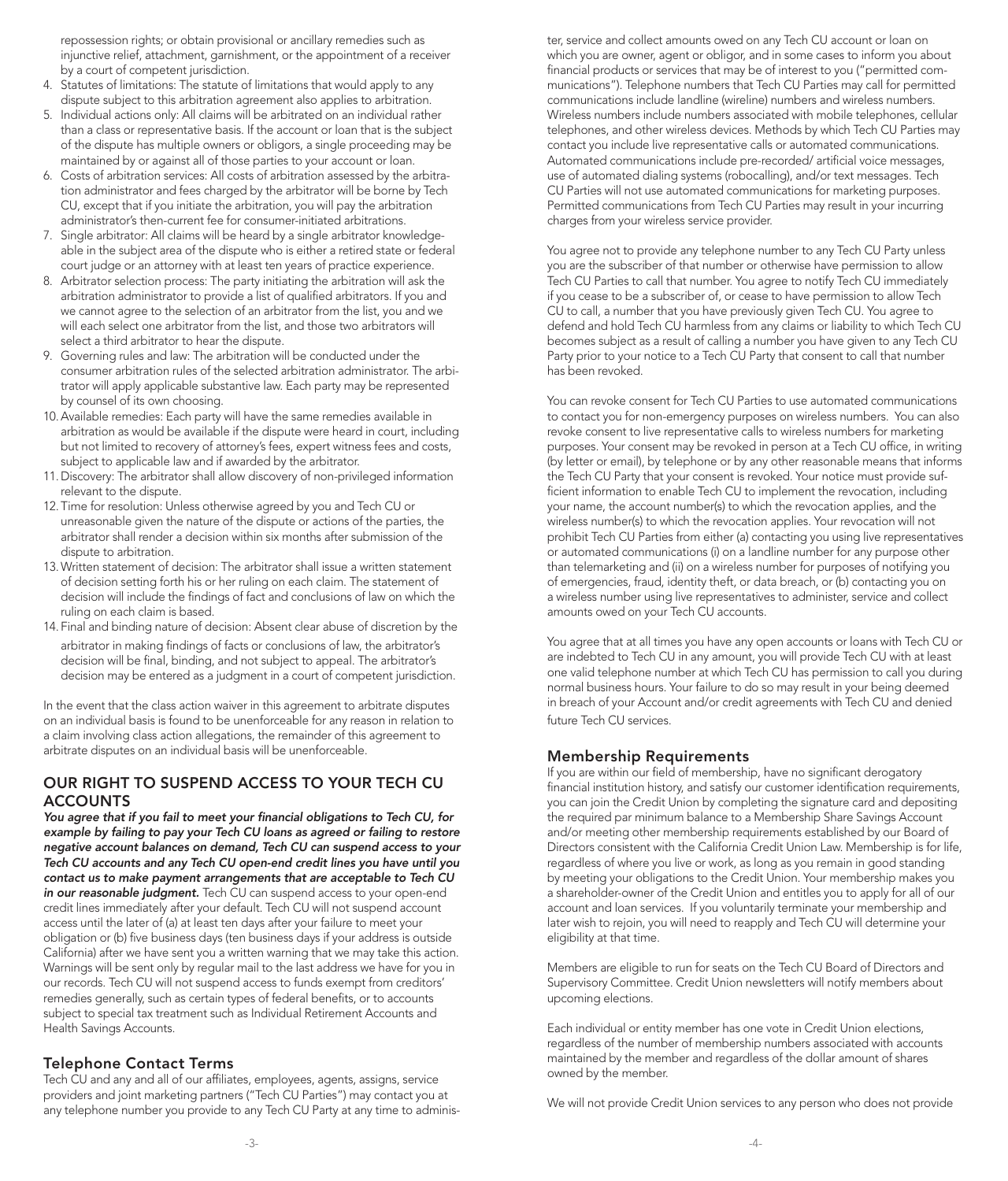us with a valid U.S. taxpayer identifcation number or an IRS exemption determination.

#### Member Numbers

Each individual or entity joining Tech CU is assigned a unique member number. If a signature card includes one or more joint owners, all sub-accounts established under the assigned member number will have the same ownership combination. In addition, for privacy reasons, the borrowers on any loans established under the member number must be the same as the owners of the accounts established under the member number. (Non-borrowing guarantors on loans do not receive periodic statements and will only be entitled to receive information about loans they have agreed to pay.) Suffxes are added to the core member number to indicate account type, such as savings, checking, or certifcate.

Certain types of accounts that enjoy special tax treatment, such as Individual Retirement Accounts (IRA) and Health Savings Accounts (HSA), can have only one owner. We will set up a separate member number for those accounts. Owners of these accounts must be Tech CU members.

If, after establishing sub-accounts under a member number, the ownership of any sub-account open under that number is changed in accordance with a procedure authorized by this Agreement or otherwise allowed by Tech CU, the ownership of all accounts under that member number will also change to the new ownership. Examples: If the sole owner of a Savings Account and a Checking Account maintained under the same member number adds a joint owner to the Savings Account, the joint owner will also be added to the Checking Account tied to that member number. If the joint owners of Savings, Checking, and Certificate Accounts maintained under the same member number ask that the Certificate Account be retitled under the name of a revocable trust they have established, title to the Savings and Checking Accounts under that member number will also be placed under the trust.

Fiduciary accounts (such as for trusts, conservatorships, or incapacitated recipients of government benefts) cannot have joint owners, but they can have more than one agent. For example, a trust instrument may name co-trustees, or a court order may name co-conservators. In some cases, usually by court order or agreement, an agent may be named to act on behalf of a fiduciary on a fiduciary account.

If a person has a current beneficial interest (meaning current ownership or entitlement to the beneft of the funds in the account) in a Tech CU account and that person becomes obligated to Tech CU, the account will be subject to Tech CU's Right of Offset whenever that person fails to meet a payment obligation to us, even if not all persons with current beneficial interests in the account are parties to the loan or account transaction that resulted in the debt. For example, if A and B own an account jointly, and B fails to pay an obligation incurred to the Credit Union solely by B, the funds in the account owned jointly by A and B are subject to Tech CU's Right of Offset. See "Our Right to Recover What You Owe Us" for more information about Tech CU's Right of Offset.

If you want accounts with different ownership combinations or loans with different obligor combinations, you should establish a separate member number for each combination. For example, if you want a Savings Account with your spouse but a Checking Account in your own name, open the Savings Account under one member number and the Checking Account under a different member number.

Even if you have more than one member number, you will only be permitted one vote in Credit Union elections.

# Meeting Your Obligations

You agree to comply with the terms of agreements governing the Tech CU services you receive.

You agree to be honest with us about your financial circumstances. You agree not to omit any material information from applications for Tech CU services. You agree not to request or use credit if you have reason to believe you will be unable to make the required payments.

You will not allow your accounts to fall below a zero balance. If you do inadvertently overdraw any Tech CU account or otherwise incur a negative balance and you do not have an Overdraft Plan in effect, you agree to restore any negative balance immediately upon our written or verbal demand.

You will be responsible for all items deposited to your accounts. If a deposited item is returned unpaid, the amount of the item plus the Returned Deposit Item fee shown on the current Consumer Schedule of Fees and Charges will be deducted from the account of deposit, and you will be responsible for immediately restoring any resulting negative balance.

Your failure to handle your checking account properly may result in our reporting you to consumer reporting agencies that monitor checking account abuse, and this report could adversely affect your ability to obtain checking services.

Your failure to meet loan obligations may be reported to consumer credit reporting agencies. This report could adversely affect your credit standing.

You agree that "Our Right to Recover What You Owe Us" applies to any amount you owe us that you do not pay according to your agreements with us.

# Your Responsibility for Reviewing Statements and Other Communications and Reporting Unauthorized Activity and Other Errors

Keep track of all deposit and withdrawal transactions on your accounts and all advances and payments on your loans. We will send you periodic statements covering all transactions on accounts and loans you maintain with Tech CU. If you have loans, a checking account or electronic funds transfer activity, you will receive a monthly statement; otherwise, we send statements quarterly. You agree that delivery of a periodic statement to the member on an account or loan constitutes delivery of the statement to all owners of the account and all obligors on the loan.

Promptly review and reconcile statements and other communications you receive from us and contact us if you have questions or concerns. Account activity can be monitored 24 hours a day via our free secure digital banking channels, which include Online and Mobile Banking, eAlerts for customizable notifcations, and Call-24 Audio Response telephone banking services.

If you enroll in eDocuments, we will notify you by email when electronic statements and other communications and documents such as IRS information returns are available for retrieval on our secure website and you are responsible for collecting them. If you enroll in eDocuments, you are responsible for collecting your statements from our online banking portal and we will be deemed to have delivered them as soon as we notify you that they are available. We will have no liability or responsibility for communications that you do not retrieve or that are lost, damaged or misdelivered by the U.S. Postal Service or other third-party delivery service.

If you do not receive an expected statement, contact us promptly to request a copy and to ensure that we are sending statements to the correct address. eStatements can be retrieved in Online and Mobile Banking going back several months. The digital banking channel will tell you the exact number of months. If you have difficulty receiving eStatements or other eDocuments, contact us so that we can take the steps necessary to get your statements to you.

If you have a checking account or a credit line that allows you to write special checks to obtain loan advances, we do not send canceled checks with your periodic statement. However, we retain electronic copies of all checks you write for the period required by law and will provide check copies to you upon request. Refer to the Consumer Schedule of Fees and Charges for document copy fees.

Unauthorized Signature or Alterations on Checks: Keep track of all transactions you initiate on your accounts and credit lines. If you suspect that a check drawn on your Account or credit line was altered (such as by changing the payee name or the dollar amount of the check) or forged, notify us, in writing, within 30 days of the mailing or electronic delivery date of the statement on which the item frst appeared. Tell us all the information requested under "WHAT TO TELL US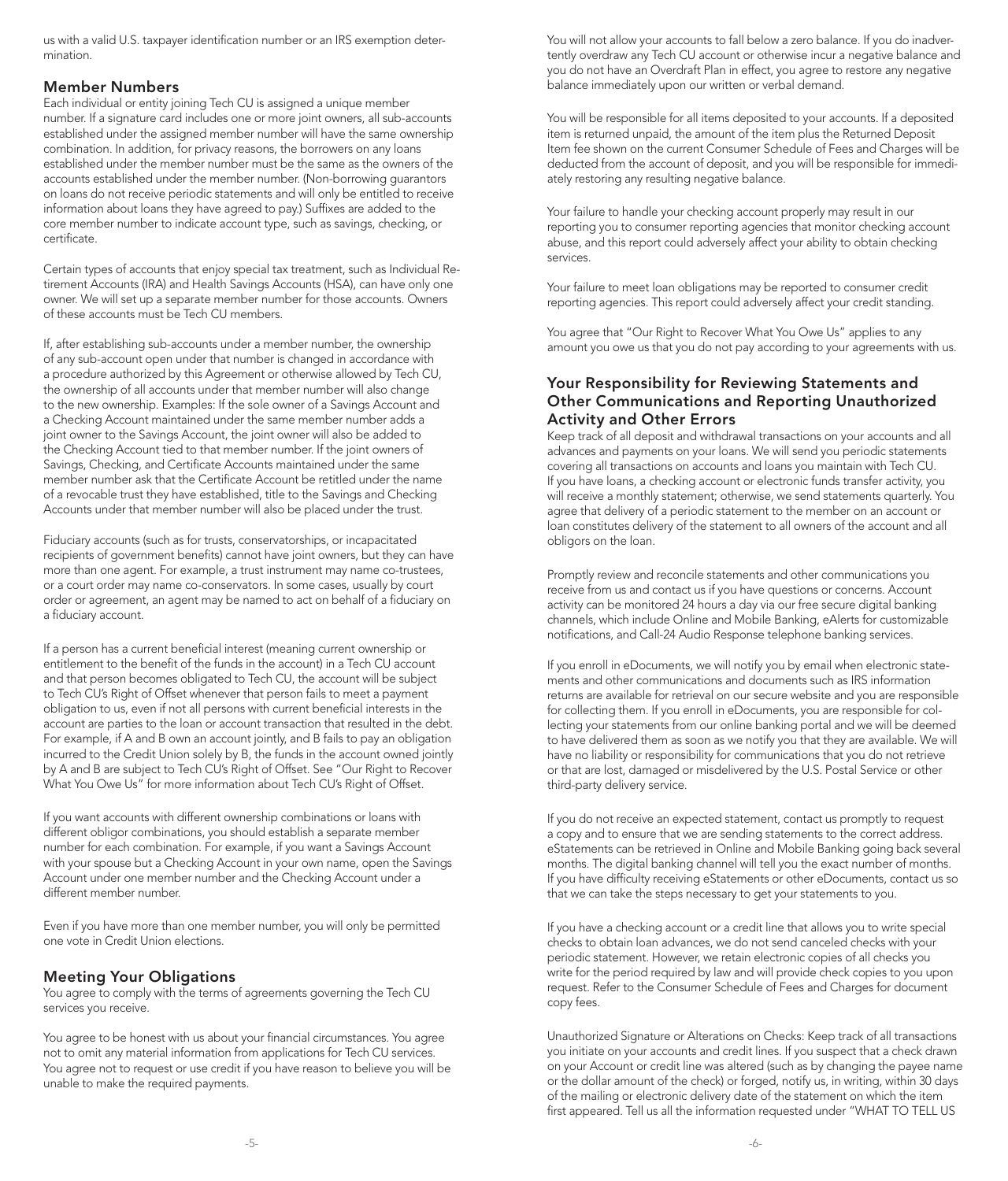IN CASE OF ANY ERROR OR INQUIRY" at the end of this Agreement. If you do not tell us within 30 days (60 days in the case of a check written for an advance on a line of credit), we will not be responsible for the forged or altered item. We operate in an automated check-processing environment and it is not feasible for us to physically examine checks that clear. For this reason, we are, as allowed by law, altering the provisions of the Commercial Code regarding the amount of time you have to report forged or altered checks.

Other Errors or Inquiries (Excluding Credit Lines and EFTs): Notify us in writing within 30 days after we send you the first statement on which the error, unauthorized transaction or other problem or item about which you have a question appeared. Tell us all the information requested under "WHAT TO TELL US IN CASE OF ANY ERROR OR INQUIRY" at the end of this Agreement.

Credit Lines and EFTs: Rules governing claims of error or unauthorized use applicable to EFTs are found in the EFT section of this Agreement. For loans and lines of credit, please refer to the governing credit agreement or billing statement for specific rules regarding unauthorized use and billing error claims. Your periodic statements will also summarize error resolution procedures for loans and EFTs.

Your failure to notify us within the stated time frames may result in your sharing any loss with us or bearing the entire loss, depending on the circumstances.

We will investigate all claims and other inquiries. You agree to provide reasonable cooperation we lawfully request in connection with our investigation, including completing affidavits under penalty of perjury confirming your claim or fling a crime report with a law enforcement agency, if your claim relates to a forged, altered or otherwise unauthorized transaction.

If we correct any error or accept any responsibility for a transaction, our crediting your Account will result in an automatic assignment to us of the right to collect the transaction amount from anyone else who is responsible. In consideration for our crediting your Account, you agree to provide reasonable assistance that we or any subrogee of ours requests in pursuing a claim against the responsible party(ies).

Our liability for any errors or unauthorized transactions will be limited to the actual damages, which is the amount of the error or unauthorized transaction. We will not be liable for consequential damages such as alleged harm to your credit standing, unrealized profits, emotional distress, or punitive damages.

# Change of Address

You must promptly notify us of any change in your residence and mailing addresses. If you have elected to receive materials such as statements and disclosures from us electronically, you must promptly notify us of any change in your email address. If you do not promptly notify us of any change in your mailing address, we may charge locator service fees to your Account (see the current Consumer Schedule of Fees and Charges).

If the email we send you is returned undeliverable, we will resume sending communications to you by postal mail until we receive an updated email address for you. If you do not receive statements or other materials that you expect to receive from us on a regular basis, contact us immediately at a location indicated in the "HOW TO CONTACT US" section at the end of this Agreement to request copies of the materials you have missed. We will not be responsible for unauthorized transactions or other errors if you do not notify us within the time frames specifed elsewhere in this Agreement.

We may take corrective action if we suspect identity theft. We will notify you before we close an account for suspected identity theft.

#### Record Retention

We are not required to retain or provide to you or third parties any records on any account, loan or other activity you have with us beyond any time limit imposed by applicable law or regulation. We suggest that you retain agreements and disclosures governing the services you obtain from us, including any change-in-terms notices you receive, until you no longer have the related service.

# Our Responsibility for Following Your Instructions

We reserve the right to verify your identity by any reasonable means prior to acting upon instructions.

On accounts or loans with more than one authorized person, we can follow the instructions of any one authorized person. If a court orders that an account or loan be subject to multiple signature requirements, we reserve the right to close the affected account or loan due to our technical inability to honor such requirements. If we continue to make the account or loan available to you, you agree that you have sole responsibility to meet dual or multiple signature requirements and to defend and indemnify us from any liability or claims arising out of your failure to comply with multiple signature or similar requirements for joint authorization of transactions. We operate in an automated processing environment and cannot monitor compliance with multiple signature requirements imposed by third parties.

We will follow your instructions on your accounts and loans. Instructions may be provided orally or in writing. Oral instructions will be honored only after we have confrmed the identity of the person giving the instructions. Instructions received via secure electronic transmission, such as PIN-initiated ATM keypad or Online Banking instructions, are treated as written instructions.

We honor all valid court orders, legal process and powers of attorney that govern your accounts or loans. Valid court orders and legal process (such as valid subpoenas) will prevail over conficting instructions from authorized persons.

We reserve the right to refuse to follow your instructions if (a) they are ambiguous, (b) we reasonably believe the instructions do not comply with applicable state or federal law, (c) an authorized person asks us not to allow transactions on an account or loan, (d) we receive conficting instructions on accounts or loans with more than one authorized person, (e) we are unable to verify your identity, (f) we reasonably believe that following the instructions will cause the Credit Union a loss, or (g) any other lawful reason.

Once we have followed the instructions of an authorized person, we are relieved from liability to any owner of the related account or obligor on the related loan unless our following the instructions violates a court order to which we are subject or we have agreed in writing to freeze the account or loan. Any disputes regarding actions taken on the account or loan must be resolved between or among the parties to the account or loan.

You agree to defend, indemnify and hold us harmless from any claims, damages, losses, liability or expenses to which we become subject as a result of your violating court orders or agreements to which you are subject. For example, if a family court order directs you not to withdraw funds from a Tech CU account and you withdraw the funds contrary to the order, you will be responsible for any claims related to the withdrawal and you agree to defend and indemnify the Credit Union from any related claims.

We are not required to honor restrictive legends on items you write or endorse unless we have expressly agreed in writing to do so. For example, our negotiating a loan payment check on which you have written "payment in full" will not discharge your loan obligation unless either (a) we have agreed in writing that the payment will discharge your obligation or (b) the check actually pays your loan balance in full, including accrued interest and other charges.

You agree, at your sole expense, to defend, indemnify and hold us harmless from any claims, damages, losses, liability or expenses to which we become subject as a result of our following the instructions (including electronic instructions) of any authorized person.

# Conficting Demands/Disputes

If there is any uncertainty regarding the ownership of an account or its funds, there are conficting demands over its ownership or control, we are unable to determine any person's authority to give instructions, we are requested by Adult Protective Services or any similar state or local agency to freeze the account or reject a transaction due to the suspected fnancial abuse of an elder or dependent adult, or we believe a transaction may be fraudulent or may violate any law, we may, at our sole discretion: (a) freeze the account and refuse transactions until we receive written proof (in form and substance satisfactory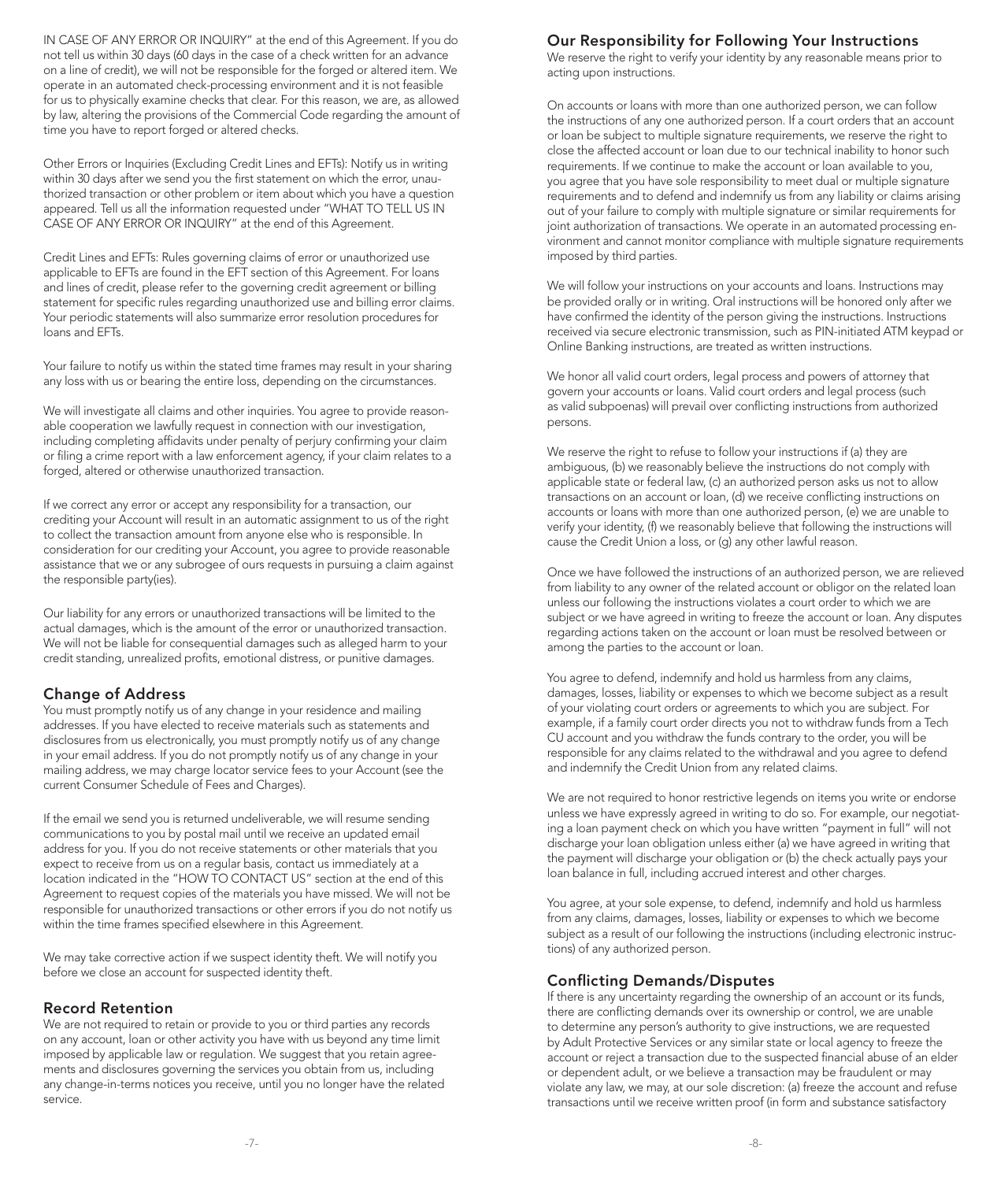to us) of each person's right and authority over the account and its funds; (b) refuse transactions and return checks, marked "Refer to Maker" (or similar language); (c) require the signatures of all authorized persons for the withdrawal of funds, the closing of an account, or any change in the account regardless of the number of authorized persons on the account; (d) request instructions from a court of competent jurisdiction at your expense regarding the account or transactions; and/or (e) continue to honor checks and other instructions given to us by the persons who appear as authorized persons according to our records. The existence of the rights set forth above shall not impose an obligation on us to assert such rights or to deny a transaction. In no event will we be liable for any delay or refusal to follow instructions which occurs as a result of a dispute over the ownership or control of your account.

# Our Right to Freeze or Block Accounts and Loans and Refuse to Follow Instructions

In case of conficting instructions, we reserve the right, but do not undertake the duty, to freeze funds in any account or refuse to make loan advances until we receive consistent written instructions from all authorized persons or a valid order from a court of competent jurisdiction.

We may block accounts or decline transactions consistent with requirements imposed by applicable laws, regulations, or government agency directives.

# Prohibition on Illegal Activity

You agree not to use any Tech CU products, devices, or services to conduct illegal transactions. We have the right to refuse to conduct transactions initiated on your accounts if we reasonably believe them to be illegal, such as illegal internet gambling transactions, but we have no obligation to determine the legality of transactions you initiate. You cannot use the actual or alleged illegality of authorized transactions as a defense to your obligation to pay amounts you become indebted to us as a result of those transactions.

#### Our Right of Recovery

If you owe us money, whether on a loan, because an item you deposited was returned unpaid causing a negative account balance, or for any other reason, and you fail to pay what you owe us consistent with your agreement with us or upon our lawful written or oral demand, you agree that we can take any Tech CU shares in which you have a present beneficial interest (unless prohibited by law or the share agreement) to recover all or part of what you owe us without further notice to you. On joint accounts, our right of offset applies to all funds in the account if any owner of the account is in default on a payment obligation to us. We are not subject to agreements between or among joint owners regarding ownership of funds in joint accounts. If we exercise our rights under this provision, you agree that we are not electing a remedy or waiving our rights to take other lawful action to collect any amount you still owe us. This consent by you is in addition to any equitable right of offset or right we have to impress a lien on shares under the California Financial Code or other applicable law.

You agree to pay reasonable costs we incur in attempting to collect what you owe before we take legal action, such as repossession costs for example. If we or a third party acting on our behalf initiate legal action to collect an amount you owe us or damages we are entitled to under the law (such as statutory damages imposed for writing bad checks), you agree to pay our reasonable attorney's fees and costs of the legal action in addition to what you owe us. You will pay our attorney's fees whether the legal action we take is a collection lawsuit, a proceeding to protect our interests if you become a bankruptcy debtor, an appeal, a judicial or non-judicial foreclosure, or another type of legal action. If you demand that a collection action initiated by us be transferred to arbitration and the arbitrator rules in Tech CU's favor, you also agree to pay our arbitration fees.

To the full extent allowed by the law of your state of residence, collection costs will bear interest from the date incurred until paid at the contract rate (in the case of costs incurred to collect loans you have obtained from Tech CU) or the legal rate (in the case of collection costs incurred to collect other money you owe to Tech CU).

# Suspension or Discontinuation of Services

We can close accounts for any lawful business reason by sending you at least ten days' advance written notice at your last known address. Any closing of your accounts will not affect our handling of regular transactions prior to the notice,

provided that sufficient funds are available to handle them.

If your Tech CU services are terminated solely due to inactivity, you may reinstate your membership to active status by meeting minimum balance and activity requirements.

We can suspend or terminate borrowing privileges on credit lines consistent with applicable law by providing any notice required by law. Refer to your credit agreements for further details.

Reasons we can suspend or discontinue services, with or without notice, include but are not limited to (a) your failure to provide funds sufficient to cover your debit transactions, (b) your failure to keep loan payments current, (c) misuse of your accounts for check kiting, deposit of invalid items, or other unlawful purposes, (d) fling of a bankruptcy petition by or against you, (e) your failure to observe the conditions of any other agreement with us, (f) your failure to provide a valid U.S. taxpayer identification number or certificate of exemption, (g) our receipt of a notice from the Internal Revenue Service that the taxpayer identifcation number you have given us is not valid or that you are subject to backup withholding, (h) our receipt of notice from any governmental agency exercising its proper jurisdiction that continued provision of the service would be unsafe or unsound or violate a law or regulation to which we are subject, or (i) any reason listed under "Service Denial and Termination of Membership" below.

If we receive notice that the sole owner of an account is deceased, we will cease to honor transactions initiated on that account. We may, however, depending on the circumstances, honor disbursement instructions from any named payon-death beneficiary(ies), any person(s) appointed by a court as executor(s) or administrator(s) of the deceased owner's estate, or any person(s) claiming to be successor(s) of the deceased owner under laws governing administration of small estates.

If we receive notice that the sole owner of an account has been declared legally incompetent, we will cease to honor transactions initiated on that account, unless initiated by a person holding a valid power of attorney that includes power to transact on the account and survives the legal incompetence of the owner or a court-appointed conservator or guardian for the owner.

If we receive competing instructions from persons claiming an interest in the account of a deceased or incompetent owner, we may freeze the account until we receive consistent written instructions from all claimants or a court order directing disbursement of the account.

You may terminate your Credit Union services at any time by notifying us orally or in writing, depending on the type of request. Termination of Credit Union services by you or by us will not relieve you of any obligations incurred prior to termination. We may require you to maintain your membership with a minimum Membership Share Savings Account balance while you are paying off your outstanding obligations to us.

#### Service Denial and Termination of Membership

We reserve the right to deny all services except the right to maintain a Membership Share Savings Account and to vote in Tech CU Board and Supervisory Committee elections, or restrict your access to Tech CU and/or Shared Branch premises if appropriate, if any of the following occur:

- 1. You fail to meet your obligations to Tech CU;
- 2. You fail to comply with applicable law or Tech CU's Bylaws and rules as amended from time to time;
- 3. You are convicted of a crime in connection with your business with Tech CU;
- 4. You are convicted of a crime of moral turpitude;
- 5. You cause Tech CU a loss in any way (including, but not limited to, loan charge-off, unrestored overdrafts, or bankruptcy); or
- 6. You fail to conduct your business with Tech CU (including at Shared Branch locations) in a civil and businesslike way. Violence, threats of violence, or harassment against Credit Union staff, volunteers, or other members, or behavior that unreasonably disrupts the ability of the Tech CU staff to provide prompt and attentive service to other members, will not be tolerated. Visibly intoxicated persons and persons carrying weapons (other than on-duty law enforcement personnel) are not permitted on Tech CU premises at any time. In addition, we may take any other lawful action we reasonably deem necessary under the circumstances to ensure Tech CU's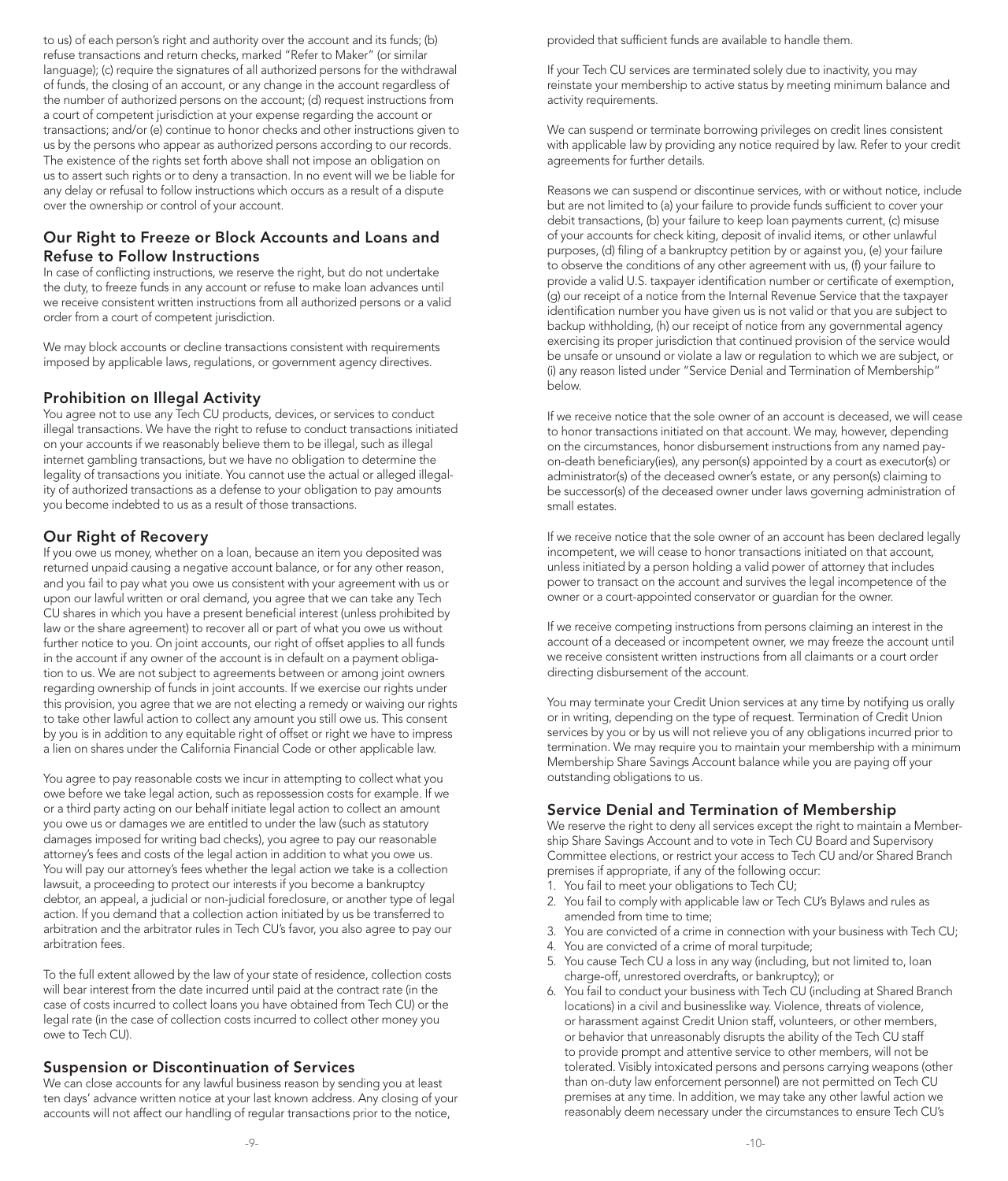ability to provide a safe and harassment-free environment for our staff and members and equitable access to service for our members. You agree to pay any attorney's fees and court costs we incur to enforce our member conduct policy.

While we attempt to avoid making errors in determining your eligibility for membership, if we fnd that you gave us misleading information or that we made a mistake and admitted you to membership when you were not eligible, we will expel you and you will not be eligible for further Tech CU services.

We can also expel you from Tech CU if any circumstances that would permit us to deny services have arisen. In addition, we, in our sole discretion, reserve the right to terminate your membership or use of the Services for any reason or no reason and at any time.

We can place you on inactive status if you have no loans with us and do not have the minimum balance in a Membership Share Savings Account required to maintain membership or fail to comply with other minimum requirements that the Board may establish consistent with Tech CU's Bylaws and the California Credit Union Law. You may resign your membership at any time.

Neither termination of your membership by you or by us, nor our imposing our service denial policy, will relieve you of obligations that you incurred prior to termination of your membership or denial of services.

#### Fees and Damages

Our current Consumer Schedule of Fees and Charges details our fees for general and account-related services and is incorporated into this Agreement by reference. To the extent fees related to default of your agreements with us exceed our actual direct and indirect costs, they are to be considered damages. If we receive valid legal process requiring us to provide records about your accounts or loans and the party requesting the information is not required by law to pay for our costs of providing the information, we will recover our costs of compliance by deducting them from any account in which you have available funds. If you do not have available funds, such costs will be subject to "Our Right to Recover What You Owe Us."

Fees may be added or changed by legally required notice to you.

#### Privacy and Disclosure of Information

Identification: We reserve the right to verify your identity by any reasonable means before providing information to you.

Written permission, legal mandates, operational requirements: Tech CU does not generally release personal or fnancial information about members or authorized persons on member accounts or loans to third parties. However, notwithstanding any other provision of this Agreement or our published Consumer Privacy Policy, Tech CU will disclose information about you and your accounts and loans to third parties (1) as allowed by the authenticated written permission of any currently authorized person on the account or loan, (2) as required by law, such as in response to properly issued subpoenas or court orders, or (3) to conduct our business, comply with laws and regulations applicable to Tech CU, and process your transactions. Examples of situations in which we release information to third parties to conduct our business include disclosure of loan and account performance to consumer reporting agencies, enforcement of obligations to Tech CU, and investigation of unauthorized activity claims. Please consult the Tech CU Consumer Privacy Policy for more information.

 information privacy laws, it is exempt from the California Consumer Privacy Act. California Consumer Privacy Act: Information that Tech CU collects about California resident consumers is generally covered by federal or state fnancial information privacy laws. To the extent such information is covered by fnancial However, if Tech CU does collect information about California resident consumers that is not subject to federal or state fnancial information privacy laws, Tech CU will provide required disclosures at the point of collection. Tech CU never sells information about our consumers to third parties.

Family Accounts: For convenience, Tech CU offers a Family Account service that enables an authorized person on an account under one core member number to deposit funds to and review activity on an account owned by or maintained for the beneft of another family member held under a different core member number, typically a minor or full-time higher education student. If accounts are established as Family Accounts, any authorized person on the account from which transfers can be made will be able to make in-person or electronic transfer deposits to and review activity on the fund-receiving account using digital banking services, but

will not be able to make withdrawals from or otherwise transfer funds out of the fund-receiving account. Authorized persons on the fund-receiving account will not be able to review or conduct any activity on the account out of which transfers can be made, but will be able to see deposit activity on the fund-receiving account using digital services and periodic statements. Tech CU's Family Account service is offered in accordance with the requirements of the Children's Online Privacy Protection Act.

Bundled Statements: Some sub-accounts under a member number may not have identical owners or obligors. For example, a member might have a savings and checking account with a joint owner but an IRA under the member's name only. We "bundle" periodic statements for most of our services, meaning that a single statement covers multiple accounts and loans maintained under the core member number. Bundled statements are addressed to the member and frst joint owner of the Membership Share Savings Account required to maintain membership (or if another means of maintaining Tech CU membership is permitted, to the member and the frst joint owner or obligor on the qualifying service). The member and all other owners of accounts maintained under the member number and all other obligors on loans maintained under the member number consent to the delivery of bundled statements, even though this may result in release of information about an account or loan to which the addressee is not a party.

Beneficial Owners: Tech CU will release information about accounts to present beneficial owners of those accounts, even if the beneficial owner is not currently an authorized person. Examples of present beneficial owners would include present non-trustee trust benefciaries, minor benefciaries of Uniform Transfers to Minors Act accounts, or beneficiaries of representative payee accounts for payment of benefits such as Social Security disability benefits.

Pay-on-Death and other Contingent Beneficiaries: Tech CU does not release information about accounts to pay-on-death benefciaries until the deaths of all owners entitle the pay-on-death beneficiaries to the funds in the account. Tech CU does not release information about accounts to other contingent benefciaries of funds in accounts, such as individuals who are to receive any assets remaining in a trust at the death of all current beneficiaries of the trust.

Former Owners and Obligors: Tech CU will provide a former owner or obligor information about activity on the account he or she owned or the loan on which he or she was obligated that took place while he or she was an obligor or owner. For example, assume that A adds B as a joint owner of A's accounts on January 1, 2012, and B is deleted as a joint owner of A's accounts on December 31, 2013. Tech CU will release to B information about activity on A's account that took place from January 1, 2012, through December 31, 2013, without A's permission. If B wants information about activity that occurred prior to January 1, 2012, or after December 31, 2013, Tech CU would release that information only with A's authenticated written permission or valid legal process such as a subpoena or court order. Costs and Fees Associated with Information Requests: Any party who requests information about an account or loan must pay applicable research and copying costs unless waived by Tech CU.

# Backup Withholding

Tech CU has the right to withhold amounts required by state or federal tax laws from your withdrawals if you or the Internal Revenue Service advises us that you are subject to backup withholding or if you fail to certify your correct Social Security/taxpayer identifcation number on a form designated by us. You are responsible for providing Tech CU with the correct Social Security/taxpayer identifcation number on all accounts you open with us. We have no duty of further inquiry as to the number(s) you provide, but we will not open or maintain accounts without Social Security/taxpayer identifcation numbers (or notice that a number has been applied for or you are eligible for a waiver).

#### Tax Reporting

We comply with the Internal Revenue Code, IRS regulations, and state law in reporting your earnings on dividend-bearing shares, your interest payments on certain types of loans, discharges of debt, and payment of miscellaneous income. Our compliance with IRS reporting requirements does not constitute tax advice.

#### Conficting Terms

To the extent any other Tech CU account or membership agreement or disclosure with a more recent effective date than this Agreement is inconsistent with this Agreement, the more recent document shall prevail.

# Waiver and Modifcation

We can fail to exercise one or more rights we may have under this or any other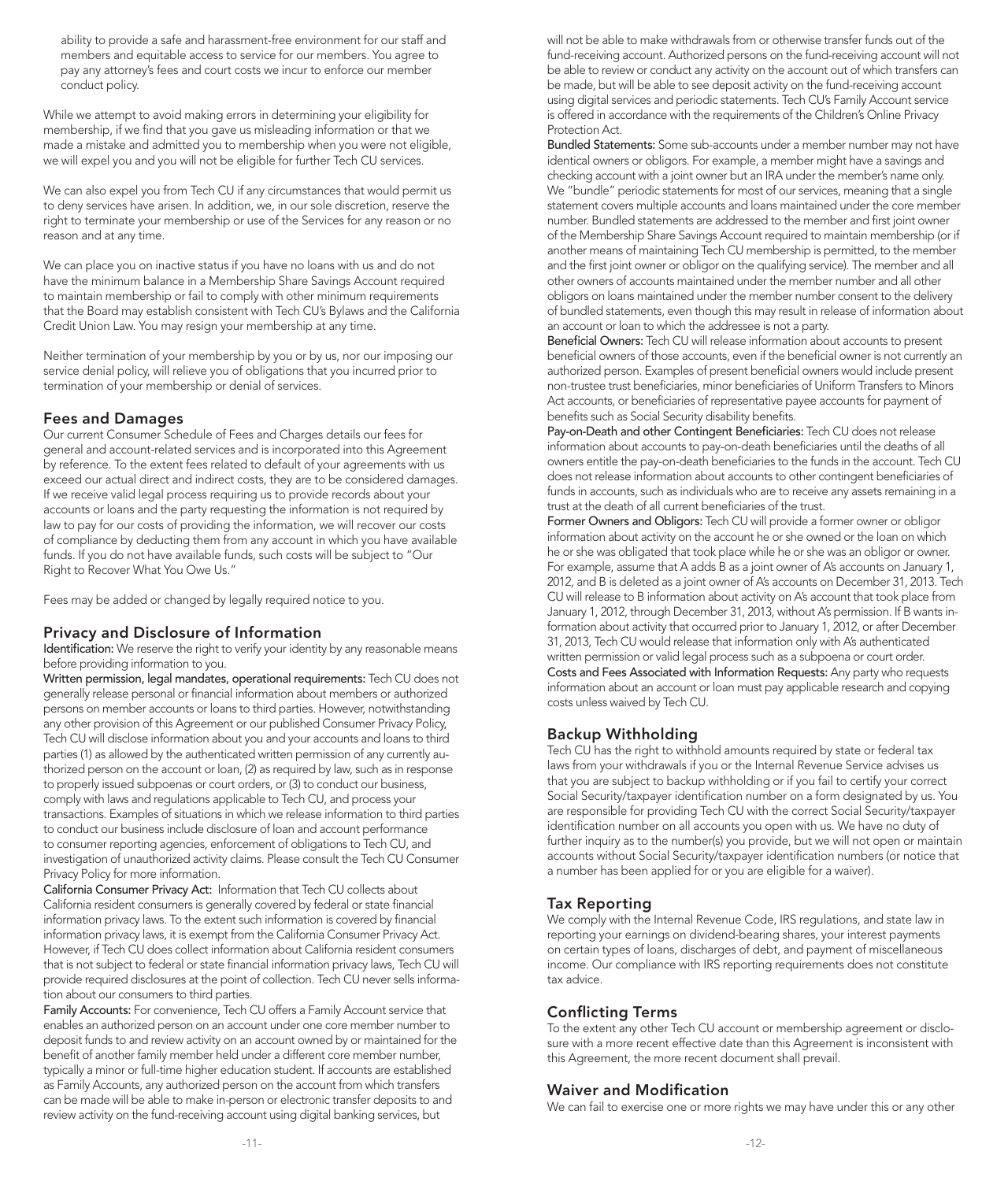agreement we have with you on one or more occasions without such failure being deemed a waiver of any right and without altering the terms of any agreement with you.

Subject to and consistent with any limits imposed by law, we can modify any of our agreements with you by giving notice required by law and allowing you an opportunity to avoid the changes by satisfying any outstanding obligation you have to us and discontinuing the related service. "Modify" may include changing existing terms, adding new terms, or deleting terms. Any modifcation of the terms of an obligation you have to us (such as the extension of a loan term) will be valid only if (1) made pursuant to a written Credit Union change in terms notice, (2) made in writing and signed by an authorized Credit Union agent, or (3) made by a court order in an action to which we are a party. No employee, official or other actual or apparent agent of Tech CU is authorized to change terms of your agreements with Tech CU orally. We are not subject to court orders in actions to which we are not a party, such as divorce decrees.

Documents such as sales receipts that you receive from third parties when you initiate transactions using Tech CU-issued devices (normally checks, credit cards, debit cards, or ATM cards) may have terms printed on them. Those printed terms will not affect your agreements with us.

Change-in-terms notices may appear in Tech CU newsletters, periodic statements, or separate notices we send you, as long as the timing and format of such notices meet legal requirements.

#### **Notices**

You can send us any written notices regarding your accounts or loans by writing to our main office, Technology Credit Union, P.O. Box 1409, San Jose, CA 95109-1409 or 2010 North First Street, San Jose, CA 95131. If we change our contact information for delivery of notices, we will notify you. We are not required to honor notices from you that are inconsistent with your agreements with us or that appear to be inauthentic. Certain types of notices, such as change of address notices, may be subject to verifcation for security or other business reasons. We reserve the right to refuse to honor written notices to close accounts, withdraw funds or other written transaction requests that could cause Tech CU a loss until we authenticate the instructions consistent with our security procedures.

We can send you periodic statements and other communications by mailing them to your last address in our records or by sending them to you electronically, if you have agreed to receive statements and other communications from us electronically. Notices that we send to you will be binding upon mailing or electronic delivery or after the passage of any time required by applicable law or regulation, whichever is later. Notices and statements mailed to you by first-class U.S. mail are presumed to be received five business days after mailing if you live in California, or ten business days after mailing if you live outside California. Unless we receive a delivery failure notice, any notice we send you by email that indicates statements or other communications are available for pick-up within our digital banking channels will be presumed to have been received by you upon transmission.

Statements for Credit Union services are generally mailed to the member whose number is associated with the service and addressed to the member and the frst joint owner, if any, of that member's Membership Share Savings Account. Unless otherwise required by law, our sending a statement or other communication by us to any owner of an account or obligor on a loan will constitute delivery of the statement or other communication to all owners, agents or obligors.

If any mailed statements or other documents are returned to us by the U.S. Postal Service as undeliverable, we are authorized to destroy them. We will retain the capacity to provide copies of statements and other communications to you for any maximum time prescribed by law.

# General Provisions

If any provision of this Agreement is adjudicated to be void, voidable or unenforceable, it will be deemed amended to the extent necessary to render the provision enforceable consistent with its intent. If the provision cannot be so amended, it will be deemed deleted and the remaining provisions will continue in effect.

# TECH CU ACCOUNTS Federal Account Insurance

Your Tech CU accounts are federally insured by the National Credit Union Administration, a U.S. Government agency. For more information, please contact a Tech CU representative or refer to the account insurance publications available on the NCUA website, [www.ncua.gov.](www.ncua.gov)

#### Ownership of Accounts

A member owns all accounts established under his or her member number. An account on which only the member is an owner is called an individual account.

Accounts may, unless prohibited for the account type, have more than one owner. Such accounts are called joint accounts. At least one owner of each Credit Union account must be a member. On any joint account, each owner owns all funds in the account, including paid dividends, with right of survivorship. "Right of survivorship" means that when one owner dies, the funds are automatically owned by any remaining owner(s) of the account. We do not allow other forms of account ownership, such as community property or tenancy in common. We are not subject to agreements between or among account owners of joint accounts as to entitlement to the funds. Any dispute among owners of joint accounts regarding entitlement to funds must be resolved among the owners without our involvement.

Each owner of a Credit Union account will be subject to review of his or her fnancial institution history and must satisfy our Customer Identifcation Program requirements. Non-owner authorized persons such as attorneys-in-fact and custodians under the Uniform Transfers to Minors Act must also satisfy our Customer Identifcation Program requirements.

Any authorized person may deposit or withdraw any amount in any account on which he or she is authorized. Once any authorized person withdraws funds from an account, the right of all other owners to the withdrawn funds terminates.

Once funds are deposited to a joint account, they become subject to joint ownership with right of survivorship.

Any owner may pledge funds in his or her account as security for a loan, unless the account is prohibited from being pledged. For example, checking accounts and IRAs may not be pledged as security for loans.

If any owner becomes indebted to us and does not meet his or her payment obligation, funds in any account of which he or she is an owner will be subject to our Right of Offset (see "Our Right to Recover What You Owe Us").

Owners may, if they wish, designate pay-on-death beneficiaries ("POD beneficiaries") on most Tech CU consumer accounts. POD beneficiaries are not allowed on fduciary accounts. All accounts under the same core member number will have the same POD beneficiary designation.

Under the laws of some states, a married person may open an account with joint owners or POD beneficiaries other than his or her spouse without the consent of his or her spouse. The person opening the account is responsible for complying with state laws regarding spousal consent and Tech CU will have no duty to investigate. At the death of a married person, a non-owner surviving spouse may assert claims against funds in the account that could affect surviving owners' or POD beneficiaries' claims to the funds.

If the member on a joint account dies and the surviving owner is not a member, the surviving owner must close the account. If the surviving owner is a member, is eligible to join and becomes a member, or is a joint owner of accounts with another Tech CU member, the surviving owner may transfer the funds to another Tech CU account on which he or she is the member or a joint owner. However, an account may not remain open when the member whose member number is on that account dies.

If a non-member owner of a joint account dies, the surviving member may keep the account open.

If an account names no POD beneficiaries, funds pass at the owner's death to that person's estate.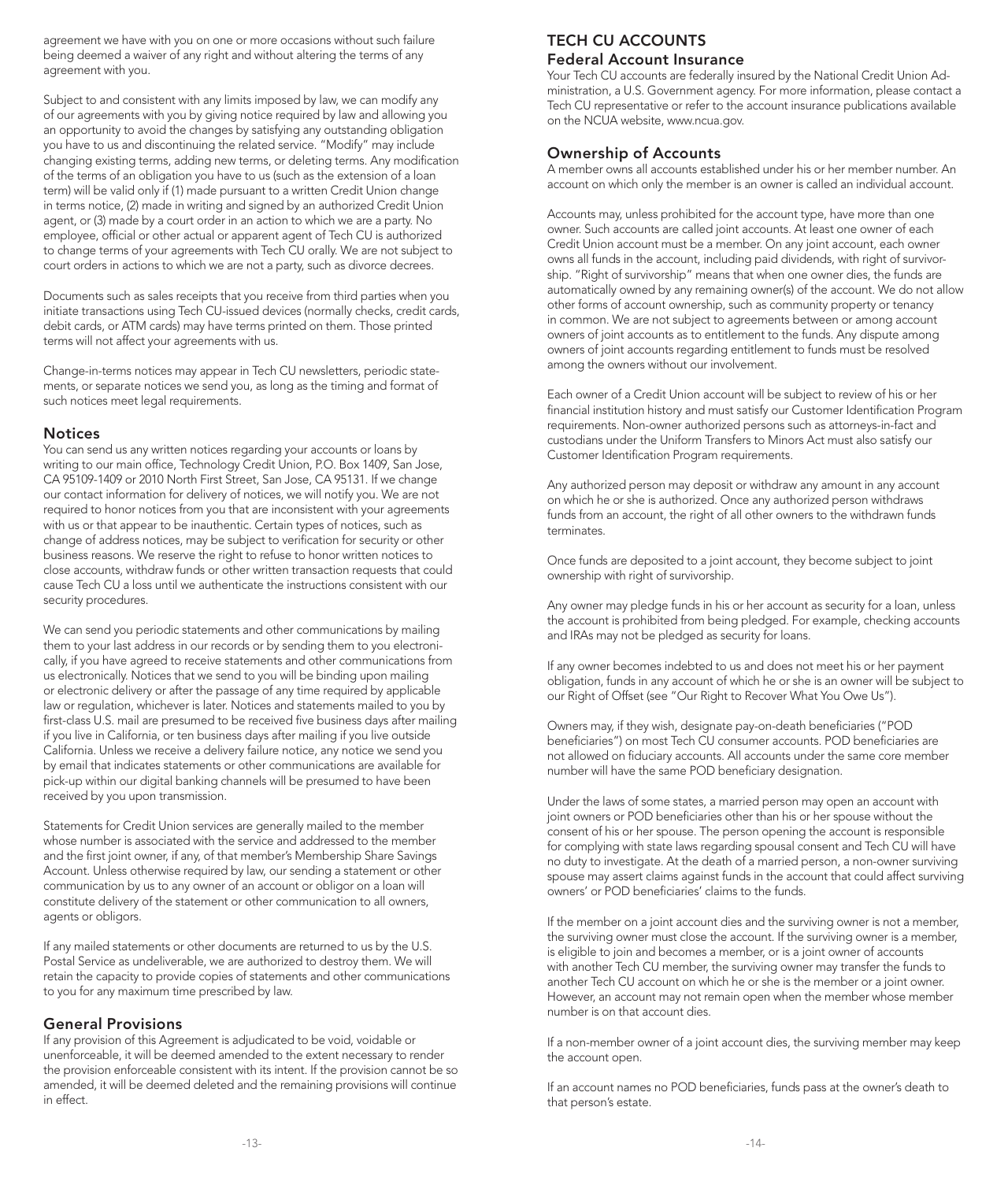On an individual account with a POD beneficiary, at the death of the member, funds in the account pass, outside of any probate, will or trust of the member, to the POD beneficiaries, in equal shares unless the Signature Card specifies a different percentage. On joint accounts with POD beneficiaries where the last surviving owner is the member, funds will pass at the death of the member to the designated POD beneficiaries in equal shares unless the Signature Card specifies a different percentage. On joint accounts with POD beneficiaries where the member dies prior to the other owner(s), the preceding paragraph requiring transfer of the funds to another account of the joint owner or closing of the account will apply and the contingent right of the POD benefciaries to the funds in the closed account will terminate.

Until the death of all owners, POD benefciaries have no right to or interest in the funds in accounts on which they are designated. Funds will not be disbursed to any POD beneficiary until the POD beneficiary has been identified and subject to screening required by law, such as screening against lists maintained by the federal Office of Foreign Assets Control. To change the ownership or POD beneficiaries on accounts other than as the result of the death of an owner, an updated Signature Card refecting the desired changes must be signed by all current owners and any new owners. Any new owner must satisfy our financial review and Customer Identification Program requirements. In general, a non-owner fduciary such as an attorney-in-fact cannot change the ownership or POD benefciary designations on accounts unless the document appointing them expressly grants that authority.

To remove any owner of an account, either (1) all current owners, including the owner to be removed, must consent in writing to the change, or (2) an authorized person must close the account and reopen it under a new member number. Non-member owners cannot close and then reopen Tech CU accounts under a new member number unless they are eligible, apply and are approved for membership.

The most recent signature card on fle with us will govern ownership and POD beneficiaries on your account(s) under that member number. For example, if your original signature card designated a POD beneficiary but your most recently updated signature card does not name a POD beneficiary, we will assume that you want any remaining funds to pass to your estate at your death.

You can ask us about ownership and POD beneficiary status of your accounts at any time.

Although funds transfer automatically at death to any designated POD benefciaries, a representative of a deceased owner's estate will be entitled to information about transactions on the account prior to the owner's death, including the account balance at the time of death, the identity of POD benefciaries, and amounts disbursed to POD beneficiaries.

Any disputes among owners, POD beneficiaries or third parties regarding rights to funds in your accounts must be resolved among the claimants without our involvement. Upon request by any owner or agent on an account, we will freeze funds in the account until we receive consistent written instructions from all owners and agents regarding disposition of funds in the account.

# FIDUCIARY ACCOUNTS General Information and Provisions of Fiduciary Accounts

Fiduciary accounts require separate applications and may be subject to additional documentation requirements. For more information about fduciary accounts, please ask a Credit Union representative.

The following fiduciary accounts may be established:

- 1. A revocable trust account where the member retains the power to revoke the trust or where the member is the beneficiary;
- 2. A conservatorship account where the member is the conservatee;
- 3. A guardianship account;
- 4. A Coogan Trust where the member is the minor (available in California only);
- 5. A Uniform Transfers to Minors Act account where the member is the minor beneficiary; or
- 6. A Social Security or Veterans Affairs benefts representative payee account where the member is the beneficiary.

For security reasons, we generally do not permit fduciaries to establish Tech CU membership on behalf of incapacitated adults who were not members prior to establishment of the fduciary relationship. Parents or legal guardians may be permitted to establish membership on behalf of their minor children, either through a joint account with the minor child as a member, a guardianship account, or an UTMA account.

You should request separate member numbers if you wish to hold some accounts in a fiduciary capacity and others in a non-fiduciary capacity. For example, some individuals with revocable trusts prefer to maintain their checking accounts outside their trusts.

 If an owner appoints an attorney-in-fact using a valid power of attorney, that attorney-in-fact will, upon request to us, be added to the owner's account(s) with the designation "POA," consistent with the powers enumerated in the power of attorney document. Unless the power of attorney limits the attorney-in-fact to specifc transactions that we can monitor, the attorney-in-fact will be able to conduct all transactions on the account that the owner can conduct. The attorney-in-fact will not, however, acquire an ownership interest in the account. Appointment of an attorney-in-fact will not relinquish any owner's control of the account, unless both (a) the power of attorney document states on its face that it will continue after or has come into effect as a result of the owner's legal incapacity and (b) we receive documentation specifed in the power of attorney confrming the owner's legal incapacity.

A fiduciary who is already a member may establish fiduciary accounts where he or she is also the beneficiary of the fiduciary relationship (common with revocable trusts) without reapplying for membership.

All fiduciary accounts are subject to Customer Identification Policy requirements.

Other than accounts with POAs, on which both the owner(s) and the fiduciary retain control unless otherwise stated in the POA documents, fduciary accounts will be subject to the control of the persons named as current fiduciaries under the governing trust agreement or court order. In general, more than one person can act as fduciary at the same time, though this is prohibited on UTMA accounts.

We cannot and do not monitor compliance with express or implied multiple signature requirements in trust agreements, powers of attorney, court orders or similar documents. Any fiduciary(ies) are responsible for complying with multiple signature requirements and expressly agree to defend, indemnify and hold Tech CU and all Tech CU officers, directors, employees and agents harmless from any claims, damages, losses, liability or expenses resulting from non-compliance with multiple signature requirements.

We reserve the right to refuse to open fiduciary accounts if we have reason to believe we will be unable to comply with requirements imposed by court orders or other documents establishing the fduciary relationship.

Fiduciaries agree to comply with all terms of all Tech CU agreements governing services provided to them in their fiduciary capacity and to the beneficiaries of their fduciary relationships.

Fiduciaries agree to defend, indemnify and hold Tech CU and all Tech CU officers, directors, employees and agents harmless from any claims, damages, losses, liability or expenses resulting from the manner in which they handle the proceeds of fduciary accounts, unless we fail to comply accurately with instructions provided by fiduciaries. If we do fail to comply accurately with instructions of fduciaries, our liability will be limited to actual damages not to exceed the amount of the transaction. We do not act as a fiduciary or monitor fiduciaries' compliance with their legal duties to the benefciaries of fduciary relationships.

Overdraft Plans are available on some fduciary accounts; ask for details. Standard Overdraft Practices are available only on revocable trust accounts.

# Terms Specific to Uniform Transfers to Minors Act Accounts

To open a Uniform Transfers to Minors Act (UTMA) Account, a special UTMA Account Card and Agreement ("UTMA Agreement") must be completed. The person making the gift to the minor is called "Transferor." In some cases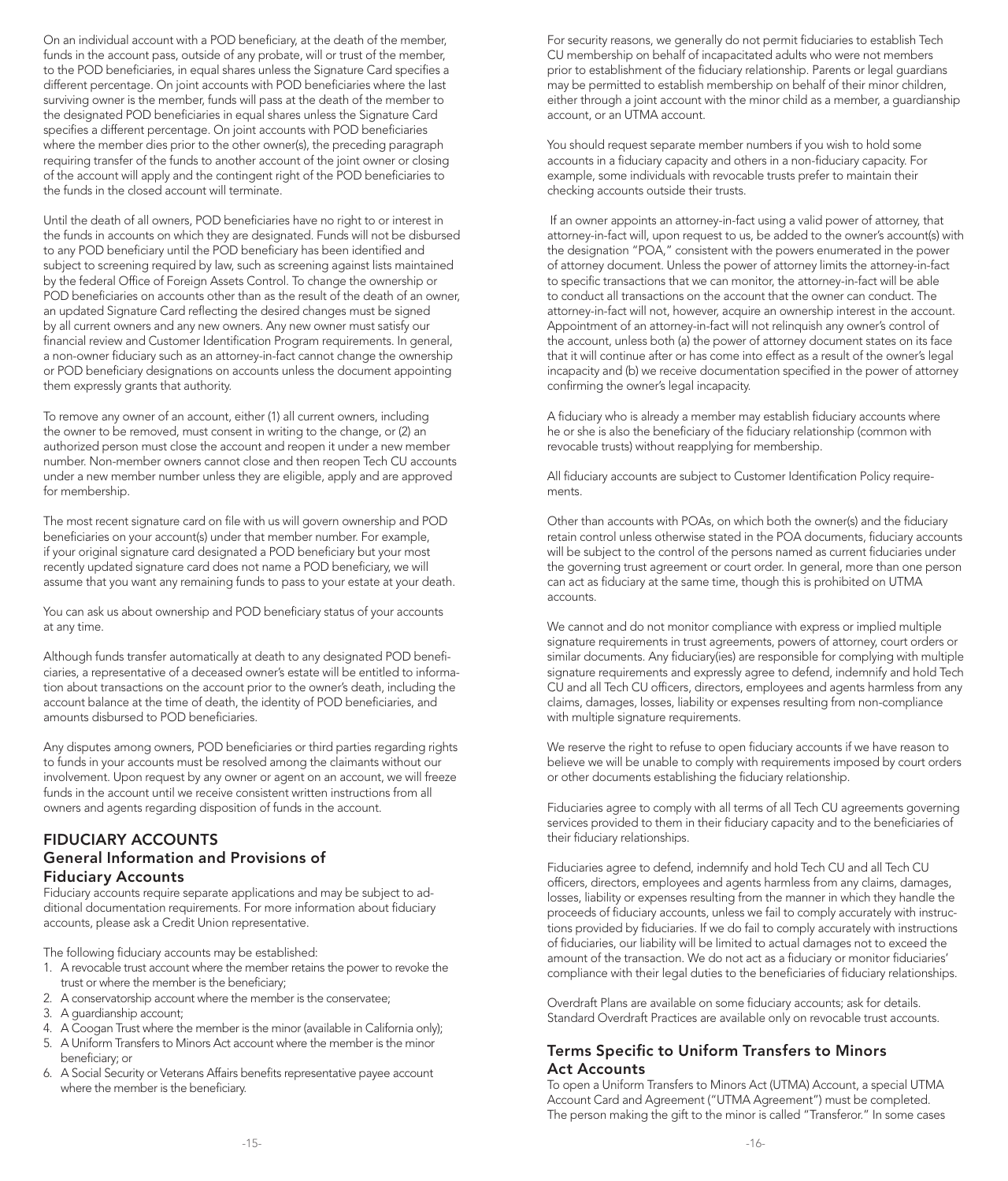(such as when a court awards money to a minor) an UTMA may be established without a Transferor. The application must designate a First Custodian to handle the funds for the minor's beneft. The First Custodian may be the Transferor or another adult. A Successor Custodian is permitted but not required to be named on the UTMA Agreement. The First Custodian named on the UTMA Agreement and (if any) Successor Custodian agree that the Uniform Transfers to Minors Act account will be subject to the following terms and conditions in addition to other provisions in this Agreement that apply to the type(s) of account(s) opened. The term "Current Custodian" refers to the Custodian who is acting as Custodian at any time the UTMA account is open. The term "UTMA Beneficiary" refers to the minor to whom the gift is made.

- 1. The Current Custodian will hold all of the proceeds in the UTMA account, including dividends and subsequent additions to the account, in accordance to the UTMA for the UTMA Beneficiary. Any funds placed in the account shall be an immediate irrevocable gift to the UTMA Beneficiary.
- 2. Only one custodian (the Current Custodian) is permitted on the account and, even then, only until the UTMA Beneficiary reaches the age specified on the UTMA Agreement. The Current Custodian shall be (i) the First Custodian signing the UTMA Agreement (the "Custodian") or, if the Custodian resigns, dies, or becomes incapacitated before the UTMA Beneficiary reaches the termination age specifed in the account, (ii) (aa) the Successor Custodian designated by the Transferor, or, if the Transferor named no Successor Custodian (bb) the Successor Custodian designated by the First Custodian, or (cc) if no Successor Custodian has been designated by the First Custodian, the Successor Custodian designated according to the UTMA. The UTMA allows appointment of Successor Custodians in the absence of a designation by the Transferor or the Current Custodian, as follows: If the UTMA Beneficiary is at least 14 years old, the UTMA Beneficiary may name a parent, a family member, a court-appointed guardian, or a trust company as Successor Custodian. If the UTMA Beneficiary is under 14 or fails to designate a Successor Custodian within 60 days of the death, resignation or incapacity of the last designated Custodian, the UTMA Beneficiary's parent or court-appointed guardian will generally become custodian. If the UTMA Beneficiary has no parent or courtappointed guardian, an interested party (such as the Transferor or an adult relative of the UTMA Beneficiary) may petition the court to appoint a new Custodian.
- 3. Only the Current Custodian can withdraw funds from the account and, even then, solely on behalf of the UTMA Beneficiary. If the account is established by court order indicating that no withdrawals shall be made until the UTMA Beneficiary reaches a specific age unless the court later orders otherwise, a copy of the court's order must be provided to the Credit Union, and the Current Custodian agrees to comply with the terms of the court order. The Current Custodian agrees to defend, indemnify and hold the Credit Union harmless from any claim or liability to any person as a result of any alleged or actual improper withdrawal from the account or other failure to comply with the order of a court regarding the account.
- 4. The Current Custodian may at any time change the designation of Successor Custodian by notifying the Credit Union and completing any documentation required by the Credit Union.
- 5. The Current Custodian agrees to expend for the exclusive beneft of the UTMA Beneficiary as much of the funds in the account as the Current Custodian, in his or her sole discretion, fnds advisable for the support, maintenance, education and benefit of the UTMA Beneficiary, without regard to the duty or ability of anyone to support the UTMA Beneficiary and without regard to any resources which might be available for such support.
- 6. The account shall terminate automatically when the UTMA Beneficiary reaches the age specifed in the UTMA Agreement. The age election made when the account is established is irrevocable and is governed by the UTMA. When the account terminates, (i) the Current Custodian agrees to execute any document(s) required by the Credit Union to release the funds to the UTMA Beneficiary, and (ii) the UTMA Beneficiary must direct the Credit Union in writing as to the disposition of the funds. If the Current Custodian fails to release the funds to the UTMA Beneficiary upon the UTMA Beneficiary reaching the designated age, the Credit Union may follow the instructions of the UTMA Beneficiary with respect to disposition of the funds and will have no liability to the Current Custodian for doing so.
- 7. The age specifed for termination of the account must be either eighteen (18) or twenty-one (21), unless the account arose because of a transfer of funds by a will, trust or exercise of a power of appointment. If the account arose because of a transfer of funds by a will, trust or exercise of a power of appointment, then prior to or upon signing the UTMA Agreement, the Custodian must provide

the Credit Union with a copy of the document specifying the age of the UTMA Beneficiary when the account will terminate, and the Custodian must indicate the termination age on the UTMA Agreement. In no event will an UTMA account continue beyond the UTMA Beneficiary's reaching any age specified by the UTMA.

- 8. If the UTMA Beneficiary dies before reaching the age specified in the UTMA Agreement, the funds shall be a part of the estate of the UTMA Beneficiary and distributed in conformity with the law. The Current Custodian agrees not to withdraw funds from the account following the death of the UTMA Beneficiary unless court approval for distribution of the account to the UTMA Beneficiary's estate has been obtained and a copy of the court's approval provided to the Credit Union.
- 9. The Current Custodian waives the right to compensation for serving as custodian of the account.
- 10. All transactions respecting the account shall be governed by the terms of this Member Agreement as well as the UTMA and other applicable laws.
- 11. The Current Custodian agrees to defend, indemnify and hold the Credit Union harmless from any suits or liability directly or indirectly resulting from the Credit Union's handling of the account consistent with written instructions of the Current Custodian.
- 12. The Credit Union has the right to refuse to honor the Current Custodian's instructions if they are uncertain, the signature appears not to be authentic, or the Credit Union has other reason to believe that complying with the instructions may cause the Credit Union a loss. In such event, the Credit Union shall notify the Current Custodian of that fact in writing.

#### Escheat/Unclaimed Property

In general, if for three years (or the period called for by your state law if the address we have for you in our records is outside California), you initiate no communication with us, you do not log into Digital Banking, and there is no activity on any Tech CU account of yours other than posting of dividends and deduction of fees, any account balances you have will be deemed abandoned and subject to forfeiture to your state of residence in our records. We will mail you notice required by applicable law that your funds will be subject to escheatment if you do not contact us, log into Online or Mobile Banking, or transact on your account.

#### Deposits, Withdrawals, Payments and Transfers 1. Deposit Channels

Deposits to your Tech CU accounts can be made through a variety of channels, including, but not limited to (a) via Automated Clearing House (ACH) credit entry (such as direct deposit of all or a portion of your net pay or state or federal benefts), (b) at some Tech CU and CO-OP Network ATMs, (c) by mail, (d) in person at Tech CU Branches and CU Service Centers®, (e) by wire transfer, (f) by third parties whom you have authorized to electronically transfer funds to your Tech CU accounts, including via transfer from their Tech CU accounts to your Tech CU accounts, and (g) by Mobile Deposit if you qualify. Tech CU may make additional deposit channels available in the future.

#### 2. Endorsement of Deposit Items:

Items Payable to You Alone: We can accept these items for deposit to any share account of which you are the owner in our records, whether or not you have endorsed the item, and whether the account to which it is deposited is shown on our records as a joint account or single-owner account.

Items Payable to You or One or More Other Persons: We can accept these items for deposit to any share account of which any payee is an owner in our records, whether or not any of the payees have endorsed the item and whether the account to which the item is deposited is shown on our records as a joint account or a single-owner account. We interpret the mark "/" or any other ambiguity with respect to the drawer's intention regarding joint payees as "or."

Items Payable to You and One or More Other Persons: We can accept these items for deposit to any share account on which all payees are joint owners in our records, whether or not all payees have endorsed the item. We can also, if all payees have endorsed the item, deposit the item to any account of which any one of the payees is an owner. We also reserve the right (but do not undertake the obligation) to refuse for deposit any item payable to you and one or more other persons if (a) any endorsement is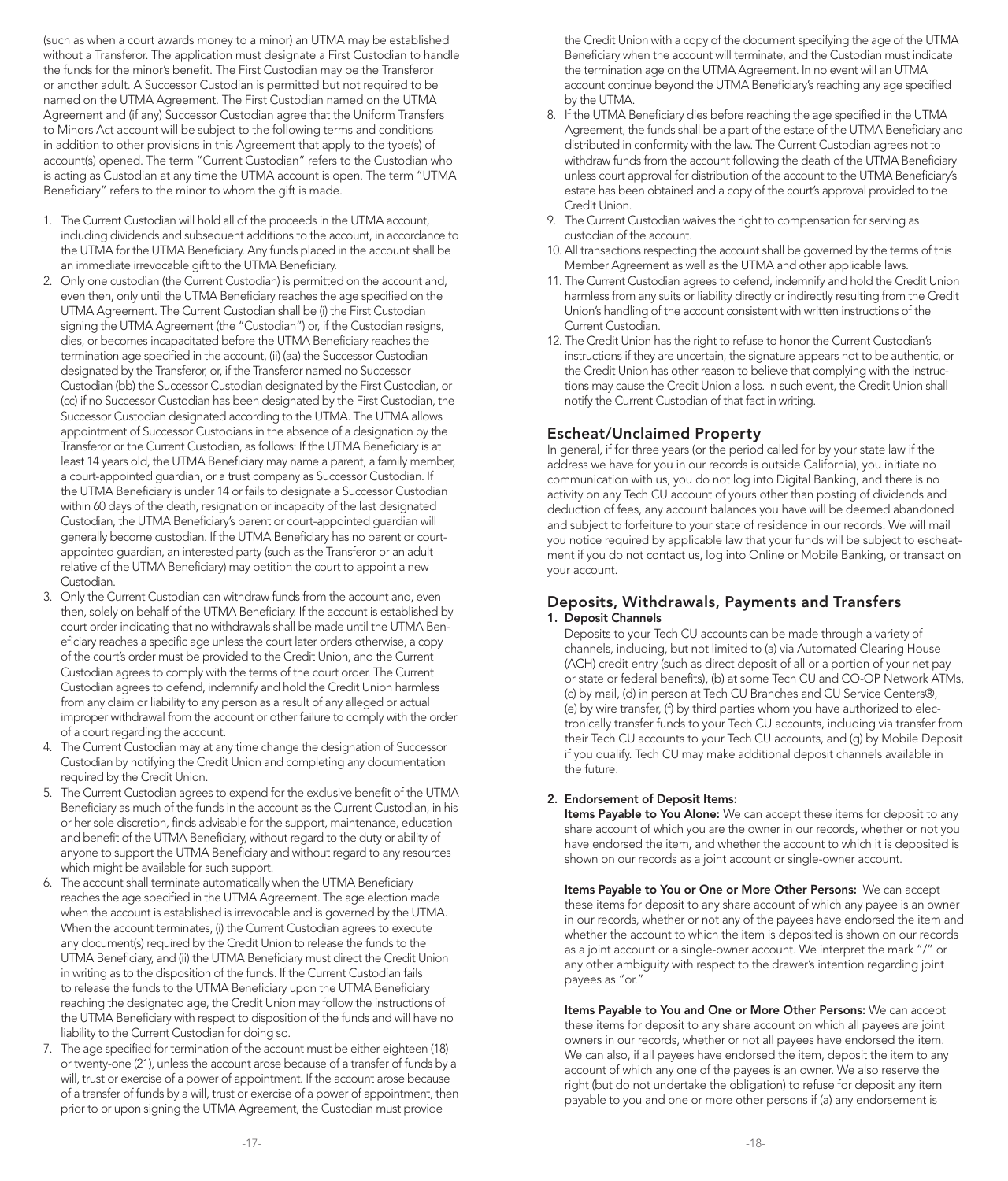missing, (b) any endorser has not been identifed to us to our reasonable satisfaction, (c) the item is endorsed for a deposit to an account on which not all payees are joint owners, or (d) the check bears a restrictive legend such as "all payee endorsements required." However, as long as we deposit the item into an account of which at least one payee is an owner, that payee agrees to defend, indemnify and hold us harmless from any claims resulting from our accepting the item for deposit, including but not limited to claims that we failed to honor a restrictive legend on the item or claims to ownership of the funds that other payees of the item assert against us.

Items Not Payable to You: If a check or other item is not payable to you but has been endorsed over to you by a third-party payee, we reserve the right to refuse to accept the item for deposit to your share account or to require that the third-party payee's fnancial institution guarantee the third party's endorsement. These "third party checks" cannot be deposited using Tech CU's ATM or mobile deposit Service. If you deposit an item that is not payable to you or endorsed to you by the payee, you agree to defend, indemnify, and hold us harmless from any claims or losses we incur, and you may be subject to civil suit or criminal prosecution.

Checks deposited via Mobile Deposit require payee's signature who is also the accountholder where check is being deposited to and words "For Mobile Deposit at Tech CU" underneath. We reserve the right to reject your deposit if it does not contain the above endorsement.

We have the right, but not the obligation, to refuse to accept for deposit items payable to you but not endorsed by you. We reserve the right to refuse to accept any item for deposit if we reasonably believe that doing so will cause us a loss or for any other lawful reason.

#### 3. Deposit Restrictions:

We impose no limit on the dollar amount of deposits you may make on any type of account except Certifcate Accounts (refer to the Truth in Savings Account Disclosure). Federal tax laws limit amounts that may be deposited to IRAs and similar special purpose accounts that enjoy favored federal tax treatment; consult a tax advisor. We do not give advice about potential tax implications or penalties that could result from your deposits to tax-favored accounts.

We can refuse to accept for deposit checks or other items that are stale dated (more than six months old), lack proper endorsements, appear to have been altered, or are not made payable to you. However, we have no obligation to refuse items presented for deposit to your accounts and will not be liable to you for accepting items presented for deposit to your accounts.

#### 4. Your Responsibility for Deposits:

You agree to deposit only items that are properly payable to you and endorsed by you. When you deposit a check or other non-cash item, you warrant to us that you are entitled to enforce the item and you have no actual knowledge or reason to believe that the item has been subject to any forgery or alteration.

Our allowing your withdrawal of funds from a deposited item is not a representation or warranty by Tech CU that the deposited item will be paid by the institution upon which it was drawn. Any statement by our staff to that effect should be interpreted as a guess or estimate only. Our staff does not have sufficient information or expertise to determine whether items drawn on other fnancial institutions are authentic or will be paid. If you have questions about whether an item you want to deposit to a Tech CU account will be paid, you should ask the institution upon which the item is drawn.

You agree to defend, indemnify and hold us harmless from any claims, damages, losses, liabilities or expenses ("loss") to which we become subject as a result of our allowing either the deposit of an item to your Account or the authorized withdrawal of funds from your Account, except to the extent the loss was the result of our negligence or intentional wrongdoing. You acknowledge that we operate in an automated processing environment and, as a convenience to you, accept items for deposit through a variety of channels such as ATMs and Mobile Deposit that do not involve our physical examination of deposited items. You agree that our failure to physically examine items deposited to your Accounts does not in itself constitute negligence.

If we receive an erroneous deposit, such as a duplicate direct deposit of net pay or a direct deposit of Social Security benefts after the payee's death, you agree that we can return the erroneous deposit to the payer without advance notice to you and deduct the deposit amount from the account balance.

If a non-cash item deposited to your account is lawfully returned unpaid by the institution on which it was drawn, or an electronic or wire transfer deposit to your account is lawfully reclaimed by the sender, you agree that we can return the amount of the deposit to the paying fnancial institution and deduct the amount from your account balance.

You waive protest and notice of dishonor for deposited items that are returned unpaid and for deposits that are reversed. However, we will attempt to notify you of reversed deposits as soon as practicable.

If any negative balance results from our lawful return or reversal of a deposit to your account, you agree to immediately make a deposit sufficient to restore the negative balance upon our demand. Your failure to do so will be deemed a material default in your fnancial obligations to Tech CU, and you agree that "Our Right to Recover What You Owe Us" will apply.

#### 5. Withdrawals:

Withdrawals from Tech CU accounts can be made (a) using your Tech CU ATM Card or Tech CU VISA® Debit Card at Tech CU ATMs or other ATMs displaying logos of networks in which we participate, (b) by cash-back request as part of a merchant point-of-sale purchase at a Point-of-Sale (POS) terminal displaying a logo of a network in which we participate, (c) by a Tech CU Debit Card at participating VISA® merchants and other institutions that honor the Debit Card for cash advance transactions, and (d) in person at Tech CU locations and at participating CU Service Center® locations. We may make other withdrawal methods available in the future.

#### 6. Payments to Merchants and Other Third Parties:

Payments from your Tech CU accounts to third parties can be made in a variety of ways, including but not limited to (a) by writing a check on your Tech CU checking account, (b) by giving your Tech CU ATM card to a merchant for a PIN-based point-of-sale transaction using a terminal on a network in which we participate, (c) by giving your Tech CU VISA® Debit Card to a participating merchant for a PIN- or signature-based point-of-sale purchase transaction, (d) by giving a merchant or other payee, such as a utility company, your VISA® Debit Card number (and in some cases, expiration date and security code) online, over the phone, or in writing and authorizing them to initiate a one-time or recurring purchase or payment entry, (e) via the Bill Payment and member-to-member account transfer features available through Tech CU Digital Banking, (f) via one-time or recurring ACH debit entry authorized by you in writing, either with Tech CU or the payment recipient, (g) via wire transfer, (h) via digital wallet services we make available, such as Apple Pay ®, using Mobile Banking, or (i) by a Tech CU official check payable to a third party. We may make other payment methods available in the future.

#### 7. Transfers:

You can transfer funds among your own Tech CU accounts (a) in person at a Tech CU or CU Service Center® location, (b) by authenticated telephone request to a Tech CU staff member, (c) by using your Tech CU ATM or VISA® Debit Card at Tech CU ATMs and some third-party ATMs on networks in which we participate, or (d) by using Call-24 or Digital Banking. We may make other transfer methods available in the future.

#### 8. Limits on Withdrawals:

In this section, "withdrawal" includes withdrawals, payments and transfers out of any account, and "non-transaction account" includes Savings, Insured Investment and Money Market Accounts.

All withdrawals (including payments and outgoing transfers) are limited to the funds available in the account from which the withdrawal is initiated. On Checking Accounts only, overdraft protection from Overdraft Plans or Standard Overdraft Practices (see below) may be available.

You can initiate as many withdrawals as you wish out of your Tech CU Checking Account as long as you have available funds in the Checking Account or funds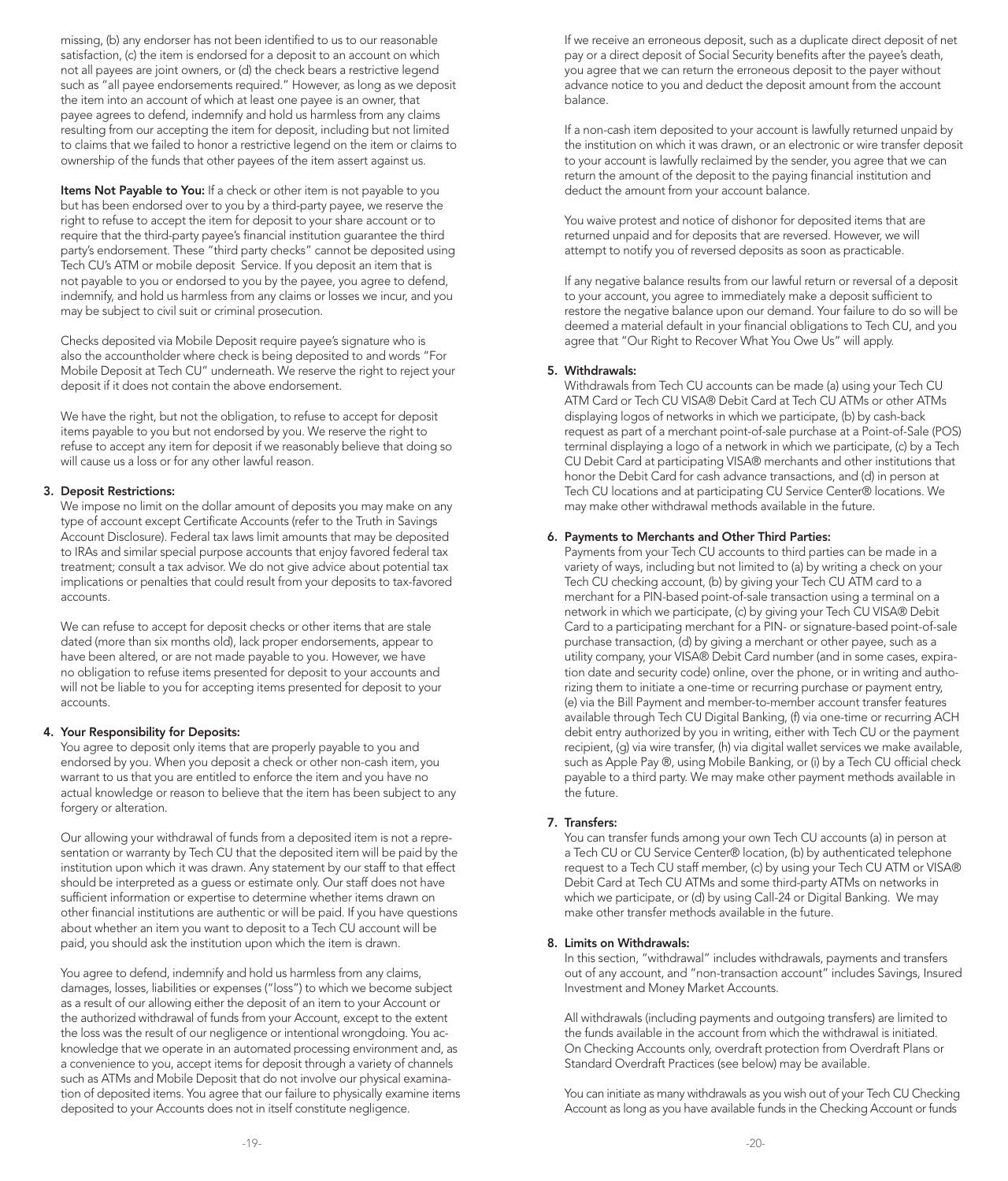or credit available through an Overdraft Plan available to cover them. We reserve the right to require seven days' advance notice before permitting you to withdraw funds from any account other than a Checking Account.

The Truth in Savings Disclosure you receive at account opening will tell you withdrawal rules on Certificate Accounts. Accounts subject to special tax treatment such as IRAs may be subject to tax penalties for early or excessive withdrawals; consult a tax advisor for more information. You agree to comply with, and to defend, indemnify and hold Tech CU harmless from, any claims, damages, losses, liability or expenses arising out of your failure to comply with withdrawal restrictions imposed by any court order or third-party agreement (such as a marital property agreement) governing accounts you maintain with Tech CU.

If applicable law subjects a transaction to blocking or prohibits the transaction, the transaction may not occur, or the funds associated with the transaction may be held and unavailable to you or other parties to the transaction. Transaction screening may delay transaction processing or availability of anticipated deposits. You agree that Tech CU will have no liability to you as a result of blocking or prohibition of transactions or delayed completion of transactions or availability of funds, if Tech CU in good faith determines the delay to be necessary to comply with applicable law and regulation or mitigate risk of loss.

Tech CU may impose cash withdrawal limits at our reasonable discretion.

#### Minimum Balance Requirements

To continue as a member in good standing, you must maintain any minimum balance specifed in our Bylaws in a Membership Share Savings Account or other type of account that we specify. Our Board may authorize other means of establishing and maintaining membership from time to time consistent with applicable law and regulations. If for any reason your balance drops below the required amount, your Tech CU membership may change to inactive status. If this happens, we can suspend access to any open-end credit line you have, and you will not be eligible to apply for other Tech CU services until the required minimum balance is restored. See our current Truth in Savings Account Disclosure and Consumer Schedule of Fees and Charges for required minimum balances to maintain your membership in good standing, open the accounts Tech CU offers, avoid fees, and earn dividends.

#### Closing Accounts

We have the right to close any account of yours for any lawful business reason on 10 days' written notice to you at your last known address. Any termination of your account will not affect our handling of regular transactions prior to the notice, provided that sufficient funds are on deposit to handle them. Accounts in which there is no activity for 90 days with an account balance of less than \$100 may be closed at Tech CU's discretion.

You can close your accounts and terminate your Tech CU membership at any time. If you or we close your accounts, you will still have to pay any loan or other obligations you have to us according to your agreements with us.

#### Transfer of Ownership and Accounts

Your membership at Tech CU cannot be transferred to anyone. Except for checking accounts, all Tech CU accounts are non-transferable to anyone other than on the books of Tech CU. This means that to transfer ownership of an account, you must use a written form approved by us.

# CONSUMER ACCOUNTS AT TECH CU

Refer to Tech CU's current Truth in Savings Disclosure or Certifcate Truth in Savings Disclosure for features and terms of our current consumer account offerings. Whenever you open a new account you will receive the applicable Truth in Savings Disclosure, Rate Sheet, and Consumer Schedule of Fees and Charges.

#### Checking Terms

The following terms apply to your Tech CU Checking Account(s) and to checks you may be able to write on Money Market and Health Savings Accounts.

#### Governing Law

In handling checking transactions we will be governed by the Uniform Com-

mercial Code as enacted in your state of residence, Federal Reserve Board Regulations and our Credit Union procedures, as revised from time to time.

### **Transactions**

We will make payments on current checks drawn on available funds in your Checking Account when signed by any person authorized on your signature card. Debit Card purchases, cash advances and third-party payments, regardless of how authorized, are withdrawn directly from your Checking Account. We reserve the right, but do not undertake the duty, to refuse to pay any check that is missing the payee's endorsement. You can also make deposits and withdrawals as explained in the "Deposits, Withdrawals, Payments and Transfers" section of this Agreement.

### Check Writing

Use only checks ordered from us and printed by our authorized check printer or from a printer of your choice who will print checks in a form approved by us. We may not pay checks that are not properly printed and formatted. We will have no liability to you or any third party for failing to pay checks that are not properly printed and formatted. Inspect all checks you receive for accuracy before using them. To reduce the risk of fraud, use indelible ink and completely fll in the lines for the payee and the written dollar amount, drawing a line through any unused space. Date and sign checks you write. Destroy any spoiled checks.

#### Stale-Dated Checks

We are under no obligation to pay a check on which the date is more than six months old. If we do pay it, we will not be liable to you for any related costs or damages.

#### Post-Dated Checks

We will not be liable for paying post-dated checks unless you have provided a timely and valid stop payment request and paid the applicable fee. A stop payment request must meet all of the requirements listed under "Stopping Payment," below. If we do pay a post-dated check over valid written notice of a post-dated check, we will only be liable for your actual damages. The maximum actual damage is the amount of the check.

#### Lost or Stolen Checks

You agree to notify us immediately upon the discovery of the loss or theft of your checkbook or of any number of blank checks. We recommend, and reserve the right to require, that you close your checking account and re-open it under a new number because of the risk of unauthorized use of your account that arises after your checks have been out of your possession.

# Overdrafts

If you do not have sufficient available funds in your Checking Account to cover debit transactions, an overdraft will be created. Overdrafts will be handled as explained here.

We can post overdrafts to your account in any order consistent with applicable law. We generally pay items in the order in which they are presented to us for payment in real time. If multiple items are presented in a single batch on the same day, we pay them from smallest dollar amount to largest dollar amount.

We determine whether payment of an item will create an overdraft and we will assess a fee for paying or returning the item based on your available balance at the time the item is presented. We do not control when merchants, third parties who initiate ACH payments out of your accounts, or others will present items to us for payment. There may be a delay between when a payment is initiated (such as when your merchant purchase is approved or you initiate a Digital Banking bill payment) and when it is actually presented to us for payment.

The "available balance" when the item is presented to Tech CU may be different from the balance you see when you view your account in Digital Banking or your checkbook balance. Factors that can affect your available balance include but are not limited to merchant holds for debit card transactions and presentment of items or assessment of fees that occur between the time a payment is initiated and the time it is presented. To minimize the risk of overdrafts, keep careful track of all activity. To minimize potential fees associated with overdrafts, you may wish to establish a Tech CU Savings or Money Market Account or Line of Credit as an Overdraft Plan, as the associated costs are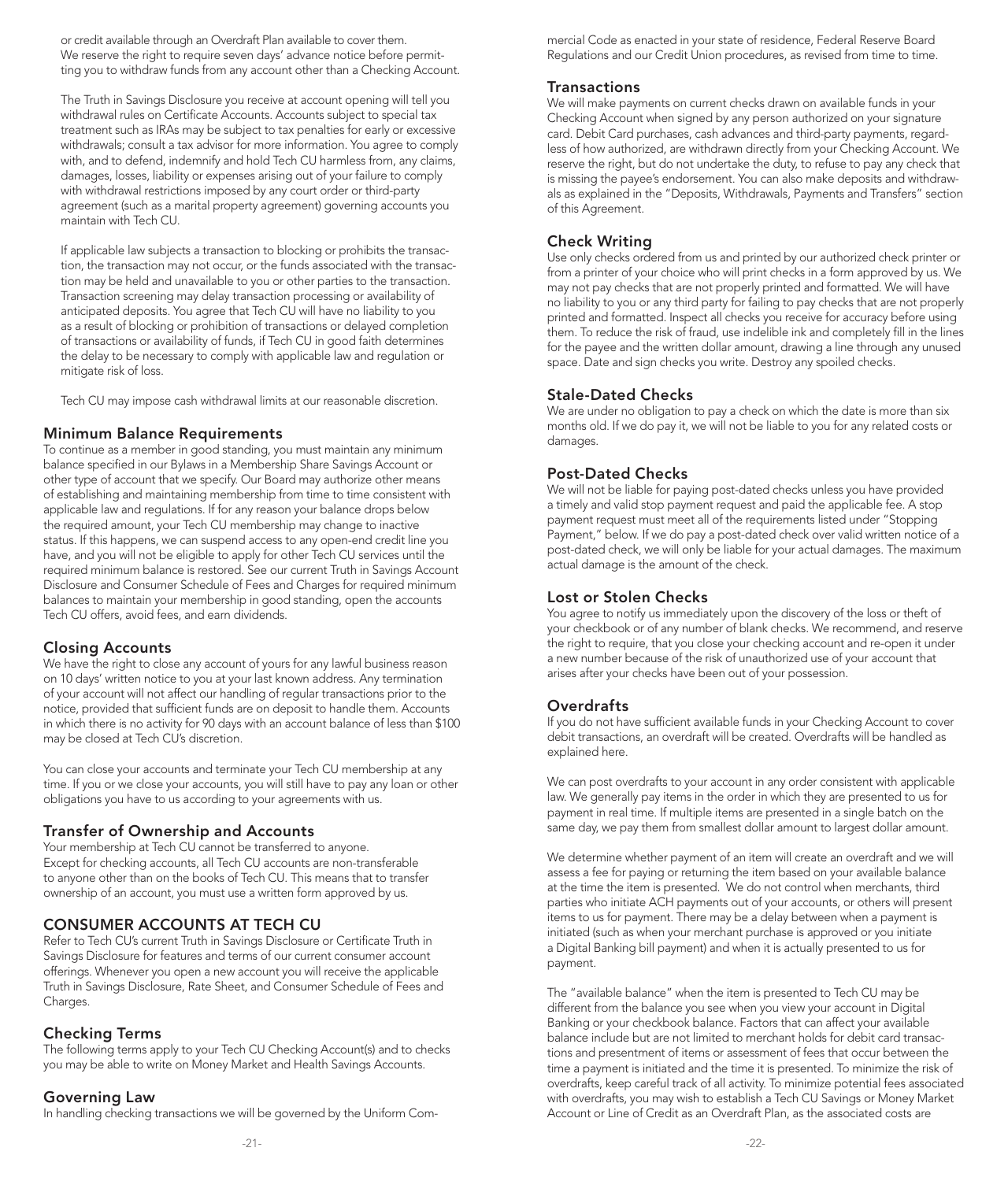considerably lower than if we apply Overdraft Advantage (see below) to pay the item or we return the item for insufficient funds. If we return an item presented against insufficient funds, the party to whom the payment was to be made may charge you late fees or returned payment fees in addition to any Non-Suffcient Funds (NSF) fees that Tech CU charges.

Overdraft protection, if available, covers Checking Accounts only. Any debit transaction presented against insufficient funds on a Savings, Insured Investment, Money Market or Health Savings Account will not be paid.

#### Overdraft Plans

You can establish Overdraft Plans for your Checking Account(s) by signing up for overdraft protection advances from a Tech CU open-end credit plan if available under the credit plan's terms, or by authorizing overdraft protection transfers from your Membership Share Savings, Money Market, Checking or Insured Investment Account. As long as you have available credit or funds in your designated Overdraft Plan source(s) and are not in default on any of your obligations to us, the overdraft will be paid.

If you establish more than one Overdraft Plan and do not designate the order of the Overdraft Plans, we can choose the source(s) to access in any order.

Overdraft Plans cover all checking account debit transactions including checks, ATM withdrawals, PIN- or signature-based merchant purchases, recurring Debit Card transactions, everyday Debit Card purchases, Call-24, Online Banking and Mobile Banking transfers, Online Bill Pay, and ACH debits.

Overdraft Plan Credit Advances: Overdraft Plan credit advances require that you apply for, be approved for, and open an open-end credit plan (personal line of credit, credit card or home equity credit line) and designate the open-end credit plan as an Overdraft Plan. You can designate the open-end credit plan as an Overdraft Plan when you apply for the open-end credit plan or at any time by notifying us in writing that you want the open-end credit plan to be an Overdraft Plan. Any Overdraft Plan credit advance will begin to accrue fnance charges as soon as it posts, and may be subject to an overdraft advance fee. Refer to the current Consumer Schedule of Fees and Charges and the current version of the applicable credit plan agreement for details. Overdraft Plan credit advances will be in an amount sufficient to cover the overdraft and will not be available if making the advance would cause you to exceed the credit limit on the credit plan.

Overdraft Plan Account Transfers: Overdraft Plan transfers from Membership Share Savings or Money Market Accounts will be available whether you authorize them orally or in writing. Please refer to the "Deposits, Withdrawals, Payments and Transfers" section of this Agreement for more information about transfer restrictions. Overdraft Plan account transfers may be subject to a transfer fee; refer to the current Consumer Schedule of Fees and Charges. Overdraft Plan account transfers will be in an amount sufficient to cover the overdraft and will not be available if the transfer would cause you to fall below any required minimum balance on the source account.

# Overdraft Advantage (Standard Overdraft Practices)

Overdraft Advantage (Standard Overdraft Practices) applies to checks, ACH debit entries, Online Bill Payments, and recurring pre-authorized Debit Card payments. Only if you opt in, Overdraft Advantage will also apply to one-time merchant Debit Card purchases (called "everyday Debit Card transactions") and ATM cash withdrawals.

If you have not set up an Overdraft Plan or if neither funds nor credit are available under your established Overdraft Plan(s), under Overdraft Advantage, Tech CU may, at our sole discretion, pay a debit transaction on your Checking Account that you do not have available funds to cover ("paid NSF") or return it unpaid for insufficient funds ("NSF return"). Whether we pay the item or make an NSF return, a fee will be assessed (refer to the Consumer Schedule of Fees and Charges). Payment of items under Overdraft Advantage is never guaranteed. Unless you have an Overdraft Plan in good standing with available funds or credit, we can return unpaid any debit item that would cause your Checking Account to fall below a zero balance. If we do pay rather than return an NSF item, you must deposit an amount sufficient to restore your Checking Account to a positive balance within 30 days.

Overdraft Advantage payment of overdrafts may not be available in the following situations: (a) your Checking Account is less than 60 days old; (b) your Checking Account does not receive regular deposits; (c) any owner of the Checking Account is in default on any obligation to us; (d) in our sole judgment you have initiated too many Checking Account withdrawal transactions against insufficient funds; (e) there are legal orders pending against any Tech CU account of yours; (f) payment of the item would result in a negative balance in excess of your established Relationship Rewards limit; or (g) the transaction is an everyday debit card purchase or ATM cash withdrawal and you have not opted in to our paying such items against insufficient funds.

You can change your Overdraft Advantage elections at any time by notifying us. If you prefer to opt out of Overdraft Advantage, in all cases please notify us, whether orally or in writing. Any check or other debiting (payment) entry presented against insufficient funds in your Checking Account will be returned unpaid unless you have funds or credit available from an Overdraft Plan source. In making this election, you should consider that your payees may charge late payment or returned payment fees in addition to the returned NSF fee that we will assess.

Even if you have an Overdraft Plan or use Overdraft Advantage, Tech CU can close your Checking Account without prior notice for repeated overdrafts or for other misuse of the account such as check "kiting."

# ACH Representment of NSF Items

If a check you wrote on a Tech CU consumer account is returned unpaid due to insufficient funds, or a check on another consumer's account that you deposit to a Tech CU account is returned unpaid by the institution on which it was drawn due to insufficient funds, the check may automatically be represented through the ACH system. To qualify for representment the check cannot have been presented for payment more than twice previously and must meet other Tech CU representment criteria as amended from time to time. In addition, the face of the check must indicate that the item was returned NSF, and the check must not be altered or forged.

You waive protest and notice of dishonor for nonpayment of deposited returned items.

# Prohibition on Pledging Funds

Funds deposited in Checking Accounts may not be pledged as security for a loan.

# Preauthorized Drafts

A preauthorized draft is created when you give someone (such as a telemarketer or a creditor to whom you owe money) your Checking Account number along with your routing and transit number and authorize them to use the information to debit your Checking Account for the amount of money you have agreed to pay them. Any preauthorized draft presented to the Credit Union after you have voluntarily given your Checking Account information to the payee is considered authorized by you, even though you have not signed a check.

# CREDIT UNION OFFICIAL CHECKS

If you obtain a check drawn on Tech CU payable to someone other than yourself, we are (under normal circumstances) guaranteeing the payment of the check. For that reason, we will only accept a request for a refund or replacement after we receive a written declaration under penalty of perjury that the check has been lost, stolen or destroyed. The declaration must be signed by you, and in some cases, by the payee of the check.

If we receive the refund or replacement request after the check has cleared, we will not be responsible for the loss.

We will generally not issue a refund or replacement check until 90 days after the date of the original check. Any earlier refund or replacement will be made solely as a courtesy, and we may require you to post a lost instrument bond.

Once we have issued a refund or replacement check, we are discharged from further liability. If a holder in due course presents the original check, you must pay the proceeds of the original check to the holder or to us (if we are required to pay the original check). If you fail to meet this obligation, you agree that "Our Right to Recover What You Owe Us" applies. If we cannot recover our loss by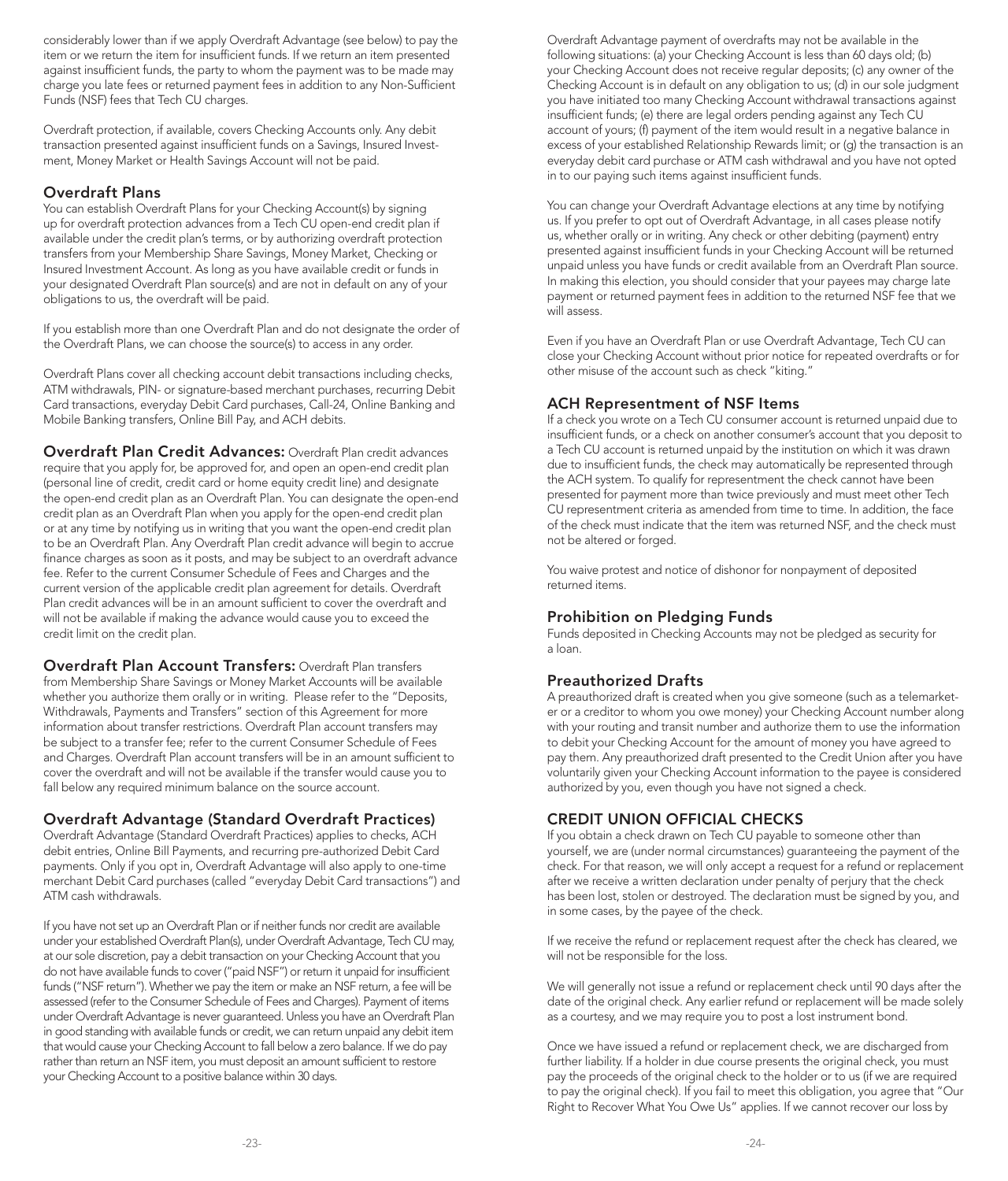exercising "Our Right to Recover What You Owe Us," you agree that we can recover our reasonable attorney's fees and costs of suit if we take legal action to collect what you owe.

### WIRE TRANSFERS

Wire transfer terms are different from other account agreements and terms. This section of the agreement constitutes notice to all account owners of the rules regarding wire transfers. Wire Transfers are governed by a separate Tech CU Outgoing Wire Transfer Agreement and supersede any conficting terms in this agreement. Wire transfers are subject to applicable law and regulation including but not limited to the law of your state of residence, Federal Reserve Regulation J and Article 4A of the Uniform Commercial Code. Foreign wire transfers are governed by the Consumer Financial Protection Bureau (CFPB) Regulation E.

Except for foreign wire transfers, you do not have a right to cancel or amend any payment order after we receive it. Although we may attempt to act on any amendment or cancellation request you make (e.g., if it is received in a time and manner which permits us to do so), we assume no responsibility for failing or refusing to do so, even if we could have affected the change or cancellation. Except for foreign wire transfers, you agree to indemnify, defend and hold us harmless from any loss, damage, claim, action, and liability that results, and any charges and costs we incur, in connection with any request by you to amend or cancel a payment order.

Foreign transfers may be subject to delays, charges imposed by other fnancial institutions, and changes in foreign currency exchange rates. If you direct a payment order to a foreign country, we may execute the order in the currency of the country of the payee's bank at either our buying rate of exchange for U.S. dollar transfers or the exchange rate of the payee bank. If the transfer is made in U.S. Dollars, we cannot guarantee that the beneficiary will receive the funds in U.S. currency. The beneficiary bank may convert the funds into the local currency and may also charge incidental fees. If for any reason the payment order is returned to us, you agree to accept the refund in U.S. dollars in the amount of the foreign money credit, based on the current buying rate on the day of the refund, less any charges and expenses incurred by us. Different rules may apply to foreign wire transfers.

We may process any payment order we believe is transmitted or authorized by you if we act in compliance with a security procedure agreed upon by you and us. Such payment orders will be deemed effective as if made by you, and you will be obligated to pay us in the amount of such orders, even though they are not transmitted or authorized by you. Unless we agree on another security procedure, you agree that we may confrm the authenticity and content of payment orders (among other ways) by placing a call to any of you. If we cannot reach you, or if the payment order is not confrmed or approved in the manner we require, we may refuse to execute the payment order.

You agree to review all statements and notices promptly to confirm the accuracy and authorization of each payment order. You must notify us immediately if there is any discrepancy between your payment order and any confrmation or statement of account, or if you discover any other problem with respect to a transfer. You must send a written notice to us of the discrepancy or other problem, including a statement of the relevant facts, within a reasonable time (not to exceed 14 days from the date you frst discover the problem or receive a statement or notice refecting the problem, whichever occurs frst). Note: Different rules apply to foreign wire transfers.

We will not be liable for damages to you or to any third party as long as we accurately carry out in a reasonable manner the wire transfer instructions we receive from the sending institution when we receive a wire on your behalf. Wire transfers can be lost, misdelivered or delayed due to circumstances beyond our control. You assume such risk and agree that we will have no liability to you or any third party as a result of errors, interruptions or delays in wire transmission except to the extent they arise from our gross negligence or intentional misconduct. We will not be liable to you for errors by other institutions involved in the processing of wire transfers.

We will not be liable for indirect, consequential or punitive damages if a loss is sustained because we have failed to carry out instructions in a reasonable manner, even if we are advised that they may occur. Our maximum liability will be the amount of the wire transfer and any interest or dividends we are required to pay under applicable law, regulation, or rule of the funds transfer system used to process the wire.

Wire transfer instruction errors may delay the receipt of wires.

We can refuse to carry out wire transfer instructions if we have reason to believe that following the instructions could cause us a loss.

Fees apply to wire transfers (please see the Consumer Schedule of Fees and Charges).

# Wire Transfers We Receive

We will carry out the terms as transmitted by the sending financial institution. We have no obligation to correct erroneous spelling or account numbers. We will follow account numbers, not names, in posting incoming wires, unless we have actual knowledge that the name and account number do not match. If we have actual knowledge that the name and account number do not match, we may at our option post the wire according to the account number or return the wire to the sending institution.

We will not be responsible for any direct, indirect, or consequential claims, damages, losses, or liability that you allege occurred due to a failure to post a wire to your account if the failure was due to an error in the name, routing number or account number provided by the sender, or an inconsistency between the name and account number provided by the sender. We are responsible only for our failure to accurately comply with the instructions provided by the sender, and our liability is limited to the amount of the wire. We will not be liable for any alleged consequential, indirect or punitive damages resulting from our error, such as alleged lost business opportunities or harm to your credit standing.

Unless a specific account is indicated, we will post wired funds to your Checking Account if you have one, or to your Membership Share Savings Account if you do not have a Checking Account.

If we receive an erroneous wire to your account, the sending party can reverse the transaction and the amount of the wire will be deducted from your account. We will notify you if this happens, and you agree to immediately restore any resulting negative balance upon our demand. If you do not do so, you agree that "Our Right to Recover What You Owe Us" applies.

You agree that we are not required to provide notice to you if we receive a wire transfer on your behalf. It is your responsibility to confrm that funds you expect to receive via wire transfer are posted to the appropriate account. You may telephone us (see HOW TO CONTACT US at the end of this Agreement), visit any Tech CU Branch, or use Call-24 or Digital Banking to review account activity.

#### CU SERVICE CENTERS®

Members may conduct transactions on their Tech CU accounts at CU Service Center® ("CUSC") locations. All transactions conducted at a CUSC location are subject to CUSC operating procedures, policies and fees. Transactions are subject to Tech CU's account terms and disclosures and are subject to host credit union verification.

Transactions at CUSC locations are subject to Tech CU verifcation. To access your Tech CU account at a CUSC location, you must provide the CUSC participant credit union your name, account number and identifcation.

Services you may be able to obtain on your Tech CU accounts at CUSC locations include deposits, withdrawals, account inquiries, transfer of funds, loan payments, and loan advances. Other CUSC services may be subject to a CUSC fee.

You will receive receipts for your CUSC transactions. Transactions made at CUSC are processed on the same business day. All CUSC transactions will appear on your periodic statement for the account used. CUSC days of operation are generally Monday through Friday excluding weekends and holidays, though some locations may offer weekend hours.

# FUNDS AVAILABILITY POLICY

When you deposit a check drawn on another fnancial institution, there is always a delay before the item is presented to the institution on which it is drawn and we receive payment. Therefore, we will not always make funds from your deposits available to you immediately. The following summary of our policy is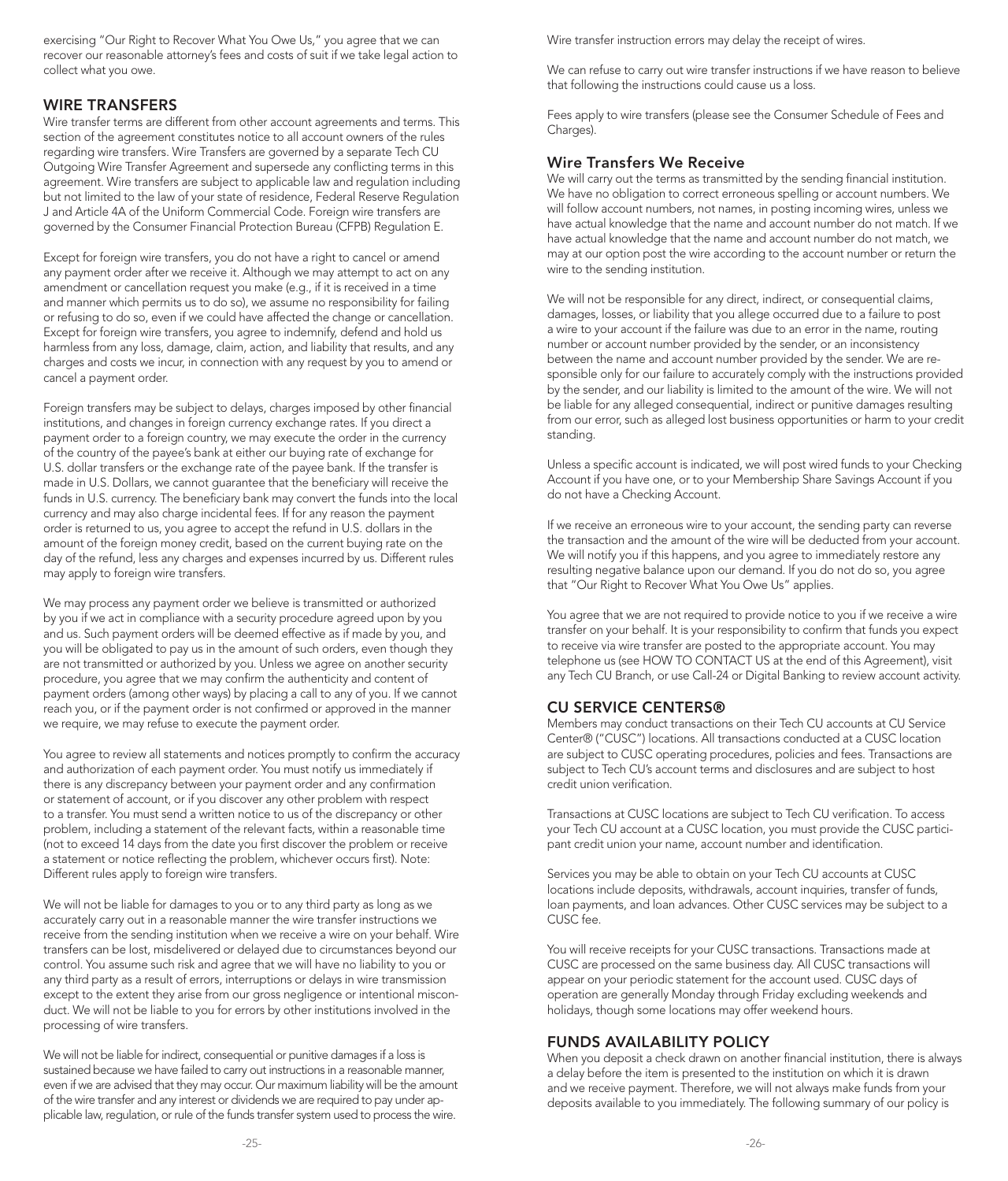provided to meet federal notice requirements.

If we impose a hold before we make funds from your deposits available to you, the length of the hold is counted in "business days." Business days are Monday through Friday excluding federal holidays.

 If you make a deposit in person to one of our employees or to a CUSC employee before close of business on a business day, to a Tech CU ATM before 1:00 p.m. on a business day, to a CO-OP Network ATM before 3:00 p.m. on a business day, via Mobile Deposit before 5:00 p.m. or to a Credit Union Express or Night Drop facility before 2:00 p.m. on a business day, we consider that day to be the business day of your deposit. (If a CUSC facility is open and accepts a deposit on a weekend, for purposes of this policy, your business day of deposit is the next non-holiday weekday.) If you make your deposit after these cutoff times, we consider the next business day to be the business day of your deposit. The business day of deposit for a mailed deposit is the business day we receive it.

All credits for deposits are provisional until we receive fnal payment from the institution on which the item is drawn. Even if we make funds available to you for a deposited item, if the paying institution lawfully returns the item unpaid or lawfully reverses an electronic direct deposit or wire transfer, we can deduct the amount of the deposit from your account balance and you will be liable for any resulting negative balance.

If we choose to accept a check for collection, acting as your agent, rather than deposit it, the money will be posted to your account when received by us.

#### General Rules

Funds from deposits of cash made at a Tech CU Branch, Tech CU ATM, or "CUSC," wire transfers and checks drawn on Tech CU are available the business day we receive them. Funds from electronic deposits received by 5:00 p.m. on a business day will be available by 9:00 a.m. the next business day.

The first \$225 of all deposits will be available immediately.

#### Longer Holds May Apply

Depending on the circumstances, we may impose longer holds. As long as it has been at least 30 days since you made a frst deposit to your Tech CU Account, and no "Exception Hold" reason applies, holds will generally be no longer than the following:

- 1. The frst \$5,525 of U.S. Treasury check deposits will be available the business day after the business day of deposit, regardless of where deposited.
- 2. The frst \$5,525 of deposits of the following items, if payable to you and deposited in person to a Tech CU teller, are available the business day after the business day of deposit: (a) US Postal Service money orders; (b) Federal Reserve Bank checks; (c) Federal Home Loan Bank checks; (d) checks drawn on state and local governments located in the same state as the deposit location; and (e) cashier's, teller's and official checks. If these items are not deposited in person (for example, you make the deposit at a Tech CU ATM), the frst \$5,525 will be available the second business day after the day of deposit.
- 3. The portion of any single day's deposits that exceeds \$5,525 will generally be available no later than seven business days after the business day of
- deposit. 4. If you make any type of deposit at a CO-OP ATM that Tech CU does not own or operate, it will be subject to the credit union's funds availability schedule and may be delayed.
- 5. Funds from checks deposited via Mobile Deposit may be held until fnal collection from the fnancial institution on which they are drawn. We may, as a courtesy, make funds from Mobile Deposit deposits available earlier.

# Exception Holds

In some cases, we will not make all of the funds that you deposit by check available as outlined above. If we impose an Exception Hold, we will notify you in writing when you make your deposit and we will tell you when the funds will be available. If your deposit is not made directly to a Tech CU employee or we decide to impose a hold after you have left the premises, we will send you the notice by the next business day. An exception hold may be imposed in the following circumstances: 1. We reasonably believe a check you have deposited will not be paid;

- 2. You deposit checks totaling more than \$5,525 in a single day (the longer hold will apply only to the portion of the deposit that exceeds \$5,525);
- 3. You deposit a check that has previously been returned unpaid;
- 4. You have overdrawn your account repeatedly in the last six months; or
- 5. There is an emergency, such as failure of communications or computer equipment.

#### New Accounts

If you are a new member, the following special rules will apply during the first 30 days since your first deposit.

The first \$5,525 from a check drawn on the U.S. Treasury will be available on the first business day after the business day of your deposit. The excess over \$5,525 will be available on the fifth business day after the day of your deposit.

If you make the deposit in person to one of our employees, the frst \$5,525 from a deposit of (a) U.S. Postal Service money orders; (b) checks drawn on Federal Reserve Banks or Federal Home Loan Banks; (c) checks drawn on state and local governments located in the same state as the deposit location; (d) cashier's, teller's or certifed checks; or (e) traveler's checks, will be available on the frst business day after the business day of your deposit. The amount in excess of \$5,525 will be available on the fifth business day of the day of your deposit. However, if the deposit is not made in person to one of our employees, the frst \$5,525 will not be available until the second business day after the business day of your deposit (different funds availability might apply to deposits made at non-proprietary ATMs).

Funds from other check deposits will be available within a reasonable time, generally not exceeding nine business days after the day of your deposit.

#### Location of Check Endorsements

Federal law requires all check endorsements to be in the frst 1½ inches of the trailing edge of the back of the check. The trailing edge is opposite the left side of the face of the check, the side of the check just behind the address of the fnancial institution and the account holder. You will be responsible for any costs incurred by the Credit Union due to delays in returning checks deposited into your account that do not comply with the endorsement standards.

#### FEES

Please refer to the current Consumer Schedule of Fees and Charges for fees that can apply to Tech CU consumer accounts and information about how to qualify for waivers of certain fees.

# ELECTRONIC FUNDS TRANSFER (EFT) AGREEMENT AND DISCLOSURE STATEMENT

# Introduction

 The following terms apply to electronic fund transfers governed by the Electronic Funds Transfer Act. EFTs include, but may not be limited to, consumer Automated Clearing House "ACH" transactions, ATM, Call-24, Point-of-Sale "POS," Online Banking (other than wire transfers), Mobile Banking, Text Banking, the Bill Payment feature available within Online Banking and Mobile Banking, and the digital wallet features available within Mobile Banking. Mobile Banking requires Online Banking enrollment and installation of the Tech CU Mobile Banking app on your internet-enabled smart phone. Wire transfers are subject to different requirements (see the WIRE TRANSFERS section of this Agreement). In this EFT portion of the Agreement, Tech CU-issued physical devices you can use to initiate EFTs, such as ATM/Debit Cards, Online Banking login credentials and a smart phone with stored credentials, may be referred to collectively as "EFT access devices," and Personal Identifcation Numbers (PINs) and similar combinations of letters, numbers and/or symbols required to access EFT services may be referred to collectively as "access codes."

#### Call-24 Telephone Transaction System Access to Your Accounts **Description**

Call-24, our telephone transaction system, lets you access your accounts electronically by touch-tone telephone from anywhere in the United States. To access Call-24, simply dial (408) 451-9111 or (800) 553-0880 (outside the 408 area code).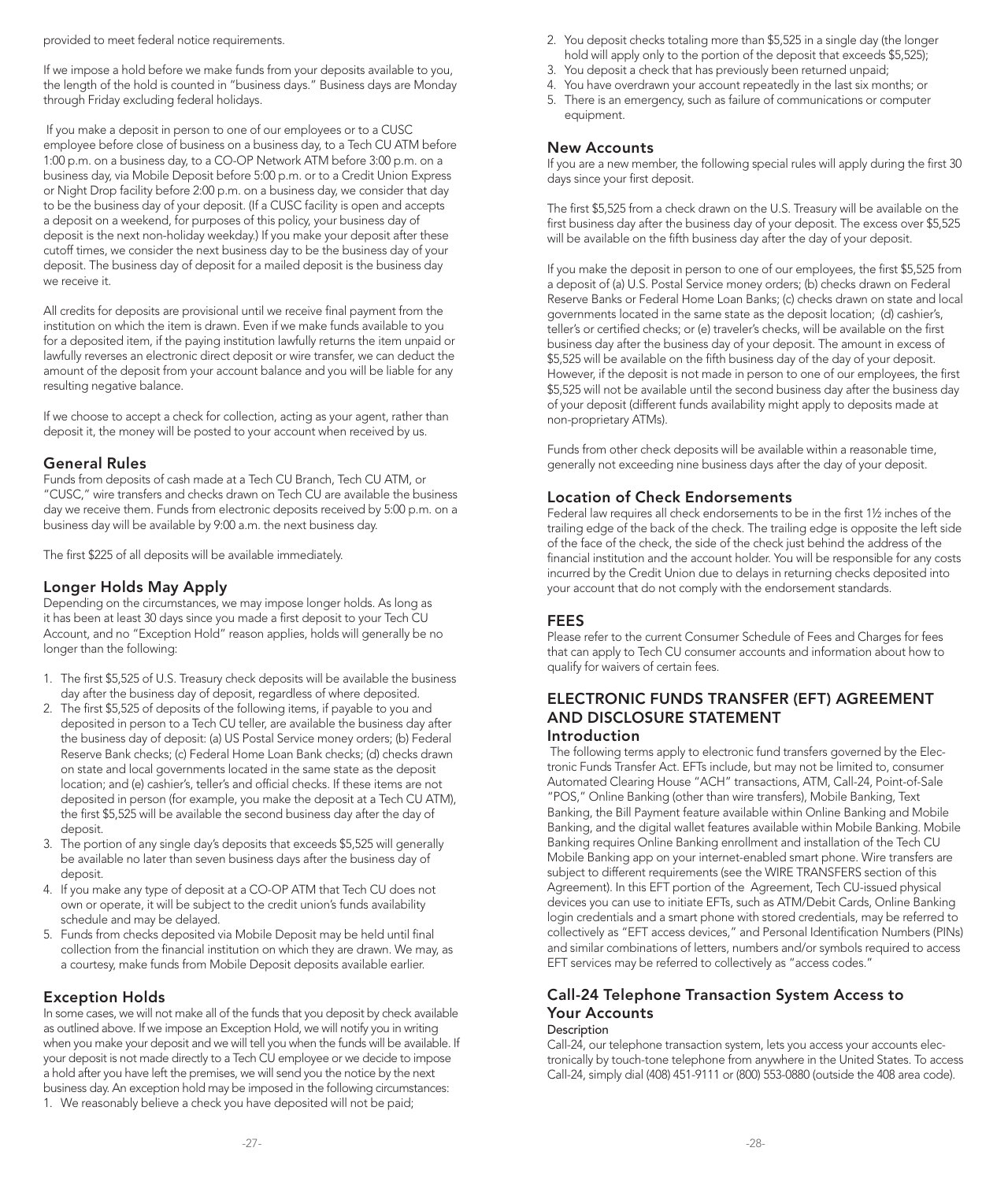#### Getting Started with Call-24

At your request, we will assign your account(s) a unique and confdential Personal Identification Number (PIN). You are the only person who will know this number. If you forget it, you will need to contact us to request a new Call-24 PIN.

#### Available Call-24 Services

By keying in your confidential PIN and the proper commands, you will be able to conduct any of the following transactions from any touch-tone telephone:

- 1. Transfer funds from one of your accounts to another account under the same core member number;
- 2. Obtain an open-end line of credit loan advance and have it deposited directly to your Share Savings or Checking Account;
- 3. Make loan payments by direct transfer from your Tech CU account; and
- 4. Obtain account information including: posting of transactions, loan status, account balances, dividends, last deposit, check clearance status, and tax information.

#### Additional Terms

Please refer to the "Terms Applicable to all EFTs" portion of this EFT AGREEMENT for additional terms that apply to Call-24.

#### Limits on Call-24 Use

Call-24 transfers and withdrawals are subject to six-per-month limits on nonpersonal transfers out of non-transaction accounts. Please see part 10 of the "Deposits, Withdrawals, Payments and Transfers" section of this Agreement for details. Call-24 is generally available 24 hours a day, 7 days a week. However, there may be occasional service interruptions. Please be patient and try again at a later time.

#### Documentation

Call-24 transactions will appear on your periodic statement.

## Unauthorized Call-24 Transactions

Notify Tech CU immediately if you believe an unauthorized person has gained access to your PIN. You should also change your PIN immediately. See the "Unauthorized Transactions" information in the "Terms Applicable to All EFTs" section of this EFT AGREEMENT for information on how to contact the Credit Union and other information on your potential liability for unauthorized transactions.

# DIGITAL BANKING (INCLUDING ONLINE AND MOBILE BANKING, AND BILL PAY)

# Description

Digital Banking allows you to access your Tech CU Accounts and pay bills using personal computers or smartphone with internet access. Not all features are available on all devices. Services marked with an (\*) in this "Digital Banking (Including Online and Mobile Banking, and Bill Pay)" portion of the Agreement are offered as a convenience but are not electronic funds transfers and are not subject to the "Terms Applicable to All EFTs" portion of this EFT AGREEMENT. Services marked with "(MB)" are available via both Online Banking and Mobile Banking.

# Getting Started with Digital Banking

You can enroll in Online Banking using a personal computer with internet access and a supported mainstream browser capable of handling encrypted transmissions. During the enrollment process, you will select an alpha or alphanumeric username and alphanumeric password for subsequent access to Online Banking. When registering or accessing Online Banking from an unrecognized browser, a One-Time PIN will be issued as an additional security measure. It will be sent via your choice of delivery method to the email or phone number (via text or voice) you have on fle with us. To complete the verifcation and registration, you will need to enter the One-Time PIN when prompted. Once you have set up Online Banking and registered your browser, you will need only your username and password to log in via a personal computer.

You will need to use your Online Banking log-in credentials to enroll in and register devices for Mobile Banking. Once you have enrolled in Online Banking, you can register smartphone for Mobile Banking either by:

- 1. Downloading the Tech CU Mobile Banking application to your smartphone; or
- 2. Using the Wireless Application Protocol (WAP), from the browser of a smartphone, at<https://m.techcu.com>.

If you want to use SMS Text Banking (see below), you must register your mobile phone number in Online Banking or via the WAP.

When accessing Tech CU Mobile for the first time via the Mobile Banking app or WAP, a One-Time Passcode will be issued as an additional security measure. It will be sent to the email or phone number you have on fle with us. To complete the verifcation and registration process, you will need to enter the One-Time Passcode when prompted. Future Mobile Banking log-ins will require your username and password (or fngerprint or facial authentication on enabled devices).

# Available Digital Banking Services

You can use Online Banking (and Mobile Banking where you see "(MB)") to:

- 1. View a list of your accounts, available balances, account details and transaction history (MB)\*
- 2. View cleared Tech CU check images (MB)\*
- 3. Export account history directly into personal fnance software such as Quickbooks® and Quicken®\*
- 4. Initiate transfers between your accounts (MB)
- 5. Initiate transfers to accounts of other Tech CU members (MB)
- 6. Add external accounts you have with other fnancial institutions
- 7. Initiate ACH transfers to external accounts you have with other fnancial institutions (MB)
- 8. Set up one-time or recurring online Bill Payments (MB)
- 10. Initiate wire transfers\* 9. Set up electronic Bill Presentment (available from select billers)\*
- 11. Enroll in, access and terminate your enrollment in eDocuments (electronic versions of your Tech CU account and loan statements, IRS information returns and other notices and disclosures) (MB)\*
- 12. Open and fund additional Tech CU accounts (except IRA, HSA or fiduciary accounts)
- 13. Complete pre-flled Tech CU loan applications (MB)\*
- 14. Enroll in email account status alerts\*
- 15. Order additional or replacement ATM or Debit Cards\*
- 16. Submit personal check stop payment requests (MB)\*
- 17. Order Tech CU checks\*
- 18. Update your personal information including postal address, email address and telephone number\*
- 19. Update your Online Banking access credentials\*
- 20. Send secure messages to Tech CU personnel (MB)\*
- 21. Enroll in SMS Banking ("Text Banking") (WAP only)\*

# Available Mobile Banking Services

In addition to the Online Banking services marked "(MB)" above, you can use the Tech CU Mobile Banking application on your internet-enabled smartphone device to:

- 1. Submit deposits to Tech CU via Mobile Deposit\*
- 2. Make digital wallet payments to participating merchants (in which case, depending on the wallet, your smartphone device should either be able to read QR (Quick Response) codes or have NFC (Near Field Communication) technology; installation of the digital wallet application on your mobile device might also be required)
- 3. View account transaction history graphs\*
- 4. Use Location Finder to find surcharge-free ATMs, Tech CU Branches, deposit-taking ATMs and CU Service Centers®\*

# Available Text Banking Services

By using Text Banking you can access your account information on your smart phone. Information and command codes are available through the MENU and .<br>HELP keys. You can:

- 1. View a list of your Accounts and available balances\*
- 2. View individual account transaction history\*
- 3. Transfer money between accounts under the same core member number
- 4. Unsubscribe from Text Banking\*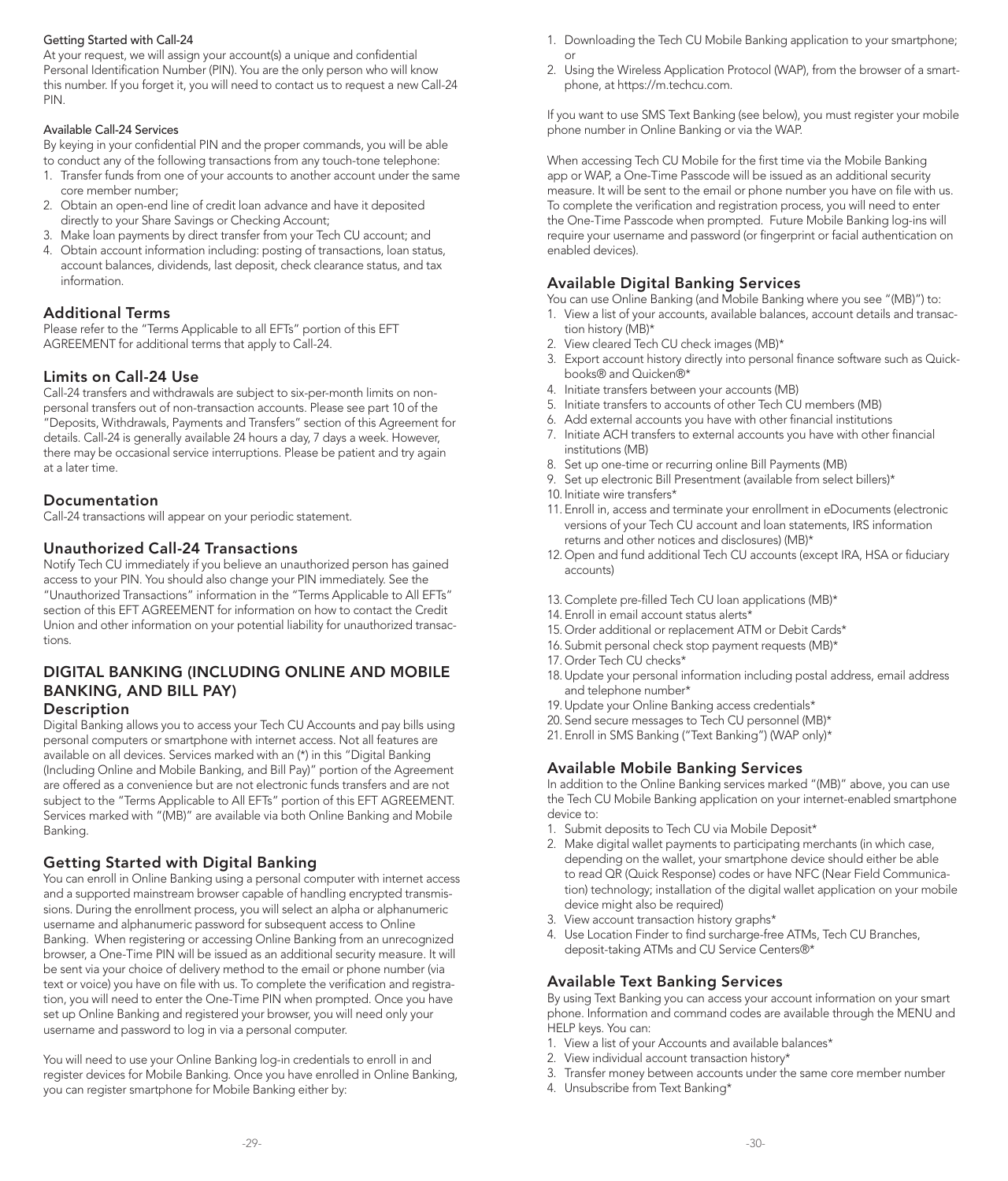# eDocument Delivery\*

If you elect to enroll in eDocument Delivery, Tech CU will make periodic account and loan statements and other required and permitted notices and disclosures on all Tech CU accounts and loans, such as IRS information return copies and change-in-terms notices, available electronically instead of mailed paper copies. You must be enrolled in Online Banking and have a computer or smart phone with internet access and software that enables you to view and save or print PDF documents to enroll in eDocument Delivery. If you wish to print copies of your eStatements and other documents that are made available to you electronically, you will need a compatible printer.

We will deliver documents to you electronically by sending you an email indicating that they are available for pickup in Tech CU's Digital Banking channels. Documents we provide electronically will have the exact same information as paper statements. You will have the same opportunities to contact us about any errors or problems. You can download and print any electronic documents we send you.

You can opt to receive Paper Documents in addition to eDocument delivery. If you choose Paper Documents, you will no longer be notifed by email when a new Statement is available online. However, all eDocuments are available for viewing within Digital Banking regardless of your delivery option. You can discontinue paper statements at any time in Online Banking or Mobile Banking by choosing the "Enroll in Paperless" option.

Even if you have enrolled in eDocuments, Tech CU reserves the right, at our sole discretion, to mail paper documents to you at your most recent address in our records if we deem it necessary.

We will honor the most recent statement delivery method instructions of any authorized person on your Account(s). However, if we receive conficting instructions, we will send paper statements.

#### Additional Terms Applicable to Digital Banking

If a PayPal payment recipient does not claim the funds within 30 days, the transaction will be reversed and the money restored to the payment source account.

At the time of this printing, Digital Banking information is encrypted by Secure Socket Layers (SSL) capable of 128-bit encryption. The latest mainstream browsers that support 128-bit encryption are required for access to Digital Banking. As advancements are made in internet security and encryption standards, software requirements may change. Please see our website at [techcu.com](https://techcu.com) for current requirements and a list of supported operating systems and browsers.

The Digital Banking Bill Payment system will give you an estimated time it will take your payments to reach your payees. This will depend on whether the payee accepts electronic payments or requires payment by check. You are responsible for scheduling Bill Payments to arrive at your payees on time. Tech CU will have no liability to any third party arising out of your use of the Bill Payment service within Digital Banking except for actual damages (limited to late fees and interest) arising out of failure to timely and accurately process a Bill Payment consistent with the instructions you enter. In no event will Tech CU be liable for alleged consequential, indirect or punitive damages arising out of your use of the Bill Payment service, such as alleged lost business opportunities or alleged harm to your credit standing.

You can cancel Bill Payments you have set up within the Digital Banking system at any time before the payment has begun to process. However, once a bill payment has begun to process, it cannot be stopped, and you must resolve any dispute you have directly with the person or company to whom you made the payment.

# Fees for Digital Banking Services

Refer to the Tech CU Consumer Schedule of Fees and Charges for fees associated with Digital Banking Services.

#### Limits on Digital Banking Use

There is a limit of \$500 per day, \$5,000 per month, and \$250 for frst-time recipients for outgoing PayPal Send Money transactions.

Digital Banking transfers and withdrawals are subject to the "Deposits, Withdrawals, Payments and Transfers" section of this Agreement.

Digital Banking is generally available 24 hours a day, 7 days a week. However, there may be occasional service interruptions.

If your password is entered incorrectly numerous times, Digital Banking will block access to your account. You can unlock your account in Online Banking, or you may contact Tech CU to have your access reset. To unlock your account online, you will need to reset your password by answering a few questions correctly, and a temporary passcode will be sent to the email address on fle for your account. If you do not remember your username, you can request your username online by answering a few questions and a temporary passcode will be sent to the email address on fle for your account.

Your access may also be locked if you incorrectly enter the temporary passcode numerous times when accessing your accounts from an unrecognized device.

Tech CU uses current encryption technology for Digital Banking to protect your accounts and information. However, we cannot guarantee the security of information transmitted over the internet.

#### Documentation

Digital Banking transactions will be refected on your periodic statements. You can use Digital Banking, Text Banking or Call-24, to review account activity at any time.

# Unauthorized Digital Banking Transactions

Notify Tech CU immediately if you believe there has been an unauthorized access to your Digital Banking account, actual unauthorized transactions have occurred on your Account initiated using Digital Banking or your Digital Banking credentials have been compromised. You should also change your username and password immediately. See the separate "Unauthorized Transactions" provisions of the "Terms Applicable to All EFTs" portion of the EFT AGREEMENT section of this Agreement to learn how to contact Tech CU about your potential liability for unauthorized transactions.

# VISA® DEBIT CARDS AND ATM CARDS **Description**

A Debit Card bears the VISA® logo, but is not a credit card. It allows you and anyone you authorize to use the Debit Card, wherever VISA® cards are accepted, to order the Credit Union to make payments from your Tech CU Checking Account without writing a check. You can also use a Debit Card to do anything you can with an ATM Card.

An ATM Card allows you, and anyone you authorize to use the Card, to request that the Credit Union make withdrawals from your linked Tech CU Checking or Savings Account.

# Getting Started with Debit Cards and ATM Cards

Your membership must be in good standing and you must have a Tech CU Checking Account to request and qualify for a Debit Card. Your membership must be in good standing and you must have a Tech CU Checking and/or Savings Account to request and qualify for an ATM Card.

# Services at Tech CU Proprietary ATMs

- At Tech CU proprietary ATMs, you can use your Debit Card or ATM Card to:
- 1. Withdraw cash from your Tech CU accounts;
- 2. Deposit funds to Share Savings and Checking Accounts;
- 3. Transfer funds from Share Savings and Checking Accounts to Share Savings, Checking Accounts, or Personal Lines of Credit;
- 4. Make Tech CU loan payments;
- 5. Obtain balance information on Share Savings, Checking accounts or Personal Lines of Credit accounts; or
- 6. Obtain loan advances from your Personal Line of Credit.

Proprietary ATMs are ATMs we own and operate and are identifed with Tech CU signage.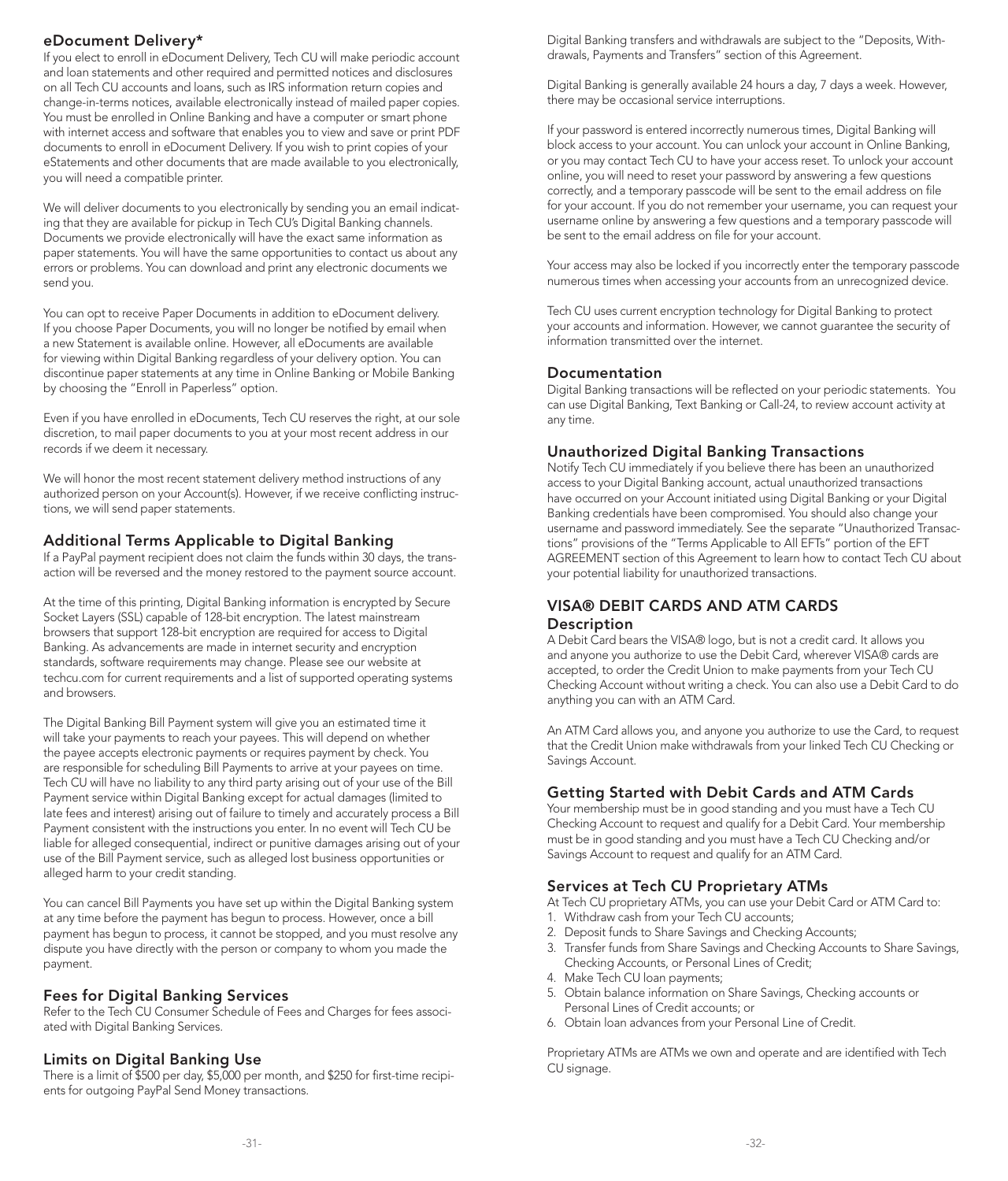# Services at Network (Non-Proprietary) ATMs Designated by Tech CU

At Network (non-proprietary) ATMs designated by Tech CU (the logos of ATM networks in which Tech CU participates will be printed on your Card), you can use your Debit Card or ATM Card and PIN to:

- 1. Withdraw cash; 2. Transfer funds;
- 
- 3. Obtain Tech CU Share Savings and Checking Account balances;
- 4. Purchase American Express Travelers Cheques (at American Express-designated ATMs only); or
- 5. Make deposits to Tech CU Savings and Checking Accounts (CO-OP-designated ATMs only).

# Other Services

You can also use a Debit Card (but not an ATM Card) to:

- 1. Pay participating VISA® merchants for goods and services by signature transaction (including online and telephone transactions); or
- 2. Withdraw cash from your Tech CU Checking Account in the form of a VISA® cash advance signature transaction from participating fnancial institutions and others who honor the Debit Card for that purpose.

# Additional Terms Applicable to Debit Cards and ATM Cards

Terms of Accessed Accounts Apply: Use of a Debit Card or ATM Card authorizes Tech CU to charge your Checking Account or Savings Account for the full amount of the transaction plus any applicable service fee as soon as the transaction posts to your Account. There is no deferred payment as there is with a credit card.

Card (including the General Terms and the Checking Account Terms of this Use of a Debit Card will be subject to the terms of your agreements with Tech CU that apply to the Account(s) you access with the Debit Card or ATM Agreement) and any applicable Overdraft Plan Terms, except that:

- 1. We may charge withdrawals in any order we determine consistent with the law and this Agreement, and if funds are not sufficient to cover all Checking Account withdrawals, we may pay Debit Card or ATM Card withdrawals and dishonor paper checks. Any attempted withdrawal on a non-checking Account that does not have available funds will be declined.
- 2. We cannot honor stop payment requests one time Debit Card or ATM Card transactions.

Third-Party Contract Terms Do Not Apply: Although other documents you may receive when you initiate transactions with your Debit Card or ATM Card, such as sales receipts, may have contract terms printed on them, your Debit Card or ATM Card agreement with Tech CU is limited to the terms in this EFT Agreement plus the terms in this Agreement that apply to the Accounts you access, plus any Overdraft Plan that you access with the Card.

Credits: Merchants and others who honor the Debit Card or ATM Card may give credit for returns or adjustments. When we receive the credit from the merchant or other entity, we will credit your Account for that amount.

Conficting Instructions: If you or anyone you authorize to use the Debit Card or ATM Card gives conficting instructions on an ATM keypad and on a deposit slip or other written instruction, the Credit Union will follow the instructions given on the keypad.

Changing your PIN: If you wish to change your Debit Card or ATM Card PIN, please contact Tech CU at (800) 553-0880.

International Exchange Rates: For international multicurrency transactions (purchases or cash advances), the exchange rate between the transaction currency and the billing currency (U.S. dollars) will be a rate selected by VISA® from the range of rates available in wholesale currency markets for the applicable central processing date. This may vary from the rate VISA® itself receives, or the government-mandated rate in effect for the applicable central processing date.

Pending Transaction Holds: We may debit or place a hold on your Checking Account for transactions when we receive an authorization request or when we receive a notice that a transaction has occurred. While the hold is in effect, you

will not have access to "held" funds other than for the authorized transaction. If a final transaction posts to your Account before the end of the "hold" period that follows an authorization request, the available balance in your Account may be temporarily reduced by the amount of both the "hold" amount and the transaction amount.

Deposit Errors: ATM deposit errors will be corrected at the time of verification. If a deposit error correction results in a negative balance, "Our Right to Recover What You Owe Us" will apply.

Fraud Monitoring Card Blocks: As part of our effort to protect our members' assets and avoid losses due to unauthorized Debit Card or ATM Card activity, Tech CU has implemented a fraud monitoring system on all issued Debit Cards and ATM Cards. This means that if your Card is subject to an unusual pattern of activity and we are unable to reach you to verify authorization of the activity, your Card may be blocked. If you anticipate making purchases that are unusual for you as to dollar amount, frequency, type of merchant, or location, please call us ahead of time so that we can flag your Account to reduce the risk that a fraud block placed on your Card will result in inconvenience to you. However, we reserve the right to block your Card if we reasonably believe that use of that Card may result in unauthorized activity on your Accounts that would cause us a loss. Our reservation of the right to block your Card against activity we believe is fraudulent is not a guarantee that your Card will not be subject to unauthorized use.

VISA® Debit Card Merchant Dispute Rights: VISA® operating rules give you certain rights to dispute merchant signature transactions initiated with your Debit Card if you do not receive or are dissatisfed with the goods or services you purchased. These rights do not apply to ATM Card transactions or to transactions initiated by check or other EFT service. To exercise your rights under VISA® operating rules, you must frst make a good faith effort to resolve the dispute directly with the merchant. If you are unable to resolve the dispute directly with the merchant, notify Tech CU at once. You must tell us within 60 days of the date on which we sent you the FIRST statement on which the disputed transaction appeared. Include copies of any documents that refect your efforts to resolve your dispute with the merchant. Tech CU will arrange to have the dispute investigated to determine whether you have the right to have your account credited for the amount in dispute. Your right to dispute merchant transactions through the Credit Union is limited to those provided by VISA®'s operating rules.

VISA® Secure: If you use your Debit Card for online purchases, you may be occasionally prompted by VISA® Secure at the checkout to verify your identity. Terms of VISA® Secure will be disclosed to you online at that time.

#### Debit Card and ATM Card Fees

- 1. The use of the Debit Card or ATM Card at ATMs may be subject to a fee if the owner of the ATM you are using imposes a fee. If a fee is imposed, the law requires the ATM owner to disclose this information to you prior to completion of the transaction. Tech CU imposes no fee applicable directly to the Debit Card or ATM Card transaction on your Account.
- 2. For international transactions, including online transactions with merchants located outside of the U.S., regardless of your location at the time of the transaction or any currency conversion, VISA® may add an international service assessment fee that we will pass on to you. Refer to the Consumer Schedule of Fees and Charges for the amount of that fee assessment.
- 3. If you make a deposit at any third-party ATM, such as CO-OP Network, and you make an error (such as entering a wrong amount on the keypad, lack of endorsement, or another error), the third-party institution will assess a charge for processing and reconciliation. Deposits that are returned for insufficient funds or other reasons will be charged a returned check fee. These charges will be passed on to you.

#### Limitations

You must not use or allow others to use your Debit Card or ATM Card for illegal transactions, such as illegal online gambling. The responsibility for determining the legality of transaction lies with you, not with the Credit Union. You cannot use the actual or alleged illegality of an authorized transaction as a defense to your obligation to pay any amounts by which you become indebted to us. We reserve the right to refuse to authorize any transaction that we reasonably believe is illegal. We also reserve the right to terminate your Card privileges if you use your Card for illegal activity.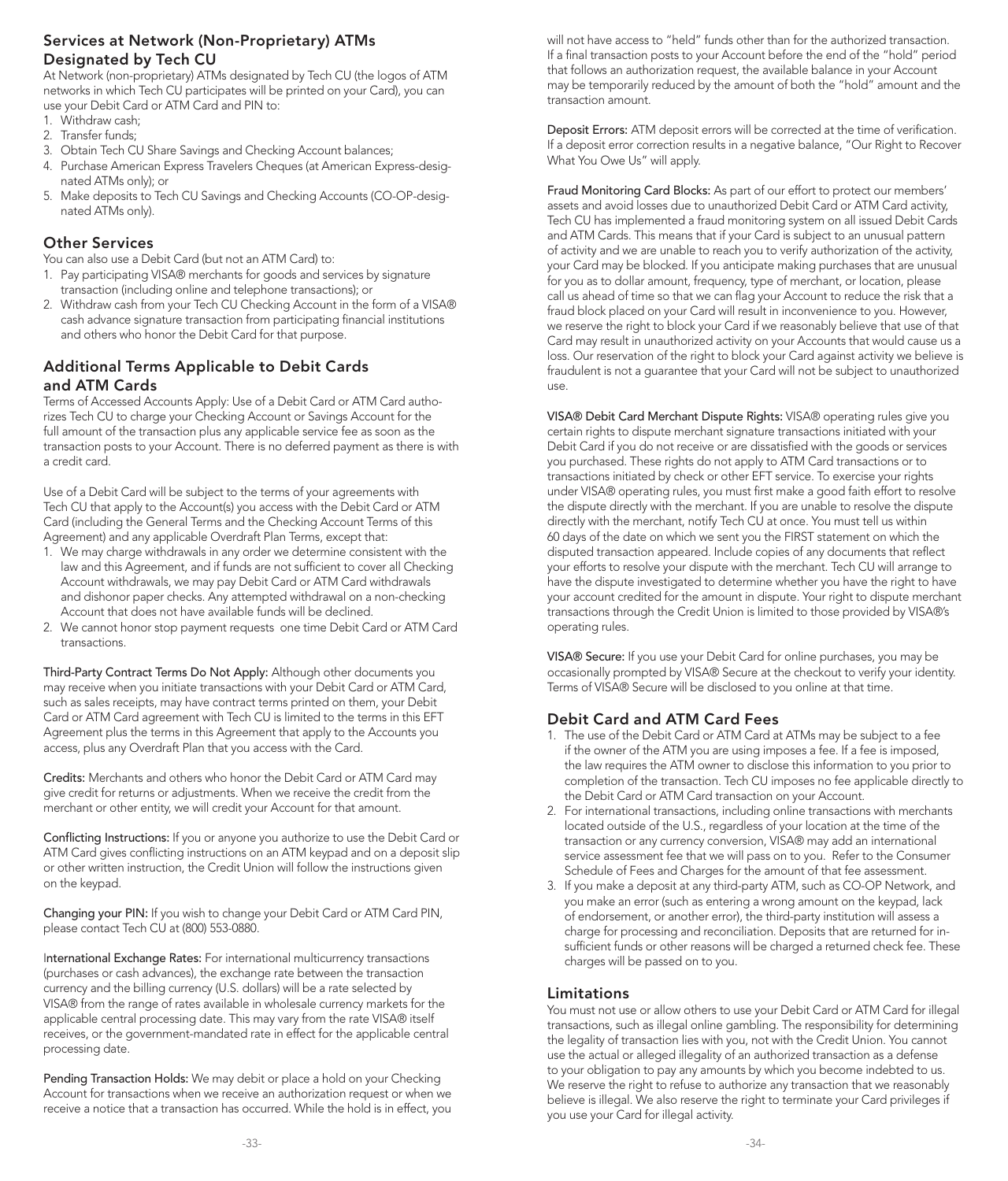ATM withdrawals must not exceed the available balance in the account you access. If you have available funds, you can withdraw cash from ATMs and make merchant and POS transactions up to the limits stated in the Consumer Schedule of Fees and Charges.

Merchant and POS transactions will be deducted from your Checking Account only.

Individual merchants or operators of ATMs or POS terminals may impose their own transaction limits.

Although you have sufficient funds in your account to cover a requested Card transaction, an ATM, merchant, fnancial institution, or other entity that honors the Debit Card or ATM Card may not be able to determine your actual balance. For this reason, Tech CU will not be liable for the refusal or inability of any third party to allow you to use your Card or for their retention of your Card. Generally, the Credit Union's ATMs will be available for your use seven (7) days a week, twenty-four (24) hours a day. However, please understand that an ATM, like any machine, must periodically be shut down for routine maintenance, inspection, and repair.

Loan payments at the ATM are subject to verifcation and collection. Loan payments made at ATMs will be credited the same day, providing your transaction is made Monday through Friday before 1:00 p.m. Pacifc time. Payments made after 1:00 p.m. (or at any time on a weekend or holiday) will be credited on the next business day.

ATM deposits are subject to the "FUNDS AVAILABILITY POLICY" section of this Agreement.

As a safeguard against unauthorized use of your Debit Card or ATM Card, the ATM will not operate (and your Card may be captured by the ATM), if your ATM PIN is repeatedly entered incorrectly. Should this happen, please contact the Credit Union during normal business hours. See "HOW TO CONTACT US" at the end of this Agreement.

#### Documentation of Transactions

Each time you use a Debit Card or ATM Card at an ATM, or for a signature or POS transaction, you will receive a receipt describing the transaction (unless an ATM notifes you before completing your transaction that receipts are not available, the transaction amount falls below the VISA® operating rule minimum for providing a receipt, or you decline an offer of a receipt). Card activity will also appear on your monthly statements. Some activity, such as purchases made over the phone or online, may be documented only on your monthly statements.

#### Liability for Unauthorized Use

All VISA® Debit Card holders are automatically enrolled in VISA®'s Identity Theft Program and are protected by VISA®'s Zero Liability policy, which means 100% protection for you in case of fraudulent signature-based transactions in most cases. All members beneft if Tech CU keeps card fraud losses to a minimum.

You can call Card Member Security directly at (888) 241-2440 or call them collect at (909) 941-1034 from outside the United States 24 hours a day, seven days a week, to report fraud or loss or theft of your card, to notify us of travel or major purchase plans, or to ask that a block on your card be removed.

In general, your potential liability for unauthorized signature transactions initiated with a Debit Card is zero under VISA® operating rules. However, if you are negligent in handling your Debit Card or reporting its loss or theft, your liability for any PIN or signature Debit Card transaction may be up to any maximum permitted by federal or state law. In addition, if you fail to report the unauthorized use of your Debit Card within sixty days after we sent you the FIRST statement on which an unauthorized transaction appeared, you may be liable for all unauthorized activity that occurred after the sixty-day period, including any maximum credit that may be used for overdraft protection. (Overdraft protection is not available on Debit Cards linked to HSAs). If a good reason, such as a long trip or hospital stay, kept you from reporting the loss or theft of your card or unauthorized activity that appeared on your statement, the reporting period may be extended.

Your potential liability for unauthorized use of ATM Cards is set out below in the "Unauthorized Transactions" part of the "Terms Applicable to All Tech CU EFTs" portion of this EFT AGREEMENT.

# AUTOMATED CLEARING HOUSE (ACH) SERVICES **Description**

ACH transfers include automatic deposits into your Tech CU Accounts from third parties, such as direct deposit of your payroll or retirement benefts, and automatic payments out of your Tech CU Accounts to third parties, such as transfers to pay insurance premiums or health club dues. ACH transfers also include certain re-presentments of checks returned for insufficient funds (RCK entries), electronic presentments by payees to collect money you owe (ARC entries), and electronic presentments of point-of-purchase items such as checks (POP entries or BOC back office conversion entries). For RCK entries and ARC entries, the payee is required to notify you in writing that these items may be presented via the ACH system. For POP or BOC entries, the payee may convert a check you write to an electronic payment. Your rights and responsibilities with respect to all ACH entries are governed by applicable state law, Consumer Financial Protection Bureau, Regulation E, and NACHA (National Automated Clearing House Association) rules.

# Getting Started with ACH

All ACH transfers must be authorized in writing by the party initiating the payment and in some cases the recipient of the payment. For example, to receive direct deposit to a Tech CU account of net pay and some types of some state and federal benefts, the recipient of the payments must complete an ACH direct deposit enrollment form.

# Additional Terms Applicable to ACH

Notice of Payments in Varying Amounts: If your regular payments vary in amount, the person you are going to pay is responsible for notifying you of the amount at least 10 days in advance of the scheduled payment date. You may elect to receive this notice only when the payment amount will vary by more than a specifed amount from the previous payment, or when the amount would fall outside certain limits that you set.

Right to Confrm Receipt of Deposits: If you receive regular (at least every 60 days) direct deposits, the entity sending you the payment is required to notify you when they send us the money. You have the right to call us at the number in "HOW TO CONTACT US" at the end of this Agreement to confrm whether you have received an expected direct deposit. You can also use Call-24, Online Banking or Mobile Banking to fnd out if an anticipated direct deposit has arrived. The only notice we will send indicating that a direct deposit has arrived will be your periodic statements.

Error Correction: If an ACH transfer is made to your account in error (for example, your employer inadvertently makes a double deposit of your net pay), you agree that we can reverse the erroneous payment without advance notice to you. We will, however, tell you when a correction has been made. If an error correction results in a negative balance in your account, you agree to immediately restore the account to a positive balance upon our written demand. If you do not do so, you agree that "Our Right to Recover What You Owe Us" applies.

Provisional Nature of ACH Credits: Credit we give you for an ACH deposit entry is provisional until we receive fnal settlement through a Federal Reserve Bank. If we do not receive final settlement, you agree that we can reverse the credit, and the paying party shall not be deemed to have paid you in the amount of the entry.

#### Limitations on ACH Services

For deposits, the payer (the person or entity that pays you the money) must offer direct deposit. For payments, the payee (the person or entity to whom you pay money) must be able to debit the payments via ACH transfer. ACH payments out of your non-transaction accounts are limited to six per month, in aggregate with other non-personal withdrawals (see "Deposits, Withdrawals, Payments and Transfers").

#### Documentation

The only documentation we will provide of ACH transactions will be your monthly statement. However, as explained above, you have the right to call us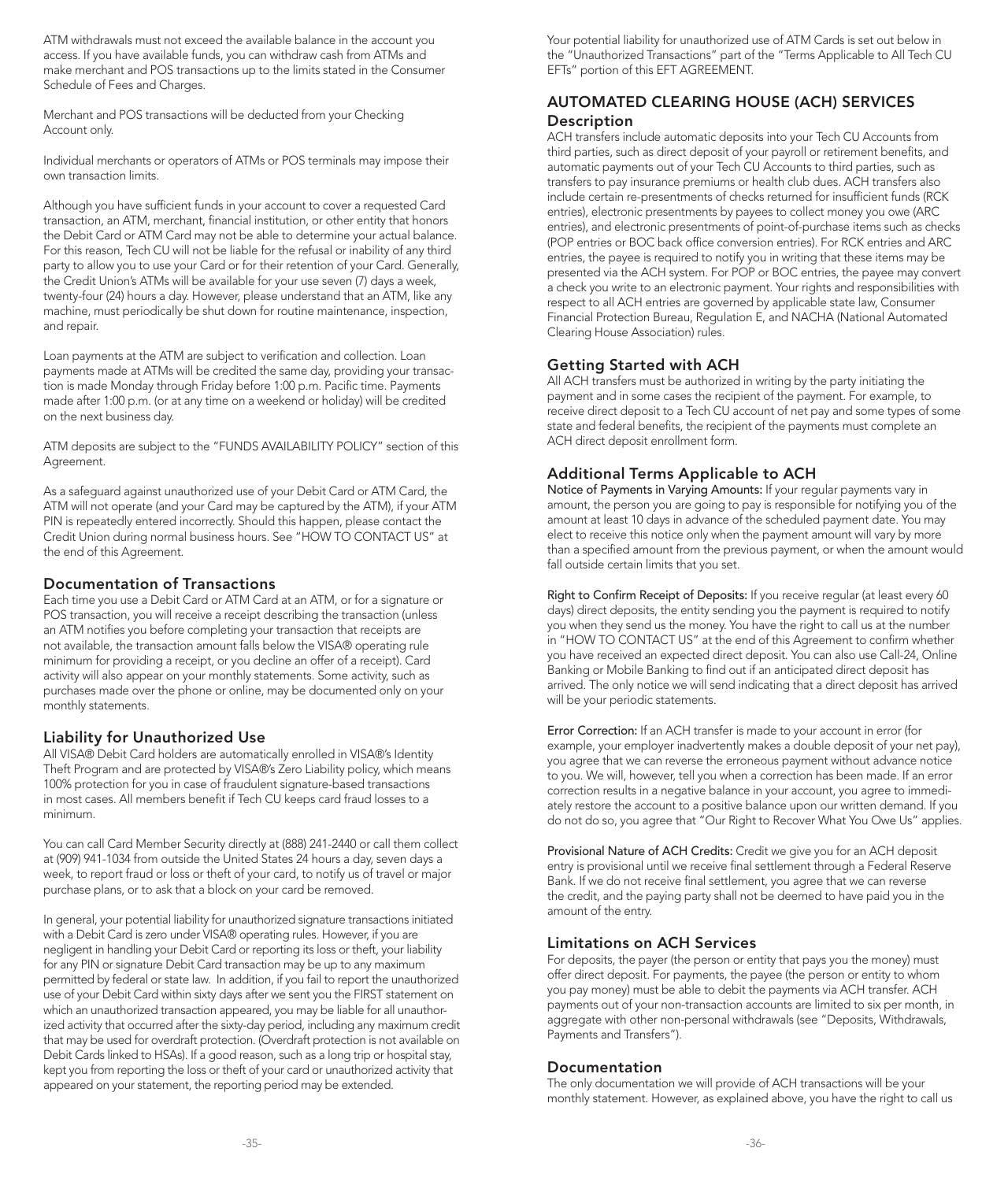to find out whether ACH transactions, including but not limited to anticipated direct deposits, have occurred.

#### Liability for Unauthorized ACH Payments

In general, your liability for unauthorized ACH payments will be as set forth in the "Terms Applicable to All Tech CU EFTs." You will need to submit an "Unauthorized ACH Affdavit" to report an unauthorized ACH payment. The following are considered unauthorized ACH payments:

- 1. ACH payments you never authorized;
- 2. ACH payments on which you notifed the payee in writing that the authorization was revoked;
- 3. ACH payments that occurred sooner than the date you authorized; or
- 4. ACH payments in a different amount than what you authorized.

# TERMS APPLICABLE TO ALL TECH CU EFTS

Your acceptance, retention, or use of any Tech CU EFT access device or access code constitutes an agreement between you and Tech CU to the terms for the services you obtain as explained above and to the following general terms applicable to electronic funds transfer.

# Keeping Your EFT Access Devices and Access Codes Secure

To minimize the risk of unauthorized use of EFT access devices and access codes, you agree to follow these rules:

- 1. Never write access codes on your ATM or Debit Cards or keep them on pieces of paper in your wallet or by your telephone or computer. Do not let others watch you key in your EFT access codes.
- 2. If you voluntarily provide Tech CU EFT access devices or access codes to anyone; you are authorizing that person to take all of the money out of your account. Tech CU is not bound by agreements between you and third parties limiting their permission to use your EFT access devices or access codes.
- 3. If your card or account information is stored in your mobile phone, your device should be secured with a biometric data or a password.
- 4. The only time you should provide an EFT access code to Tech CU is when you are logging in to use an EFT access device such as an ATM, Online and Mobile Banking, or Call-24. Tech CU will never ask for your EFT access code in person, by mail, email or by telephone. Any email or postal mail requesting your EFT access code is fraudulent. Should you receive such a request, DO NOT release your information but PLEASE notify Tech CU as soon as practicable.

# Right to Stop Preauthorized EFT Payments and Procedure for Doing So

If you have regular pre-authorized charges to your account, you can stop any of these payments. Here is how: Contact us immediately or in such manner as to allow us a reasonable opportunity (at least 3 business days before your payment date) to act upon your stop payment request (see the "HOW TO CONTACT US" section at the end of this Agreement). If you call, we may also require you to put your request in writing and get it to us within fourteen (14) days after you call. There is a fee for each stop payment request (please see the Consumer Schedule of Fees and Charges). To prevent any future transfers, you should also notify your recipient of the payment in writing to stop the charges, and send us a copy of your notice.

Liability for Failure to Stop Payment of Pre-authorized Transfers: We must receive notice in such a manner as to allow us a reasonable opportunity to act upon your stop payment request (at least 3 days before the payment date). If you order us to stop one of the payments and we fail to stop the payment, we may be liable for your losses or damages.

# Your Liability for Unauthorized Transactions—All EFTs Except As Noted

Tell us AT ONCE if you believe any Tech CU EFT access device or access code has been lost or stolen, or has been or may be subject to unauthorized use, or if you believe that an electronic fund transfer has been made without your permission using information from a Tech CU personal check. Please refer to the "HOW TO CONTACT US" section at the end of this Agreement for how to provide this notifcation. Calling us is the best way to minimize your liability. Your liability may be up to the total balance in the account subject to unauthorized

access, plus any available funds or credit limit in accounts or credit lines linked to the accessed account for overdraft protection if you do not tell us promptly.

If you report the loss, theft, or actual or potential unauthorized use of your EFT access device or access code (other than a Debit Card) to us within two (2) days after you learn about it, you can lose as much as \$50 if someone used your access device or access code without your permission.

However, if you DO NOT tell us within two (2) business days after you learn of the loss, theft, or actual or potential unauthorized use of your EFT access device or access code (other than a Debit Card), and we can prove we could have stopped someone from using your EFT access device or access code without your permission, you could lose as much as \$500.

Also, if your statement shows transfers that you did not make, tell us at once. If you do not tell us within sixty (60) days after the statement was mailed to you or we sent you email notifcation that your electronic statement was available for viewing, you may not get back any money you lost after sixty (60) days if we can prove that we could have stopped someone from taking the money if you had told us in time.

If you were precluded from telling us for a compelling reason, such as an extended trip or hospital stay, we will extend these time periods

. Please also refer to the "Debit Cards and ATM Cards" portion of this EFT AGREEMENT for additional information regarding your potential liability for unauthorized use of Debit Cards.

*Please remember:* Any person to whom Tech CU issues an EFT access device or access code at the request of an authorized person, or to whom an authorized person gives an EFT access device or access code, or to whom an authorized person gives express or implied permission to use an EFT access device or access code, will be able to withdraw all of the money in your Tech CU accounts linked to that device or code. We consider such persons to be authorized users. You agree that all authorized users may take any funds in your Tech CU accounts (including funds from any linked Overdraft Plan) until you notify Tech CU to deactivate the EFT access device or access code. You are obligated to repay any debt to Tech CU that results from the authorized use of EFT access devices or access codes, whether or not the authorized user stays within any limits of use set by you. You remain liable for any authorized use of your Tech CU EFT access devices or access that occurs before you tell us to cancel the device or code. Please consult your applicable loan agreements for liability for unauthorized direct access by EFT device to your lines of credit.

# Documentation

If you have EFT activity on any Tech CU Account or activity other than the posting of dividends or deduction of fees on a Tech CU Checking Account, we will provide you with monthly statements. Otherwise we will provide you with statements at least quarterly.

# Credit Union Liability—All EFTs

If we do not properly complete an EFT transaction according to our agreement with you, we may be liable for your direct losses or damages, subject to certain exceptions. We will not be liable if:

- 1. Through no fault of ours, your account does not contain enough money, or you don't have available credit or an Overdraft Plan to make the transaction;
- 2. An ATM or other location where you are attempting the transaction does not have enough cash;
- 3. The EFT system was not working properly, and you knew about the breakdown when you started the transaction;
- 4. Money in your Tech CU Account is subject to legal process or other claim or we have blocked access to your Tech CU Account due to your failure to meet your obligations to us;
- 5. The EFT access device or access codes you are attempting to use has been reported missing and we have blocked its use;
- 6. Circumstances beyond our control such as fre, food, electrical failure, or malfunction of the central data processing facility prevent the completion of the transaction despite our reasonable precautions; or
- 7. We establish other lawful exceptions and give you legally required advance notice of them.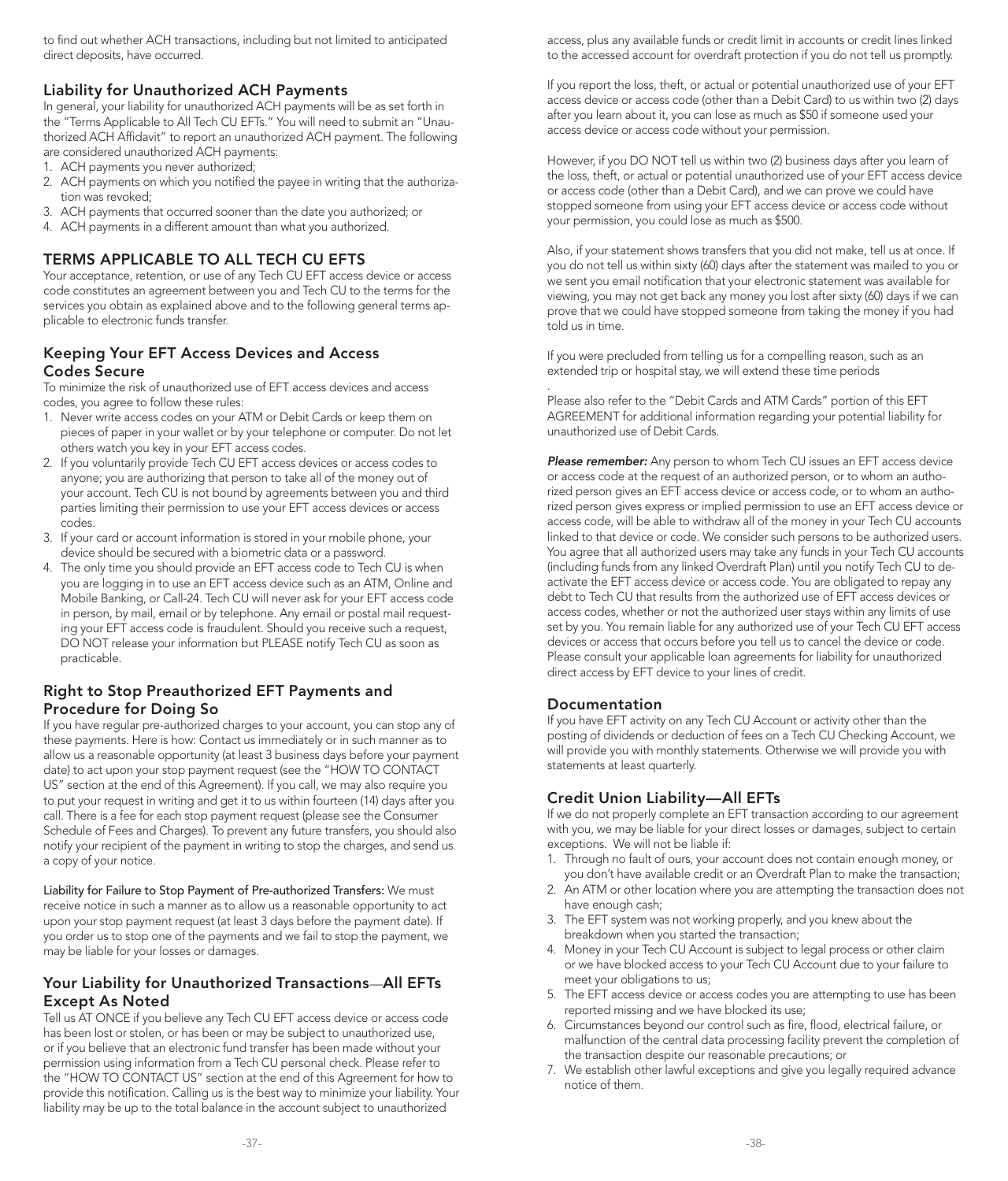In no event will Tech CU be liable for consequential, indirect or punitive costs or damages that you claim resulted from our failure to correctly process EFTs.

We will carry out instructions we receive via EFT access devices, access codes and in writing in the case of ACH transfers. We will not incur liability for doing so in a reasonable manner. You agree to defend, indemnify and hold Tech CU harmless from all costs, claims, damages, or liabilities that we sustain as a result of carrying out in a reasonable manner instructions received through EFT access devices, access codes, or in writing in the case of ACH transfers. We may arrange for the availability of ATMs at various locations with access during non-business hours for the convenience of our members. However, you assume the risk of using them. We do not warrant the security or safety of any location. With respect to your use of ATMs, we are not responsible for any wrongful act committed by anyone who is not our authorized agent or employee of acting within the scope of his or her agency or employment agreement with Tech CU.

You are solely responsible for the installation, operation, and maintenance of, and payment for, all third-party equipment, software and services you use in connection with Tech CU EFT activity, including but not limited to your computer, mobile device, telephone and internet service. Tech CU will have no liability to you as a result of any failure or malfunction of any third-party equipment, software or service you use or attempt to use in connection with your Tech CU EFT activity.

If you notify us that you are experiencing technical difficulties with a Tech CUprovided EFT device, system or application, such as a Debit Card, our Mobile Banking application or Online Banking, you can contact us and we will make a good faith attempt to correct the problem if we determine it is caused by a circumstance within our control. HOWEVER, WITH RESPECT TO EFT SERVICES, TECH CU DOES NOT MAKE, AND EXPRESSLY DISCLAIMS TO THE FULL EXTENT ALLOWED BY LAW: (1) ANY EXPRESS OR IMPLIED WARRANTY OF FITNESS FOR A PARTICULAR PURPOSE AND (2) ANY WARRANTY THAT TECH CU EFT SERVICES WILL OPERATE ERROR FREE AND WITHOUT INTERRUP-TION.

#### ATM Safety

transaction. Count cash later, when you are in a safe and secure environment. Avoid using ATM machines that appear to have the potential for assault or robbery. Consider having someone accompany you when you are using the ATM after dark. If there are any indications that an unauthorized device has been attached to the ATM or if there are any other indicators that an ATM has been tampered with, you should not use the ATM and should notify the ATM owner. Please refer to the "HOW TO CONTACT US" section at the end of this Agreement for how to provide this notification if the ATM is owned by Tech CU. Put your money away and leave the site as soon as you have completed the If you notice anyone suspicious approaching the ATM while you are using it, cancel your transaction and put your Card away immediately. Immediately report all crimes to the ATM operator and local law enforcement officials. DO NOT leave receipts at the ATM.

#### Privacy—All EFTs

With respect to EFTs, in the ordinary course of business, we will disclose information to third parties about your Accounts or the transfers you make:

- 1. When necessary to complete transfers;
- 2. To verify the existence and condition of your Account for third parties such as consumer reporting agencies or merchants;
- 3. To comply with valid government agency or court orders; or
- 4. If you give us your written permission.

Please refer to our Privacy Policy for a comprehensive discussion of Tech CU's policies on maintaining the privacy of your personal and fnancial information.

#### Change in Terms—Cancellation

We may change the terms of this EFT by providing a legally required notice to you.

You agree that we may immediately terminate this agreement and your use of Credit Union EFTs, without notice, if any of the following occur:

- 1. You or any authorized user of your EFT access devices or access codes
- breach this or any other agreement between us (including loan agreements); 2. We have reason to believe that there has been or may be an unauthorized

use of your EFT access device or access code;

- 3. We have been notifed that there are conficting claims to the funds in your accounts;
- 4. Termination is necessary to preserve the security of Credit Union accounts or systems;
- 5. Any authorized person on your Account authorizes us to do so; or
- 6. You obtain cash from an ATM at a time when funds are not available in your Credit Union accounts accessed under this program and you have not established an Overdraft Plan.

Your Debit Card or ATM Card is the property of the Credit Union and you agree to return it to us upon request.

#### Additional Terms

Generally, EFT services may be accessed seven days a week; however, ATMs and other EFT systems are sometimes closed temporarily for maintenance or repairs.

EFTs may involve other agreements you have with the Credit Union, such as checking or loan agreements. Wherever applicable, the terms of these agreements shall apply to the EFT transaction as well.

Unless otherwise required due to the laws of your state of residence and applicable federal law, including but not limited to Consumer Financial Protection Bureau Regulation E, govern this EFT AGREEMENT. If any provision is found to be unenforceable, the rest of the agreement will remain in effect.

Your use of any EFT access device or access code constitutes your acknowledgement of receipt of this EFT AGREEMENT prior to your use of the device or code.

Tech CU's business days are Monday through Friday, excluding federal holidays. We may be open to provide limited services on other days, but we do not consider those days "business days" as that term is used in this EFT AGREEMENT.

If your use of EFT services results in your becoming indebted to Tech CU, and you do not pay what you owe us, you agree that "Our Right to Recover What You Owe Us" applies.

#### In Case of Errors or Questions About Your EFTs

Contact us at the telephone number or address listed under the "HOW TO CONTACT US" section at the end of this Agreement, as soon as you think your statement or receipt is wrong or if you need more information about an electronic transaction. We must hear from you no later than 60 days after we send you the FIRST statement on which the error or problem appeared. Please tell us all the information requested under the section entitled "WHAT TO TELL US IN CASE OF ANY ERROR OR INQUIRY" at the end of this Agreement.

If you tell us orally, we may require that you send us your complaint or question in writing within ten business days. We will tell you the results of our investigation within ten business days (twenty business days if it has been less than 30 days since your frst deposit) after we hear from you, and will correct any error promptly.

If we need more time, however, we may take up to 45 days to investigate your complaint or question. If we decide to do this, we will provisionally credit your account within ten business days (twenty business days if it has been less than 30 days since your frst deposit) for the amount you think is in error, so that you will have use of the money during the time it takes us to complete our investigation. For errors involving new accounts, point-of-sale, or foreign-initiated transactions, we may take up to 90 days to investigate your complaint or question.

If we ask you to put your complaint or question in writing and we do not receive it within ten business days, we may not provisionally credit your Account while we investigate.

We will give you a written explanation of our investigation within three business days of completing it, whether or not we decide there was an error. You may ask for copies of the documents that we used in our investigation.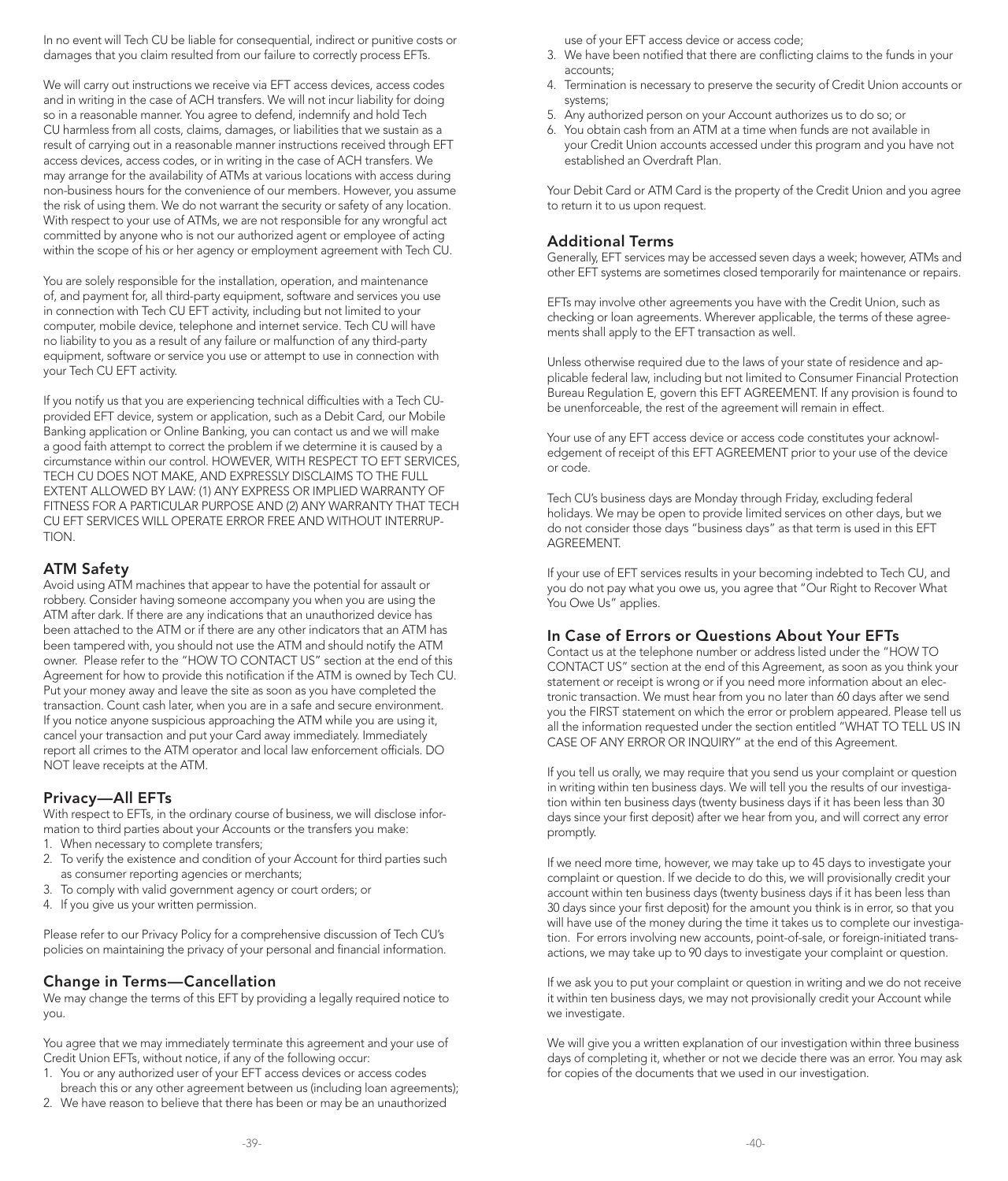If we find that there was an error, we will change any provisional credit to a permanent credit. If we find that there was no error, we will reverse any provisional credit and the amount of the provisional credit will be deducted from your account. We will notify you if this happens, and will pay any items that overdraw your account for fve business days after we send you this notice without imposing an overdraft fee, but only to the extent the overdrafts are equal to or less than the amount of the provisional credit we deducted. If any item overdraws your account by more than the amount of the provisional credit, you will be charged an overdraft fee.

#### HOW TO CONTACT US

To contact us by telephone, call us at (408) 451-9111 or (800) 553-0880. Tech CU representatives are available to take calls from 8:00 a.m. to 6:00 p.m., Monday– Friday, and Saturdays from 10:00 a.m. to 2:00 p.m. Pacific time (excluding holidays).

You may also visit any Tech CU Branch during normal business hours. For information on hours and locations, please call us or visit [techcu.com.](https://techcu.com)

You may write to us at: Technology Credit Union, Attn: Membership Services, P.O. Box 1409, San Jose, CA 95109-1409

You may send us secure email through Online or Mobile Banking, or via our website at [techcu.com.](https://techcu.com) You can also send email to [info@techcu.com.](mailto:info@techcu.com) Please do not send confdential or sensitive information to the [info@techcu.com](mailto:info@techcu.com)  email address. Tech CU accepts no responsibility for the security of information transmitted to this email address.

# WHAT TO TELL US IN CASE OF ANY ERROR OR INQUIRY

To enable us to investigate any claims of unauthorized transactions, errors or other inquiries regarding your Tech CU Accounts, please provide the following information in your correspondence:

1. Your name and the number of the Account on which the questioned transaction occurred;

2. A description of the transaction you question;

- 3. As clear an explanation as you can provide as to why you believe the transaction was unauthorized or another error occurred on your Account; and
- 4. The date and dollar amount of the questioned transaction.

Text © 2020 Greene & Allison. All rights reserved. Used under license with publisher.